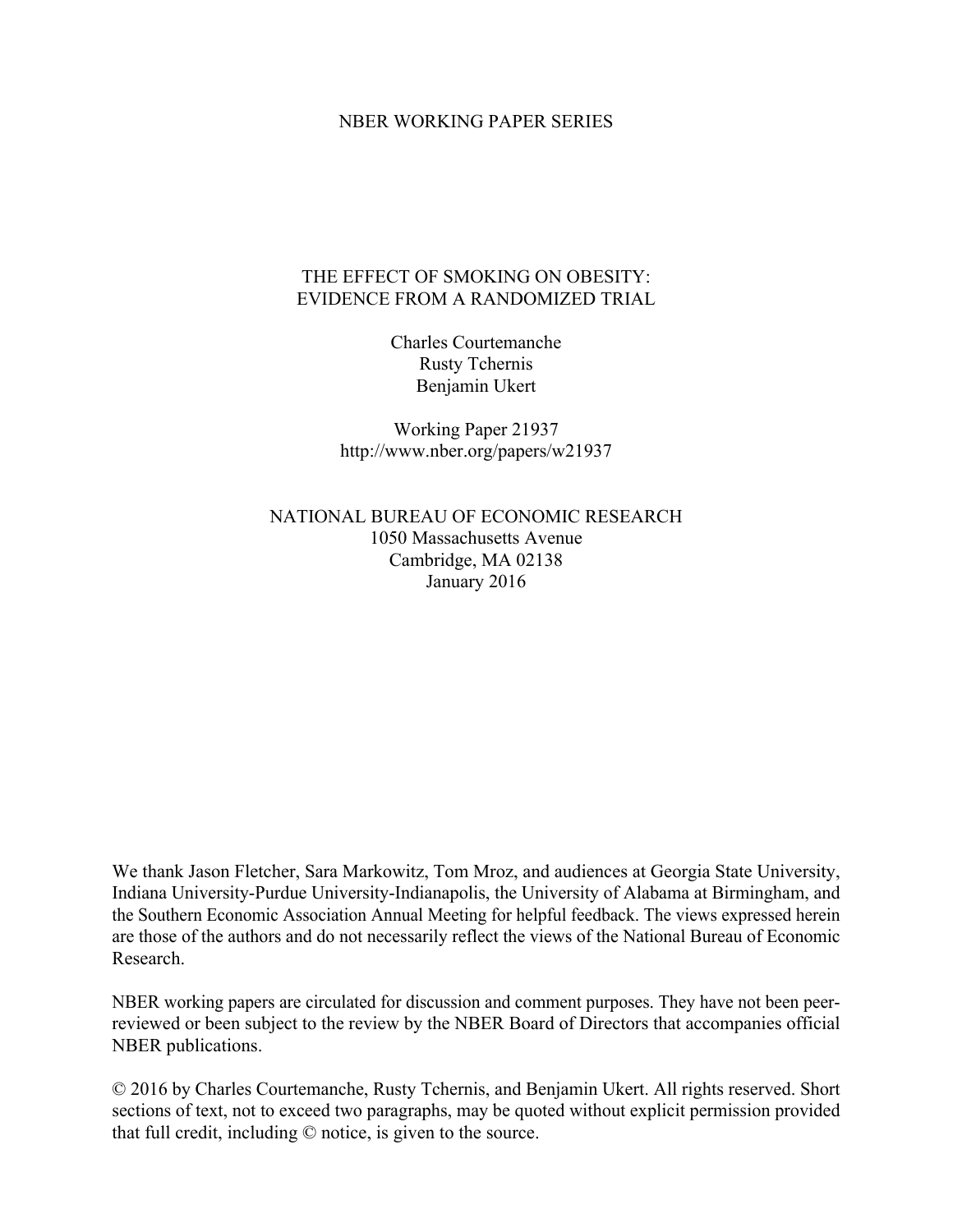The Effect of Smoking on Obesity: Evidence from a Randomized Trial Charles Courtemanche, Rusty Tchernis, and Benjamin Ukert NBER Working Paper No. 21937 January 2016 JEL No. I12

#### **ABSTRACT**

This paper aims to identify the causal effect of smoking on body mass index (BMI) using data from the Lung Health Study, a randomized trial of smoking cessation treatments. Since nicotine is a metabolic stimulant and appetite suppressant, quitting or reducing smoking could lead to weight gain. Using randomized treatment assignment to instrument for smoking, we estimate that quitting smoking leads to an average long-run weight gain of 1.5-1.7 BMI units, or 11-12 pounds at the average height. These magnitudes are considerably larger than those typically estimated by studies that do not account for the endogeneity of smoking. Our results imply that the drop in smoking in recent decades explains 14% of the concurrent rise in obesity. Semi-parametric models provide evidence of a diminishing marginal effect of smoking on BMI, while subsample regressions show that the impact is largest for younger individuals, females, those with no college degree, and those with healthy baseline BMI levels.

Charles Courtemanche Georgia State University Andrew Young School of Policy Studies Department of Economics P.O. Box 3992 Atlanta, GA 30302-3992 and NBER ccourtemanche@gsu.edu

Rusty Tchernis Department of Economics Andrew Young School of Policy Studies Georgia State University P.O. Box 3992 Atlanta, GA 30302-3992 and NBER rtchernis@gsu.edu

Benjamin Ukert Department of Economics Andrew Young School of Policy Studies Georgia State University P.O. Box 3992 Atlanta, GA 30302-3992 bukert1@student.gsu.edu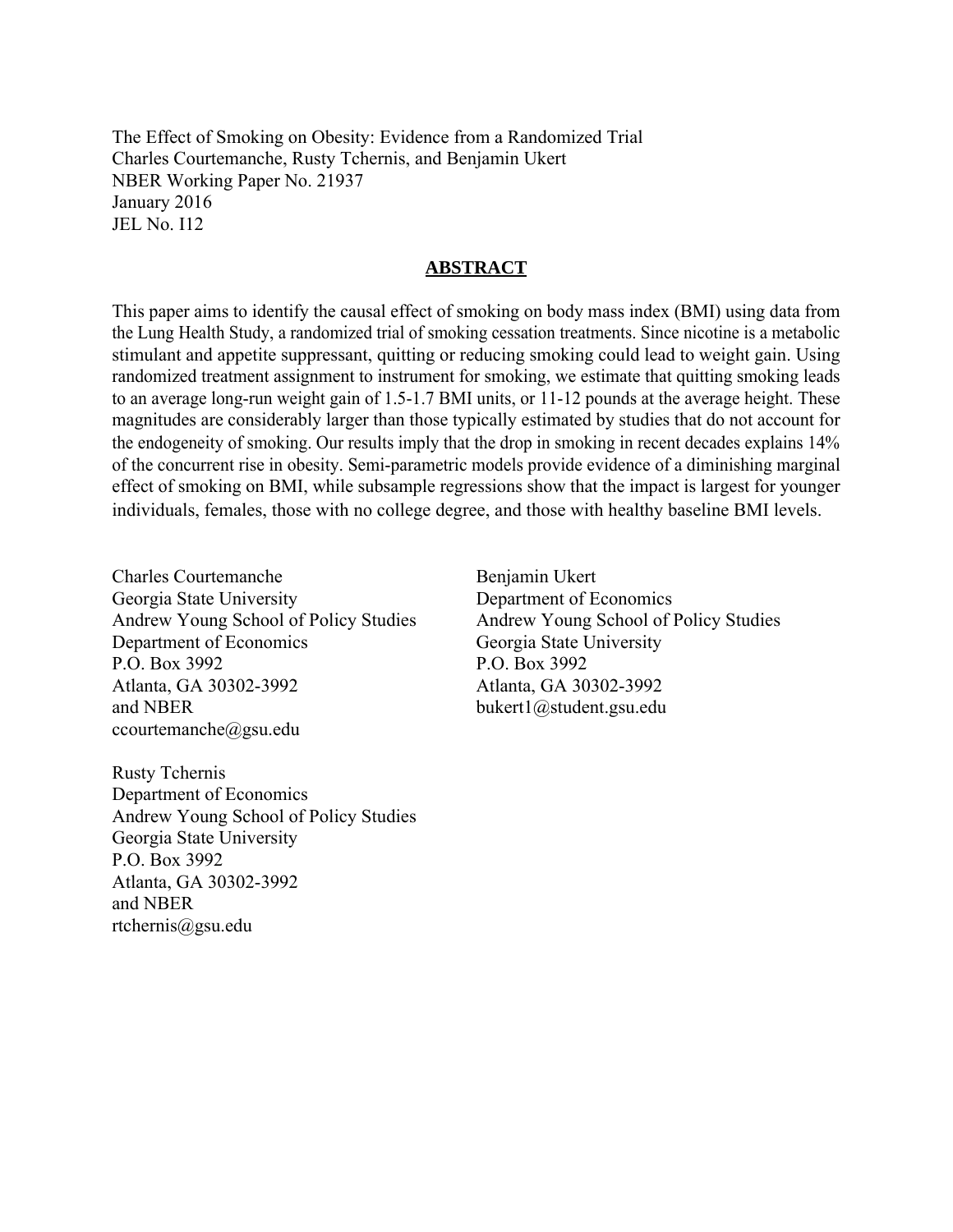# 1 Introduction

In the last 40 years obesity<sup>1</sup> rates have steadily increased in the United States (US), rising from 13% in the early 1960s to 35% in 2011-2012 (Flegal et al., 1998; Ogden et al., 2014). This rise in obesity has contributed significantly to increasing rates of diabetes, heart disease, and stroke (Mokdad et al. 2001, Manson et al. 1990, Rexrode et al. 1997), with Flegal et al. (2005) estimating that obesity-related diseases lead to 112,000 deaths per year. Wang et al. (2011) project that by 2030 the number of obese adults in the US will grow by another 65 million. Cawley and Meyerhoefer (2012) estimate that obesity leads to \$190 billion per year in medical expenses, while Wang et al. (2011) project that this number will increase by \$48 to \$66 billion by 2030.

During the same time frame, the percentage of adults who use tobacco declined dramatically from 42% to 19% (National Center for Health Statistics, CDC 2011). The 1964 Surgeon General's Report concluded that smoking leads to adverse health conditions and increases mortality risk. Today's prevailing consensus is that smoking causes diseases such as lung cancer, heart disease, and stroke. Furthermore, the 2014 Surgeon General's Report presents evidence that tobacco is responsible for 1 in 5 deaths in the United States and at least \$130 billion per year in medical expenses (2014 Report of the Surgeon General).

The inverse trends in smoking and obesity raise the question of whether the fall in smoking could have causally contributed to the rise in obesity. Quitting or reducing smoking could increase body weight since nicotine can act as an appetite suppressant and metabolic stimulant (Pinkowish, 1999). In standard economic models of body weight (e.g. Philipson and Posner, 1999), nicotine's appetite-suppressing properties could be seen as decreasing the marginal utility of food consumption, leading to less eating and therefore lower body weight. Stimulating the metabolism would mean more calories burned holding physical activity constant, again reducing weight. On the other hand, smoking reduces lung capac-

<sup>1</sup>Obesity is defined as having a BMI greater than 30, where BMI is equal to weight in kilograms divided by height in meters squared.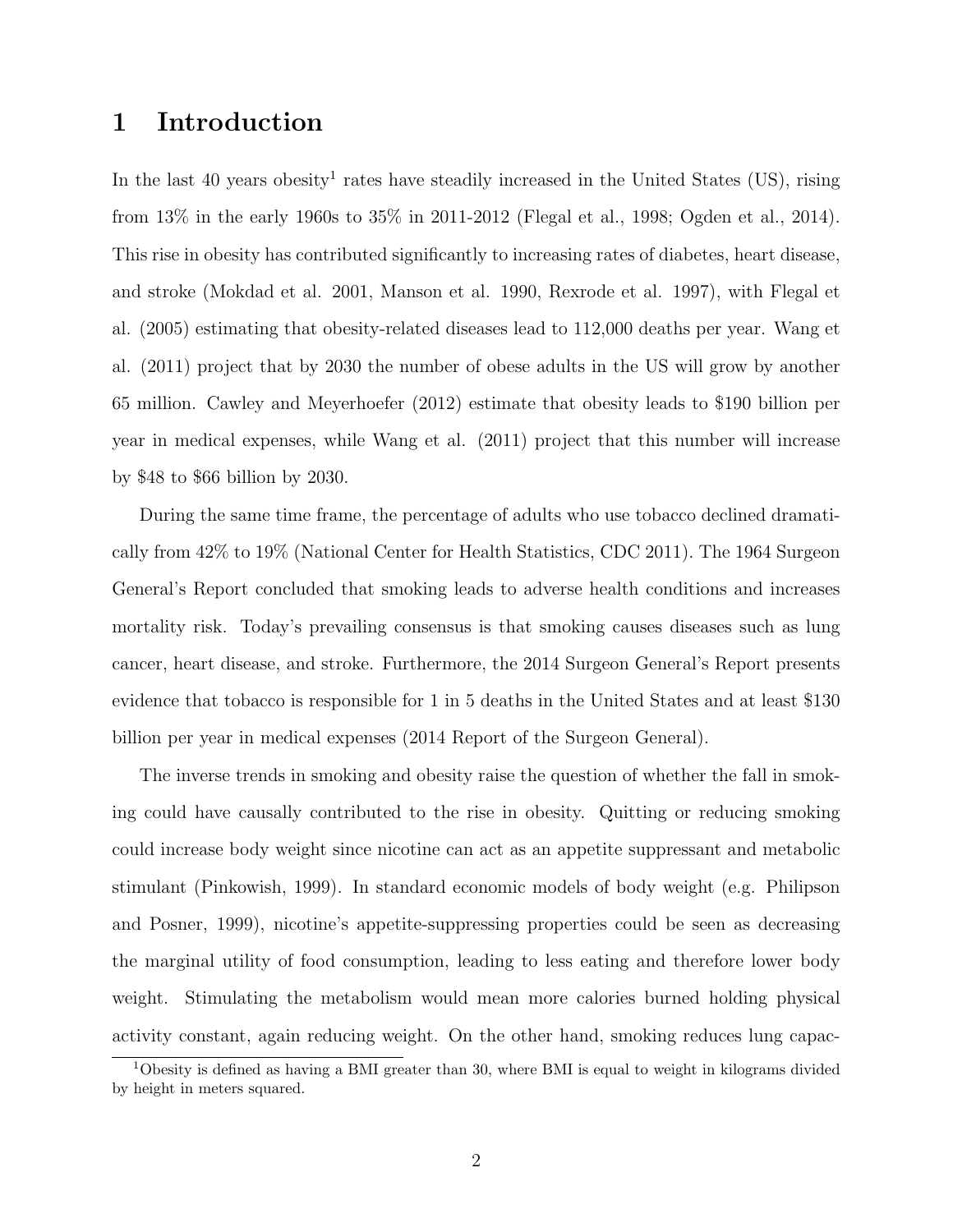ity (Hedenstrom et al., 1986), which could lead to weight gain by increasing the marginal disutility from exercise.

A large public health literature documents that individuals tend to gain weight following smoking cessation (e.g. Williamson et al. 1991, Froom et al. 1998, Klesges et al. 1989, Wiseman et al. 1998, French et al. 1994). A 1990 U.S. Surgeon General review of 15 studies found that 58–87% of people who quit smoking gained weight, with the average gain being about four pounds (U.S. Department of Health and Human Services, 1990). Some evidence also suggests that at least some of the weight gain is temporary (Chen et al., 1993; Mizoue et al., 1998). However, such associational studies do not identify the causal effect of smoking on weight. Most of these studies do not include a comparison group of non-smokers or smokers who did not quit, meaning that the estimated effect of smoking cessation on weight gain could be confounded by the general tendency for individuals to gain weight with age. Even if a comparison group is used, associational studies are unable to control for the unobserved confounders – such as time preference or level of interest in one's health – which differ for never-smokers, quitters, and non-quitters.

The economics literature has attempted to move closer toward causality by examining the effects of plausibly exogenous sources of variation in economic factors that influence smoking on BMI. The results from this literature are mixed. Chou et al. (2004), Rashad et al. (2006), and Baum (2009) estimate positive relationships between cigarette costs and body mass index (BMI=weight in kg / height in m<sup>2</sup>). Since higher cigarette prices have been shown to reduce smoking, these results are consistent with reduced smoking leading to weight gain. However, Gruber and Frakes (2006), Courtemanche (2009), and Wehby and Courtemanche (2012) estimate the effect of cigarette costs on BMI to actually be negative, while Nonnemaker et al. (2009) and Courtemanche et al. (forthcoming) find little evidence of an effect in either direction. The discrepancies in observed results in the literature hinge on methodological issues such as whether cigarette prices or tax rates are used as the measure of cigarette costs, whether time is modeled using a quadratic trend or time period dummies,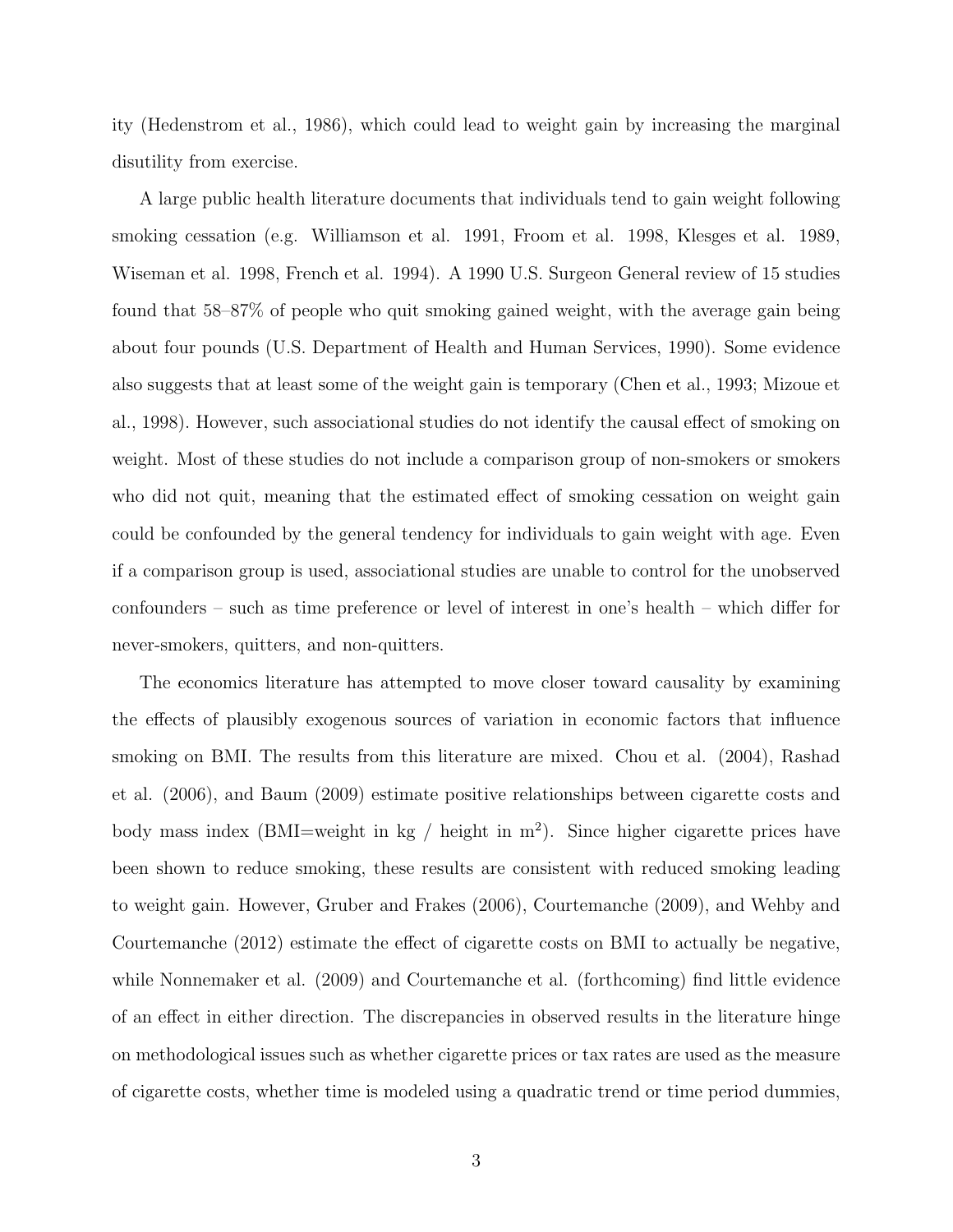and whether the difference between short-run and long-run effects is considered. A particular controversial issue is whether cigarette costs can actually be considered exogenous. Cigarette prices may depend on the demand for cigarettes, while high cigarette taxes may be more politically palatable in states where a relatively small percentage of the population smokes. Fletcher (2014) considers a different tobacco-control policy – workplace smoking bans – and finds evidence that smoking cessation induced by these bans increases BMI.

To our knowledge, the only paper that uses a randomized intervention to estimate the causal effect of smoking on weight is Eisenberg and Quinn (2006; hereafter EQ). EQ use the Lung Health Study (LHS), which randomly assigned smokers to a comprehensive smoking cessation program and then tracked their health for five years. EQ do not actually use the LHS microdata, but instead take advantage of the fact that O'Hara et al. (1998) report differences between the treatment and control groups' average changes in weight and smoking status to compute a Wald instrumental variables (IV) estimate of the weight gain from quitting smoking. EQ find that quitting smoking leads to a very large average weight gain of 9.7 kg (21.4 pounds), about five times the magnitude typically found in the associational literature. There are reasons to suspect this magnitude is overstated. EQ use random assignment into the smoking cessation program as an instrument for "sustained quitting", which is defined as being a medically verified quitter in all five LHS follow-up waves. The IV strategy therefore requires the strong assumption that the program only affects weight through its effect on sustained quitting. However, in addition to helping some smokers quit immediately and permanently, the program may help others quit smoking in some but not all follow-up periods, and still others by reducing their number of cigarettes smoked per day even though they never quit entirely. To the extent that such partial quitting exists and influences BMI, EQ's estimated average effect of quitting smoking will be biased upwards.

We contribute to the literature on the effect of smoking on weight in several ways. First, we provide, in our view, the most reliable estimates to date of the average causal effect of quitting smoking on weight. We use the LHS microdata to exploit the randomized nature of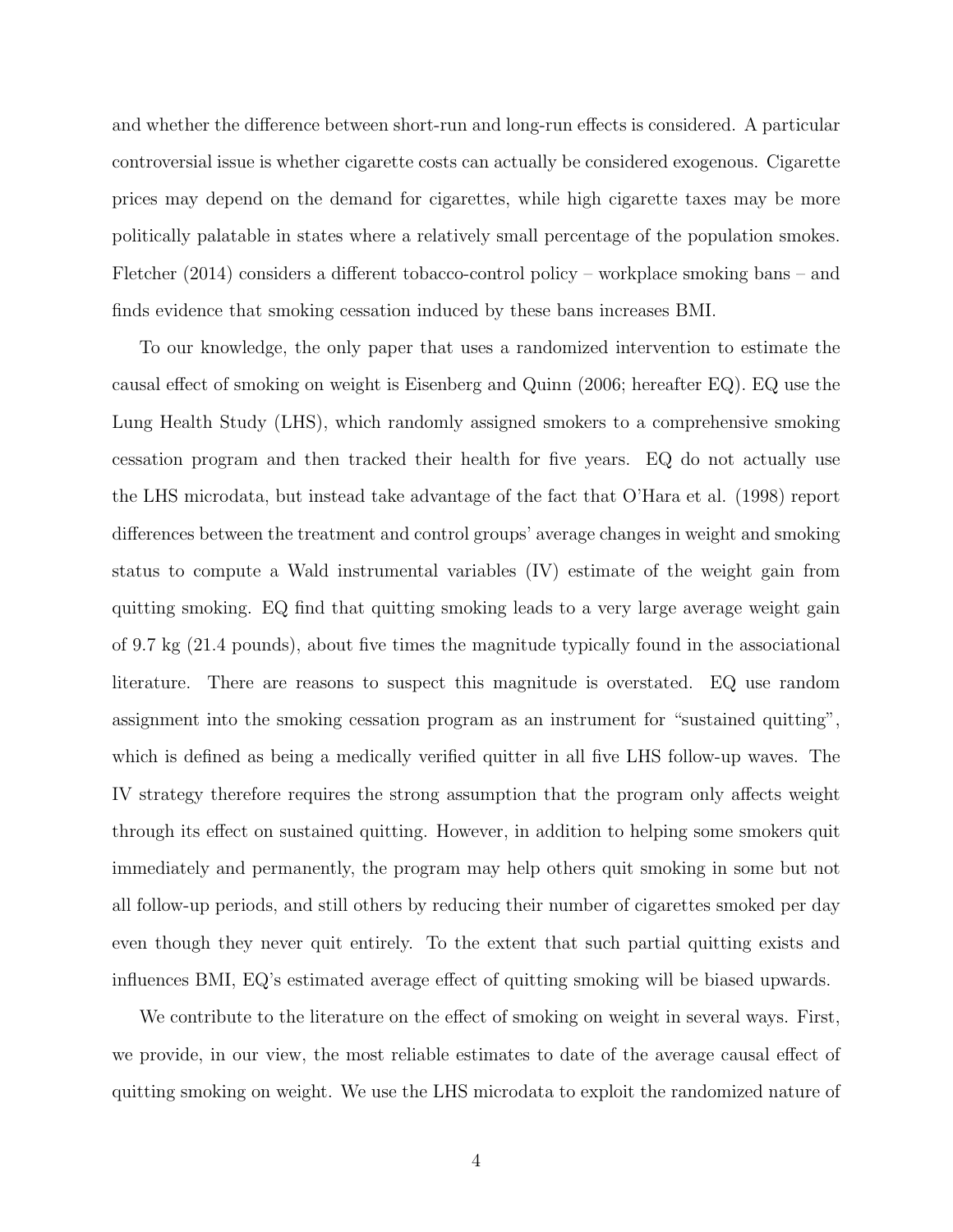the study while also constructing detailed smoking measures – such as cigarettes smoked per day and average carbon monoxide (CO) level over the entire five-year period of the study – that account for delayed or temporary quitting as well as smoking intensity. Our preferred estimates imply that quitting smoking leads to an average short-run weight gain of 1.5-1.7 BMI units, which translates to around 10-11 pounds at the average height. This magnitude is substantially larger than the typical estimates from the associational literature, but substantially smaller than EQ's estimate that uses randomization but relies on the "sustained quitting" measure. Our second contribution is to show that this causal effect persists after five years, contradicting the aforementioned results from associational studies that the weight gain from quitting smoking diminishes over time (Chen et al., 1993; Mizoue et al., 1998). Our long-run estimates of 11-12 pounds imply that the fall in smoking explains around 14% of the rise in BMI in recent decades. Our third contribution is to estimate a semi-parametric instrumental variables (IV) model that allows the data to determine the functional form of the relationship between smoking and BMI. We find evidence of a diminishing marginal effect, with additional smoking having little long-run effect on BMI beyond about a pack of cigarettes per day or a CO level of about 20 parts per million (ppm). Finally, we conduct subsample analyses by age, gender, education, and baseline BMI and find that on average younger individuals, females, those with no college degree, and those with healthy baseline BMI levels gain the most weight in response to smoking cessation.

# 2 Data

This section provides a brief introduction to the LHS, with an emphasis on the information most relevant for our paper. O'Hara et al. (1993, 1998) provide a more detailed discussion of the LHS, and further information is also available online at https://www.clinicaltrials.gov.

The purpose of the LHS was to observe changes in the severity of chronic obstructive pulmonary disease (COPD) among smokers. The study consisted of 5887 smokers with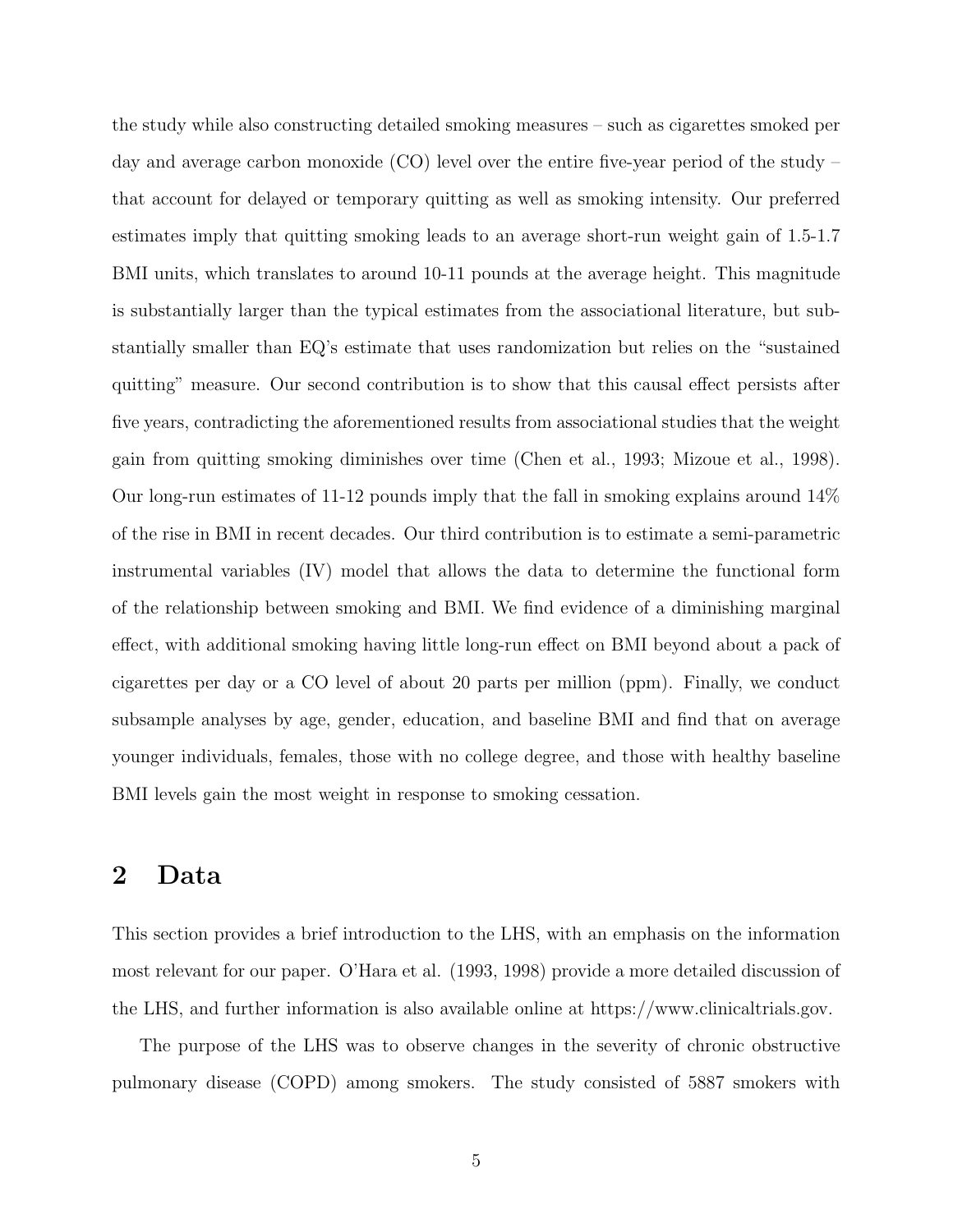initial ages between 35 and 59. Recruitment started in 1986 and ended in 1989. The clinical trial ended in 1994. To be eligible for selection, potential participants had to show signs of mild lung function impairment, have no history of certain medications, consume less than 25 drinks per week, and have no severe illnesses or chronic medical conditions. Each year all participants were extensively interviewed individually at a medical clinic near the residence of the participant (no more than 75 miles away from the participant's permanent residence). The data therefore consist of the baseline period (1989) plus five annual follow-up periods (1990 through 1994). Attrition was relatively low, as 5,297 individuals remained in the sample in the final wave. The attriters included 315 participants who died during the study period.

Participants were randomly assigned into three different groups: two treatment groups and one control group. Both treatment groups received a special intervention (SI) consisting of free nicotine gum, an intensive quit week, and frequent contact with support personnel with invitations to bring a spouse or relative to the meetings. The only difference between the two treatment groups is that, in addition to the SI, one group received an inhaled bronchodilator (SI-A) while the other received an inhaled placebo (SI-P). Most of the intensive intervention treatments were completed within the first 4 months of the study. The control group referred to as the usual care (UC) group received no intervention and members continued to use their own private sources for medical care.

The LHS collected information about weight, height, smoking behavior, family smoking habits, health status, and demographic characteristics. Weight and height were measured by medical staff at the participants' clinic visits, so our BMI measure is not susceptible to the concern about measurement error that is common in the economics of obesity literature.<sup>2</sup> The data contain self-reported smoking information as well as CO test results. We consider three different measures of smoking: a dummy variable for whether the respondent currently smokes (clinically measured through the CO test), number of cigarettes typically smoked per

<sup>2</sup>See Courtemanche et al. (2015) for an overview of the challenges involved with using self-reported weight and height.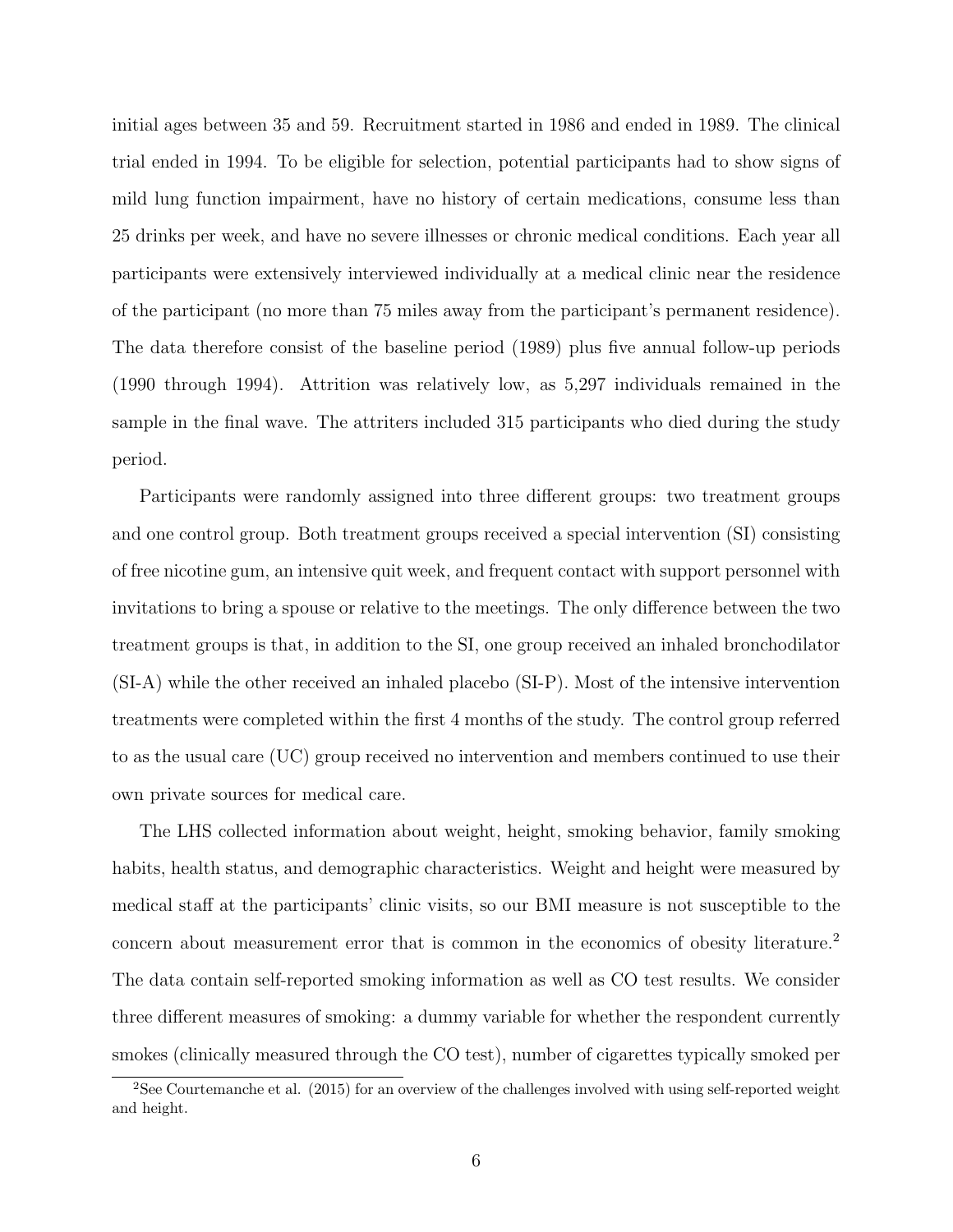day (self reported), and CO level in ppm. We also utilize the LHS' information on education (dummies for high school graduate, some college, and college graduate), gender (dummy for male), age (years), and marital status (dummy for married) as controls. Note that we do not control for race/ethnicity because 97% of LHS participants were white. Our sample is therefore not representative of the overall population of US smokers along this dimension.

Table 1 presents descriptive statistics for the three groups at the time of randomization. Average cigarette consumption was roughly 30 cigarettes per day, average CO level was about 26, and the average respondent was just slightly overweight. The summary statistics for all variables are very similar across the three groups, indicating the randomization was successful.

Figure 1 displays changes throughout the sample period in the average number of cigarettes smoked per day, objectively-verified smoking status, CO level, and BMI for each group. Sharp decreases in cigarette smoking, smoking status and CO level are evident for both treatment groups in the first year after the intervention. The decrease in smoking for the control group is much more moderate. Average BMI is trending upward for all three groups, but the two treatment groups experience much sharper increases in BMI than the control group in the first year. The graph therefore suggests both that the intervention was effective in reducing smoking and that smoking reduces BMI. We next use econometric methods to estimate the magnitude of these effects.

# 3 Econometric Analyses

Our econometric objectives are to identify 1) the average short- and long-run causal effects of quitting smoking on weight gain, 2) how the effect of smoking on weight changes across the smoking distribution, and 3) how the effect of smoking on weight varies by demographic characteristics and baseline BMI. We begin by using parametric regressions to answer the fist question and running falsification tests to evaluate the validity of the models. We then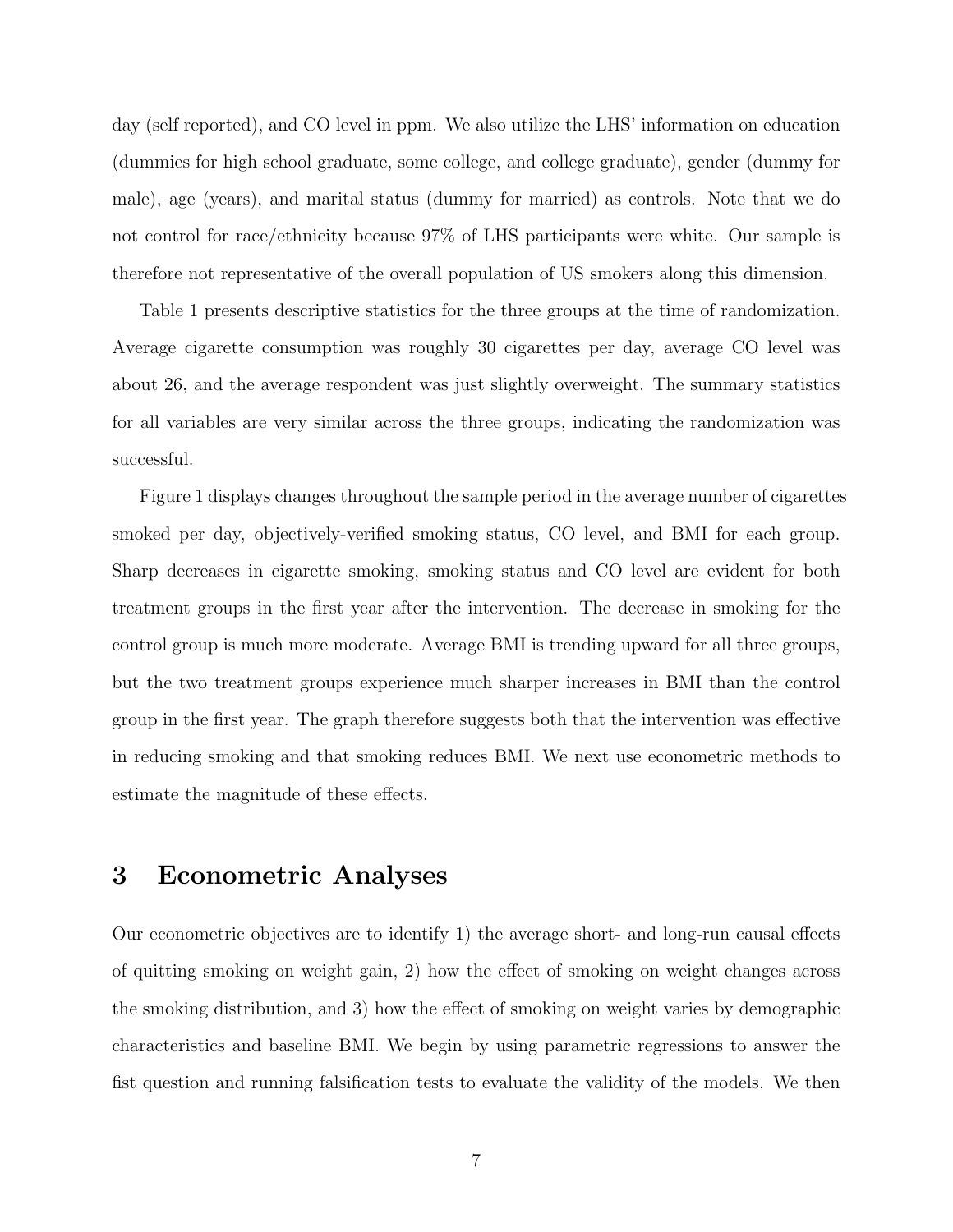conduct semiparametric estimation allowing for a flexible relationship between smoking and weight to address the second question. Next, we answer the third question with subsample analyses. Finally, we address issues related to the generalizability of the results and show why our results differ from those of EQ.

### 3.1 Average Effects

#### 3.1.1 Short Run

We begin by aiming to identify the average causal effect of quitting smoking on weight gain with a series of parametric regressions. Economists typically consider body weight to be a capital stock. Individuals start with an exogenous endowment of weight that changes over time due to depreciation as well as "investments" that take the form of caloric intake or expenditure. In the LHS, weight at the end of the first follow-up year can therefore be modeled as a function of weight at baseline and investments – such as smoking – in year one. This leads to the model

$$
bmi_{i1} = \beta_0 + \beta_1 bmi_{i0} + \beta_2 S_{i1} + \beta_{3t} \mathbf{X}_i + \varepsilon_{i1}
$$
\n(1)

where  $bmi_{i1}$  is individual i's BMI at the end of year 1,  $bmi_{i0}$  is BMI at the beginning of the study (year 0),  $S_{i1}$  is smoking in year 1,  $\mathbf{X}_i$  is a vector of demographic controls that are assumed to be constant over time since they are only available for the baseline wave, and  $\varepsilon_{i1}$  is period 1's error term.  $\beta_2$ , the coefficient of interest, gives the short-run association between smoking and weight. We estimate the OLS model given by (1) as well as an IV model that uses the randomized treatment assignment to instrument for  $S_i$ . The first stage of the IV model is given by

$$
S_{i1} = \gamma_0 + \gamma_1 w_{i0} + \gamma_2 s i_a_i + \gamma_3 s i_a p_i + \gamma_4 \mathbf{X}_i + \mu_{i1}
$$
 (2)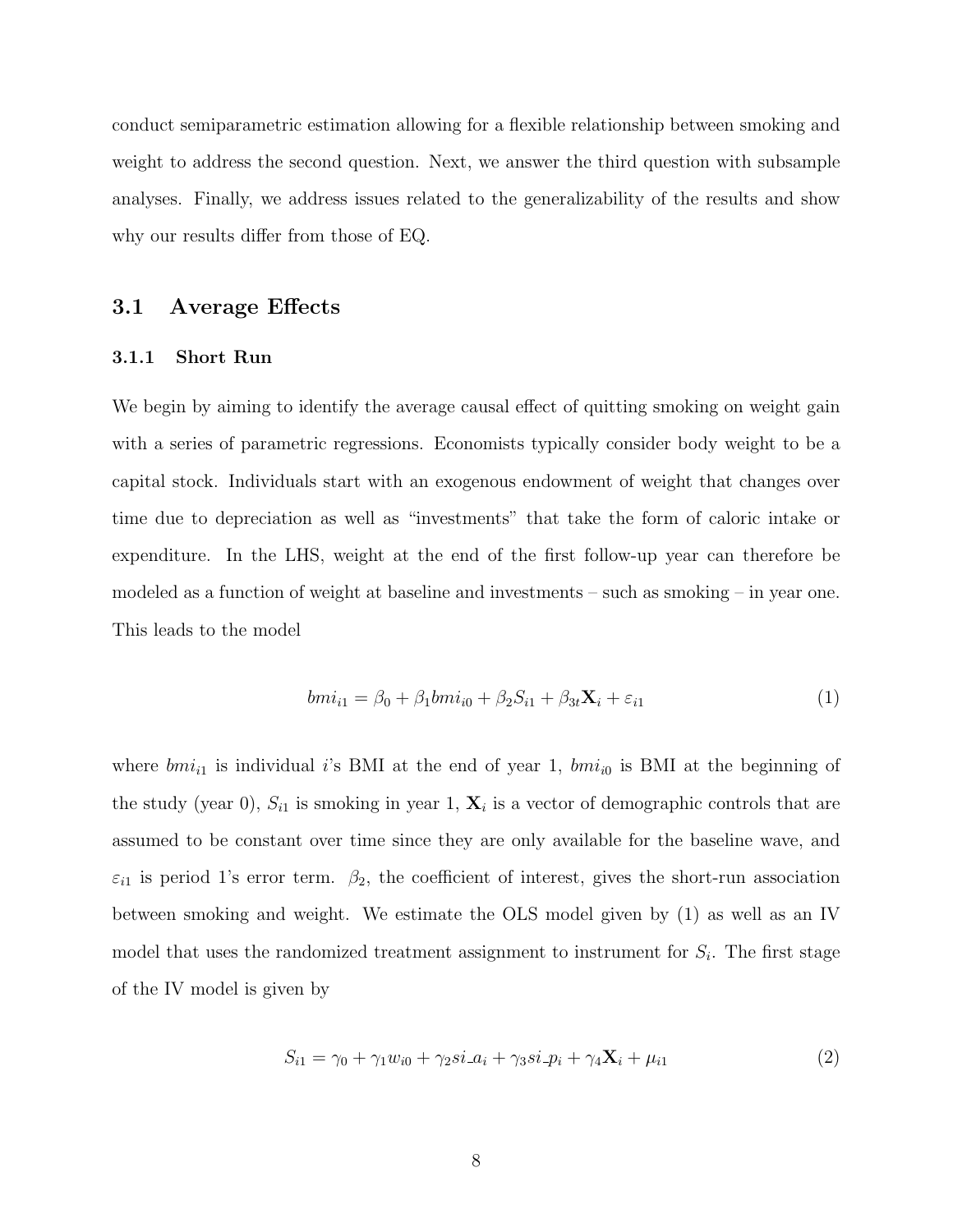where  $si_{-}a_i$  and  $si_{-}p_i$  reflect whether the individual was assigned into the SI-A or SI-P treatment group, respectively. The second stage of the IV model is identical to (1) except it replaces  $S_{i1}$  with the predicted value generated by (2). In the IV model,  $\beta_2$  can be interpreted as the short-run local average treatment effect (LATE) of intervention-induced changes in smoking on BMI. We estimate linear models in both stages due to their relative ease of interpretation, their ability to produce reliable average effects (e.g. Angrist and Pischke, 2009), and the inherent difficulties with non-linear IV estimation (e.g. Terza et al., 2008). We define  $S_{i1}$  three different ways: a dummy for smoking cessation, number of cigarettes smoked per day, and CO level. We next discuss these three smoking variables.

The first smoking measure is a dummy equal to one if and only if individual  $i$  was a medically validated non-smoker at the end of year one. We consider this to be a naive measure of smoking because it ignores variation in smoking intensity among smokers. This could lead to an overstatement of the average weight gain from quitting smoking estimated by IV models. When a quit dummy is used as the smoking measure, the IV estimator effectively scales the difference in BMI between the treatment and control groups by the difference in smoking cessation rates between the two groups. The validity of this estimator therefore hinges on the assumption that the randomized intervention only affected the BMIs of people who fully quit smoking. To the extent that the intervention also affected the BMIs of those who cut back on smoking but did not quit entirely, the difference in BMI will be scaled by too small a number and the resulting IV estimate will be too large. (This point is central to our critique of EQ, and we will discuss it in more detail in Section 3.5.)

Our second smoking measure is therefore self-reported number of cigarettes smoked per day, with a value of zero assigned to those who reported quitting. This measure incorporates both reducing smoking and quitting entirely and therefore is not susceptible to the above criticism. In order to make the results using cigarettes per day comparable to  $\hat{\beta}_2$  from the regressions using the smoking cessation dummy, we need to compute an implied average weight gain from quitting smoking. Since the best way to do this is not immediately obvious,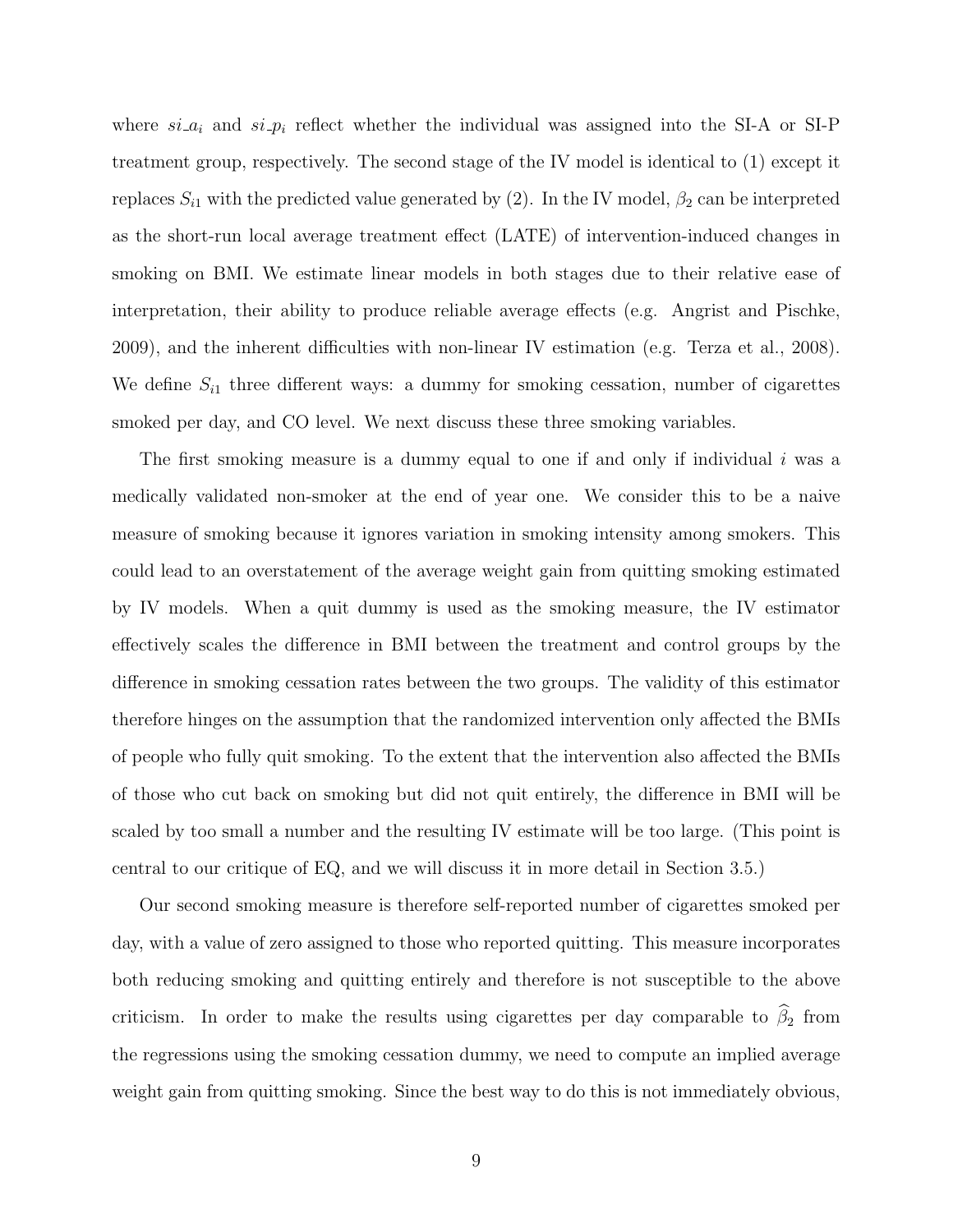we consider several possibilities. First, we use the average weight that would be gained if all individuals in the sample switch from their baseline number of cigarettes to none. We do this by multiplying the coefficient estimate on the cigarettes smoked per day variable by each individual's number of cigarettes smoked at baseline, and then taking the average across all individuals. Formally, this means we compute  $\left(\sum_{i=1}^{N} A_i\right)^2$  $i=1$  $\beta_2$ cigday<sub>i0</sub>  $\setminus$  $/N$ , where *cigday* is cigarettes smoked per day and  $i$  indexes the  $N$  observations. Second, we use the same formula but average over only those individuals who actually quit smoking. Third, we only average over quitters from the treatment groups. Fourth, we compute the effect of quitting smoking from the sample mean baseline smoking level, i.e.  $\beta_2 \text{cigday}_{i0}$ . Fifth and sixth, we again compute  $\beta_2 \overline{cigday}_{i0}$  but using only quitters, and quitters from the treatment group, respectively. The estimated average weight gain from quitting smoking is similar using all six approaches, so we only report the results using the first method: averaging the predicted effects across all individuals. Results from the other approaches are available upon request.

Key limitation with cigarettes per day is its self-reported nature. At issue for the validity of our IV estimates is not whether cigarettes per day are reported with error, but whether this error is correlated with treatment status. It is not obvious that this is the case, but it is possible that, for instance, being assigned into the treatment group creates more pressure to report progress toward smoking cessation, leading to differentially large reporting error among the treatment group. Alternatively, perhaps reporting error simply rises with number of cigarettes smoked per day, in which case we would expect the amount of error in the followup periods to be highest among the control group.

We therefore also utilize a third smoking variable that is both clinically measured and incorporates both the intensive and extensive margins of smoking: CO level from a test conducted during the follow-up interview. Using the CO regression estimates to compute the average weight gain from quitting smoking is somewhat more complicated than using cigarettes smoked per day since even non-smokers generally have a positive CO level. We therefore compute each individual's predicted effect of quitting smoking as the effect of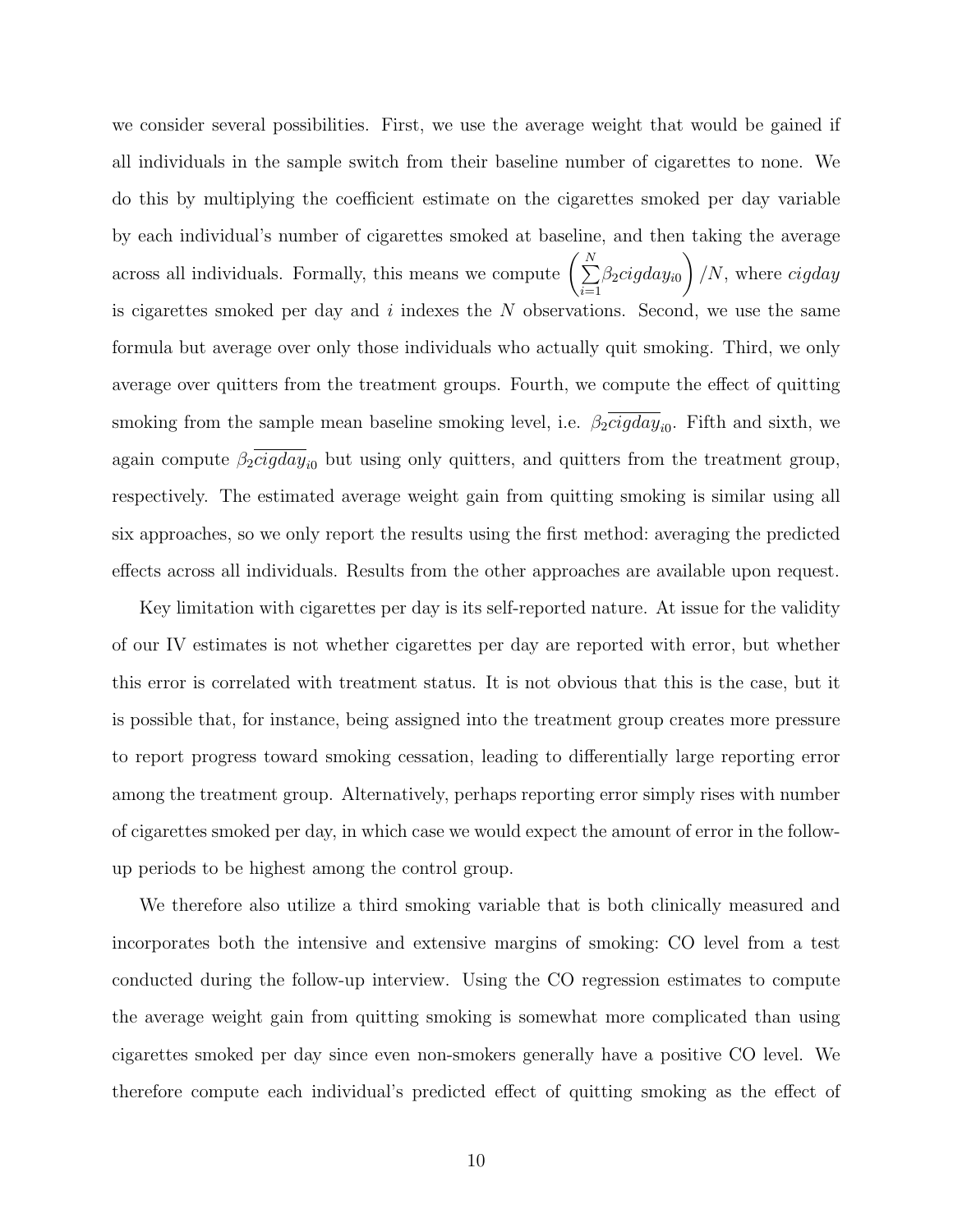switching from her baseline CO level to the mean CO level for non-smokers, rather than to a CO level of zero. For the mean CO level of non-smokers, we use Deveci et al.'s (2004) estimate of 3.61 ppm; this is similar to the mean CO level of verified non-smokers in the follow-up waves of the LHS. The average effect of quitting smoking on weight across the entire sample is therefore given by  $\left(\sum_{i=1}^{N} A_i\right)$  $i=1$  $\beta_2(CO_{i0} - 3.61)$  /N where CO is CO level in ppm. Note that CO levels are only available at baseline for 922 individuals, so our average effect is computed using only this portion of the sample (though our regressions still utilize the full sample). We doubt that this limitation is of consequence since reported numbers of cigarettes smoked per day at baseline are virtually identical for those with missing baseline CO levels and those with non-missing levels. We have also considered analogs of the other five approaches to computing the average effects of quitting smoking discussed above and verified that, as with cigarettes per day, the results are robust.

While using CO levels solves the probability of reporting error, it should be noted that it is not immune to all sources of measurement error. In particular, it only reflects smoking in the past couple of days. Therefore, for some people self-reported number of cigarettes smoked per day could actually be more indicative of typical smoking behavior than clinically measured CO. Consequently, we take an agnostic view about which measure is preferred and present the results for both alongside each other throughout the paper.<sup>3</sup>

#### 3.1.2 Long Run

The above specifications estimate the short-run causal effect of smoking on BMI. We also aim to identify the long-run effect by asking how smoking across all five follow-up waves affects BMI at the end of the study (year five). Comparing the short- and long-run effects is important since evidence from the associational public health literature suggests that at least

<sup>&</sup>lt;sup>3</sup>If we regress CO level in the first follow-up year on cigarettes smoked per day as well as the interaction of cigarettes with the two treatment dummies, the R-squared is 0.48. This suggests that, while cigarettes smoked per day and CO are highly correlated, they do convey different information. Additionally, the coefficients on the interaction terms are positive and significant, though small. In other words, measurement error does appear to be slightly correlated with treatment status. Both of these results underscore the importance of verifying that the results are similar using the two different measures.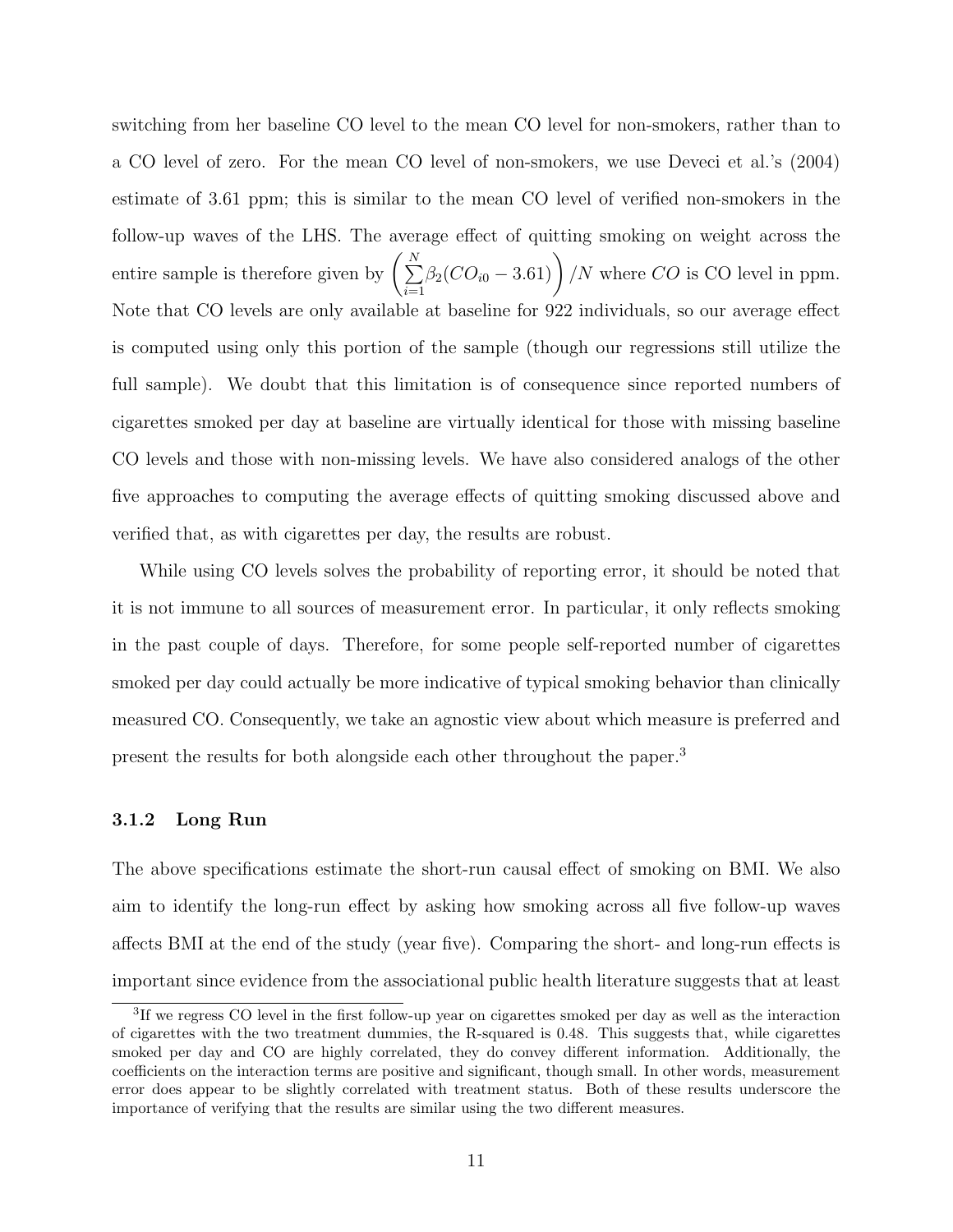some of the weight gained after quitting smoking is temporary (Chen et al., 1993; Mizoue et al., 1998). Ideally, we would like to estimate

$$
bmi_{i5} = \beta_0 + \beta_1 bmi_{i0} + \sum_{t=1}^{5} \beta_{2t} S_{it} + \beta_3 \mathbf{X}_i + \varepsilon_{i5}
$$
 (3)

where  $bmi_{i5}$  is individual i's BMI at the end of year 5 and  $S_{it}$  is smoking in year t. However, the need to utilize IV estimation prevents us from allowing separate coefficients for each of the five smoking variables, as this would require five instruments. In other words, in order to operationalize an IV model we need to compress the five years of smoking information into a single variable  $S_i$ . The easiest way to do this is to take a simple average across the five years:

$$
S_i = \frac{S_{i1} + S_{i2} + S_{i3} + S_{i4} + S_{i5}}{5}.
$$
\n
$$
(4)
$$

However, this approach assumes that smoking in each of the five periods has the same effect on weight. To the extent that weight is a depreciating capital stock, we might expect smoking in more recent years to have a larger effect on BMI than smoking in more distant years. We therefore also estimate models defining  $S$  as a weighted rather than simple average of quit status in the five follow-up years:

$$
S_i = \frac{S_{i1} + (1 - \delta)S_{i2} + (1 - \delta)^2 S_{i3} + (1 - \delta)^3 S_{i4} + (1 - \delta)^4 S_{i5}}{1 + (1 - \delta) + (1 - \delta)^2 + (1 - \delta)^3 + (1 - \delta)^4}.
$$
\n(5)

Since we do not have a sufficient number of instruments to credibly estimate the depreciation rate  $\delta$ , we simply try several plausible values: 0.05, 0.1, 0.15, 0.2, 0.25, and 0.3. In all our regressions, the coefficient estimate on the baseline BMI variable will barely be below one, so we consider it probable that the "true" value of  $\delta$  is toward the low end of this range; i.e. there is little reason to consider values of  $\delta$  above 0.3.

We estimate equation (3) using both OLS and IV, with  $si_{-}a_i$  and  $si_{-}p_i$  again serving as the instruments. We again use the three different measures of  $S_{it}$ : smoking cessation, cigarettes smoked per day, and CO level. For the cigarettes per day and CO regressions, we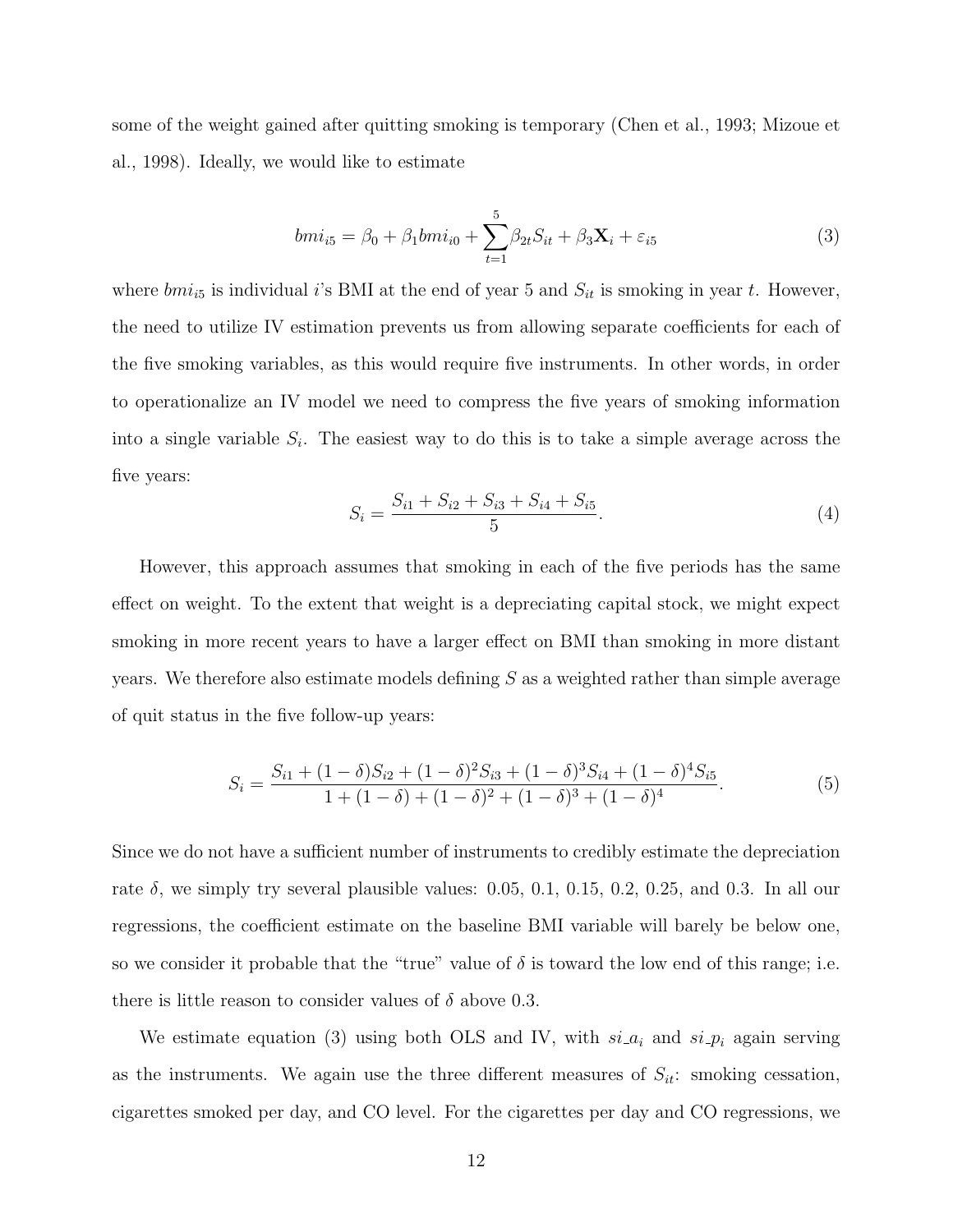compute implied average effects of quitting smoking in the same manner as the short-run specifications.

#### 3.1.3 Results

Table 2 reports the results of interest from the parametric regressions. Panel A presents the OLS and IV estimates of the effects of the different smoking measures on BMI. Panel B shows the estimated effects of the treatment dummies on the smoking variables from the first stage of the IV models, along with the F-statistic from a test of their joint significance. The first three columns show the effect of year 1 smoking on year 1 BMI (short-run effect), with the first column using the binary quitting variable as the smoking measure, the second using cigarettes smoked per day, and the third using CO. The last three columns present the effects of the simple averages of these three smoking measures across years 1-5 on BMI in year 5 (long-run effect). The results using the weighted averages, available in Appendix Table A1, are similar to those obtained using simple averages.

Coefficient estimates are shown in the table, with heteroskedasticity-robust standard errors in parentheses. The stars represent  $0.1\%$ ,  $1\%$ , and  $5\%$  significance levels. For the regressions with the non-binary smoking measures cigarettes per day and CO, the implied average effects of quitting smoking on BMI are presented in brackets. In other words, the numbers in brackets from the cigarettes and CO regressions are comparable to the coefficient estimates from the quit status regressions. The row labeled "Hausman" gives the p-values from Hausman tests of the consistency of the OLS estimator compared to IV. The sample sizes, provided in the row labeled "N", vary somewhat across specifications due to differing amounts of missing information. In unreported regressions (available upon request), we re-estimated the models using only observations with no missing smoking information and verified that any meaningful differences between the results cannot simply be attributed to the difference in samples.

The first column presents the short-run estimates using the quit dummy. The OLS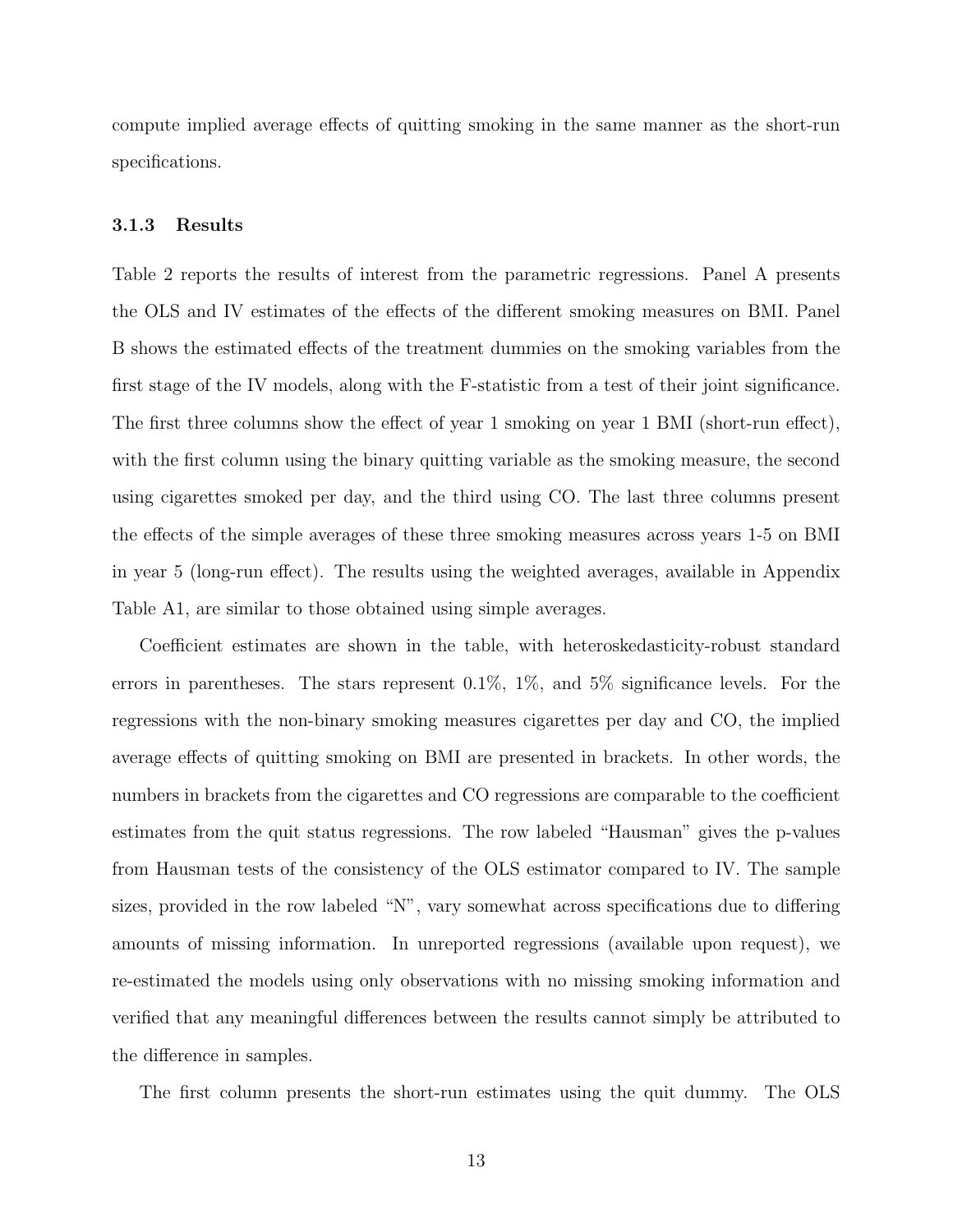regression estimates that quitting smoking increases BMI by 1.295 units, or 8.2 pounds at the US average height of  $66.55$  inches.<sup>4</sup> This is roughly twice as large as the weight gain from quitting smoking generally documented in the associational literature (U.S. Department of Health and Human Services, 1990). It is not surprising that our OLS estimate is larger than the associations from prior studies, as the majority of smoking cessation in the LHS is induced by the randomized treatment: 21% of the treatment group succeeded in sustaining quitting compared to only 5% of the control group (O'Hara et al., 1998). In other words, a much larger share of the variation in smoking status is driven by exogenous factors in the LHS than in traditional observational data. OLS estimates from the two types of data would therefore be expected to differ even if the underlying populations were identical. Nonetheless, some downward bias appears to remain in our OLS estimator: the IV estimate is a larger 2.202 BMI units, and the Hausman test strongly rejects the consistency of OLS. This IV estimate equates to 13.9 pounds, which is over three times larger than the average weight gain from quitting smoking from the associational literature.

The next two columns use the smoking measures that incorporate intensity: cigarettes per day and CO. In the IV specifications, we estimate that in the short run an additional cigarette smoked per day reduces BMI by 0.052 units while an additional ppm of CO reduces BMI by 0.077 units. The average effects of quitting smoking implied by these two regressions are 1.52 and 1.71 BMI units, which translate to 9.6 and 10.8 pounds at the mean height. These estimates are 31% and 22% smaller than the 13.9 pounds we obtained using the quit dummy. This is consistent with our prediction that neglecting to account for smoking intensity leads to an exaggerated IV estimate of the average weight gain from quitting smoking.

The last three columns turn to the long-run estimates. The key result is that the longrun effects are slightly stronger than the short-run effects. This is an important result, as it contradicts the prior associational evidence that at least some of the weight gain from smoking cessation disappears after a few years (Chen et al., 1993; Mizoue et al., 1998). In

<sup>4</sup>Average height is computed by taking a simple average of the male and female heights given by http://www.cdc.gov/nchs/fastats/body-measurements.htm.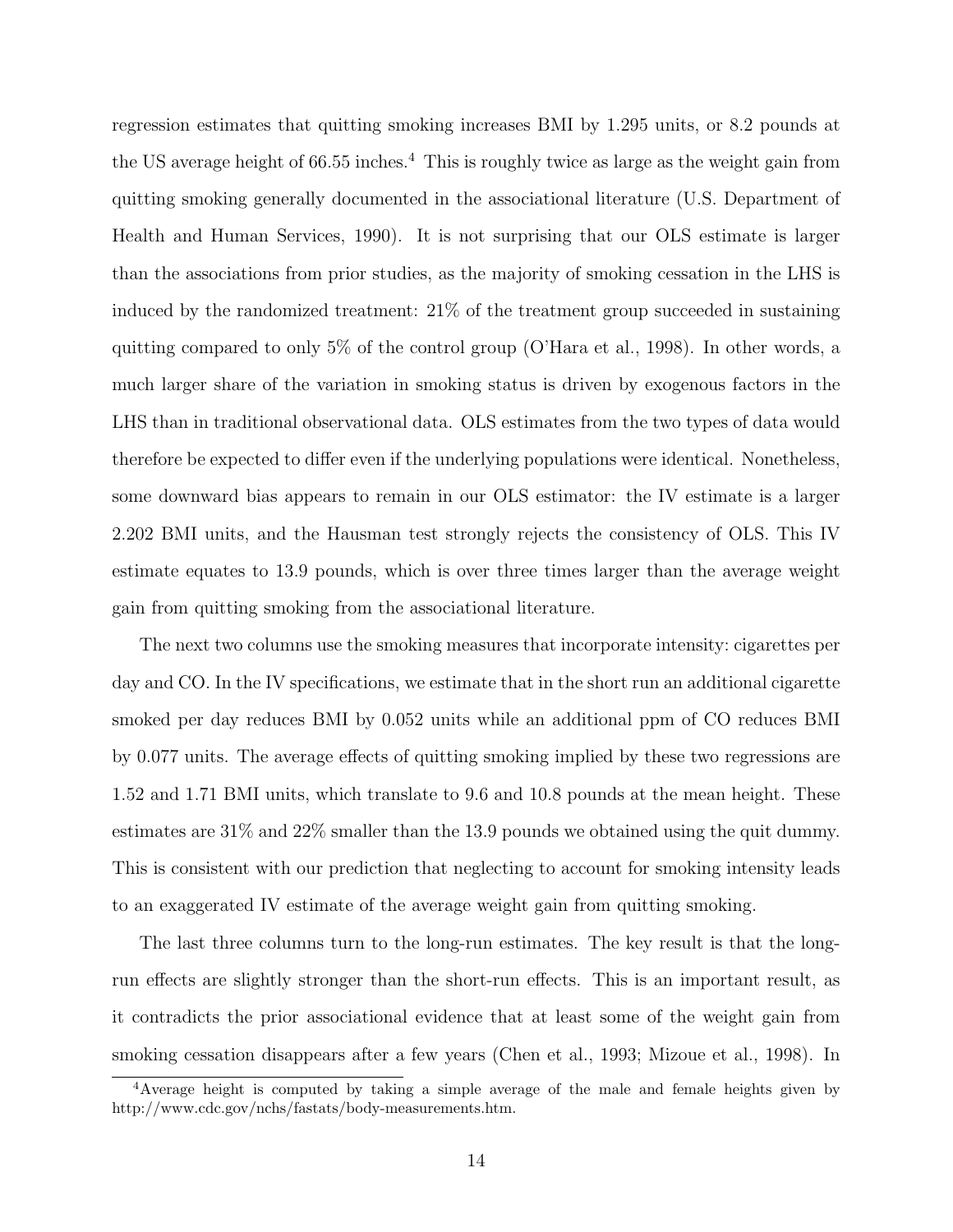the IV specification using average quit status, quitting for all five follow-up years is estimated to increase BMI by 2.646 units, or 16.7 pounds. An additional cigarette smoked per day over the five years reduces BMI by 0.065 units, while an additional ppm of average CO reduces BMI by 0.082 units. These latter two estimates imply average weight gains from quitting smoking of 1.91 and 1.81 units of BMI, or 12.0 and 11.4 pounds. As with the short-run estimates, these results suggest that incorporating smoking intensity is necessary to avoid overstating the magnitude of the weight gain from smoking cessation.

We can use these long-run results to estimate the percentage of the rise in BMI that can be attributed to falling smoking, under the admittedly strong assumption that the results generalize. This percentage is given by  $\frac{dbmi}{dcigday}$  $\frac{\Delta cigday}{\Delta bmi} * 100\%$ . For  $\frac{dbmi}{dcigday}$ , we use the long-run IV estimate for cigarettes smoked per day: -0.065. ∆cigday and ∆bmi are the changes in the population means of cigarettes smoked per day and BMI among those at least eighteen years old. We compute these using the oldest and newest waves of the National Health and Nutrition Examination Survey (NHANES) that contain data on both smoking (self-reported) and BMI (medically measured): 1971-1974 (NHANES I) and 2011-2012. This period spans the entirety of the sharp rise in obesity, which did not begin until the late 1970s. During this time frame, average cigarettes smoked per day fell from 9.165 to 2.188, so  $\Delta \overline{cigday} = 6.977$ . Average BMI rose from 25.425 to 28.617, so  $\Delta \overline{bmi} = 3.192$ . Plugging in these numbers suggests that the drop in smoking explains 14.2% of the rise in BMI. We view this as a relatively substantial contribution to the trend. Courtemanche et al. (2015) examine the extent to which 27 different economic factors contributed to the rise in BMI, finding that the increased prevalence of big box grocers and restaurants explain 17% and 12%, respectively, while no other factors explain more than 4%.

Finally, the first-stage estimates in Panel B of Table 2 show that the treatment was effective in reducing smoking. In the short run, being assigned into the SI-A or SI-P groups increased the probability of quitting by 27-28 percentage points while decreasing cigarettes smoked per day by 11-12 and CO level by 8 ppm. In the long run, SI-A or SI-P assignment in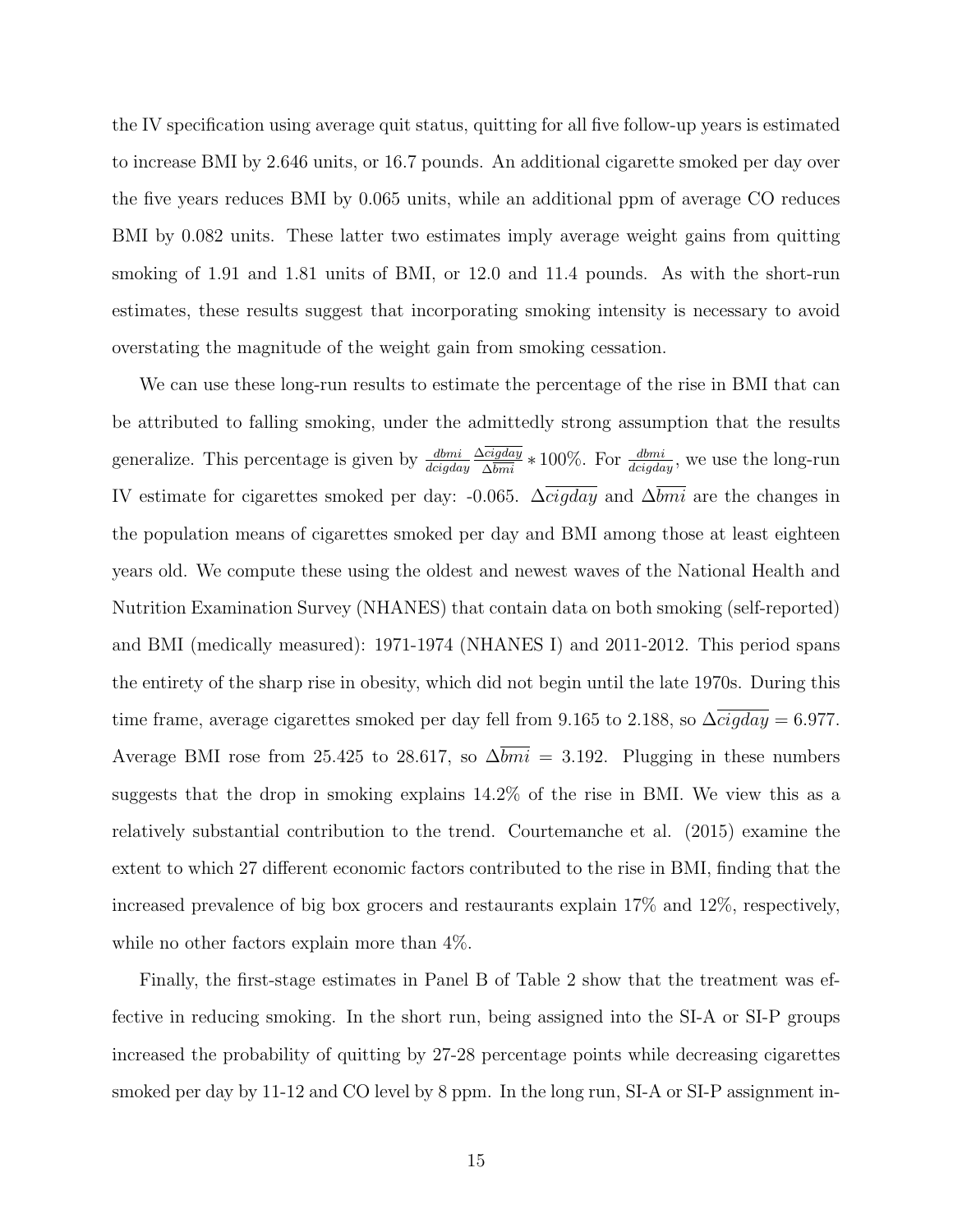creased the fraction of the five follow-up years quit by 0.21 while decreasing average cigarettes per day by 9 and average CO by 6-7 ppm. The treatment variables are all highly significant in the first stage and the F-statistics from the test of their joint significance are easily large enough to conclude that they are sufficiently strong instruments. Also noteworthy is the fact that there is essentially no difference in the coefficient estimates for the two treatment variables; in other words, the inhaled bronchodilator given to the SI-A group did not influence smoking. This also means that, though our IV model is technically overidentified, the instruments are not sufficiently distinct to make an overidentification test informative or to consider instrumenting for two endogenous variables.

#### 3.1.4 Falsification Tests

We next conduct falsification tests to support our contention that the IV results using cigarettes per day and CO are more credible than those using the quit dummy. In our IV models, the identifying assumption is that the randomized treatment only influences BMI via the smoking variable. Our falsification tests evaluate this assumption by asking whether the instruments influence the BMIs of individuals who did not change their smoking habits during the sample period, according to each smoking measure. A significant association would provide evidence that the randomized intervention influenced BMI through pathways other than the particular smoking measure, invalidating the causal interpretation of the corresponding IV estimate. For the quit measure, we restrict the sample to those with values of 0, meaning those who smoked in the first follow-up wave for the short-run analysis and those who smoked in all five follow-up waves for the long-run analysis. For the continuous smoking measures, there are obviously very few individuals with literally no change in smoking across the sample period (i.e. the exact same number of cigarettes smoked per day/CO level in the baseline period as in the follow-up waves), so a judgment call is required as to what magnitude change in smoking should be considered "meaningful". We report results restricting the sample to those whose post-treatment level of smoking is within 25% of their baseline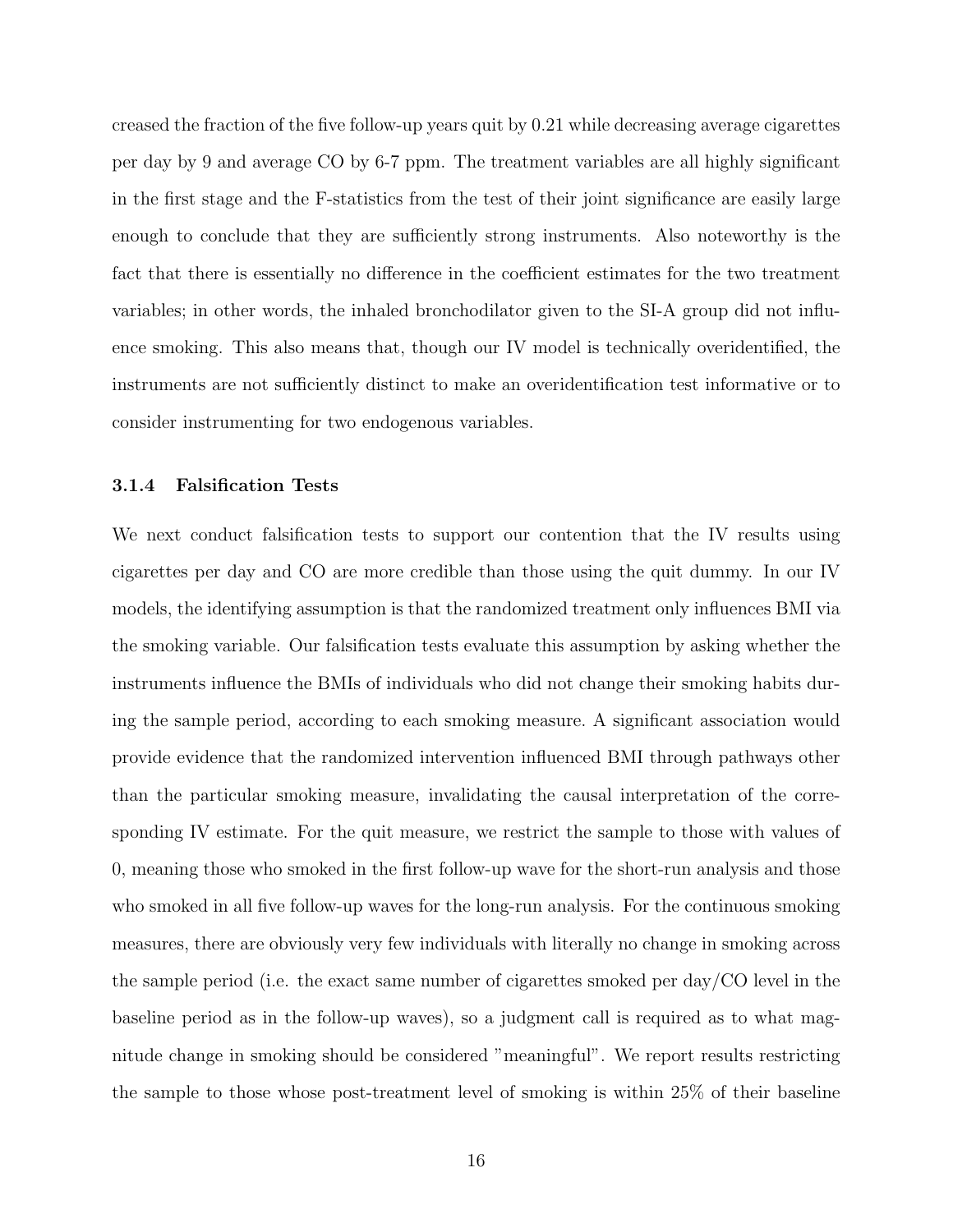level; results using neighboring cutoffs are similar. Using these subsamples, we estimate the reduced-form version of the short- and long-run IV models; i.e. we regress BMI on the two treatment variables plus the controls.

Ex ante, our prediction is that the binary quit measure will perform the worst in the falsification tests since it leaves people in the sample who did actually experience a meaningful change in smoking but did not quit entirely. Note that it is not obvious that the falsification tests will produce null results even for the smoking measures that incorporate intensity, though, since it is conceivable that the treatment could affect BMI through pathways other than smoking. For instance, perhaps being exposed to an intensive health-related intervention might increase some people's level of general health consciousness, which could lead to improved health behaviors along other dimensions besides smoking. The falsification tests are therefore important in assessing whether even our most conservative estimates of the effect of smoking on weight can be given a causal interpretation.

Table 3 reports the results. The left half of the table presents the results from the shortrun falsification tests ("effects" of the treatment dummies on year 1 BMI for those with unchanged smoking status) while the right half shows the long-run results (year 5 BMI). For comparison purposes, the first column of each half of the table presents the reducedform results for the full sample. The remaining three columns of each half include those with no meaningful changes in the quit, cigarettes per day, and CO variables, respectively. The sample sizes in the tests based on cigarettes per day are smaller than those using quit status simply because more individuals are excluded as the measure of smoking becomes more comprehensive. The sample sizes in the two columns using CO are very small because, as discussed previously, much of the sample is missing baseline CO information, preventing the calculation of the percentage change. The falsification tests using cigarettes per day are therefore much more highly powered – and consequently more informative – than those using CO.

The columns labeled "full sample" show that, in both the short and long run, the reduced-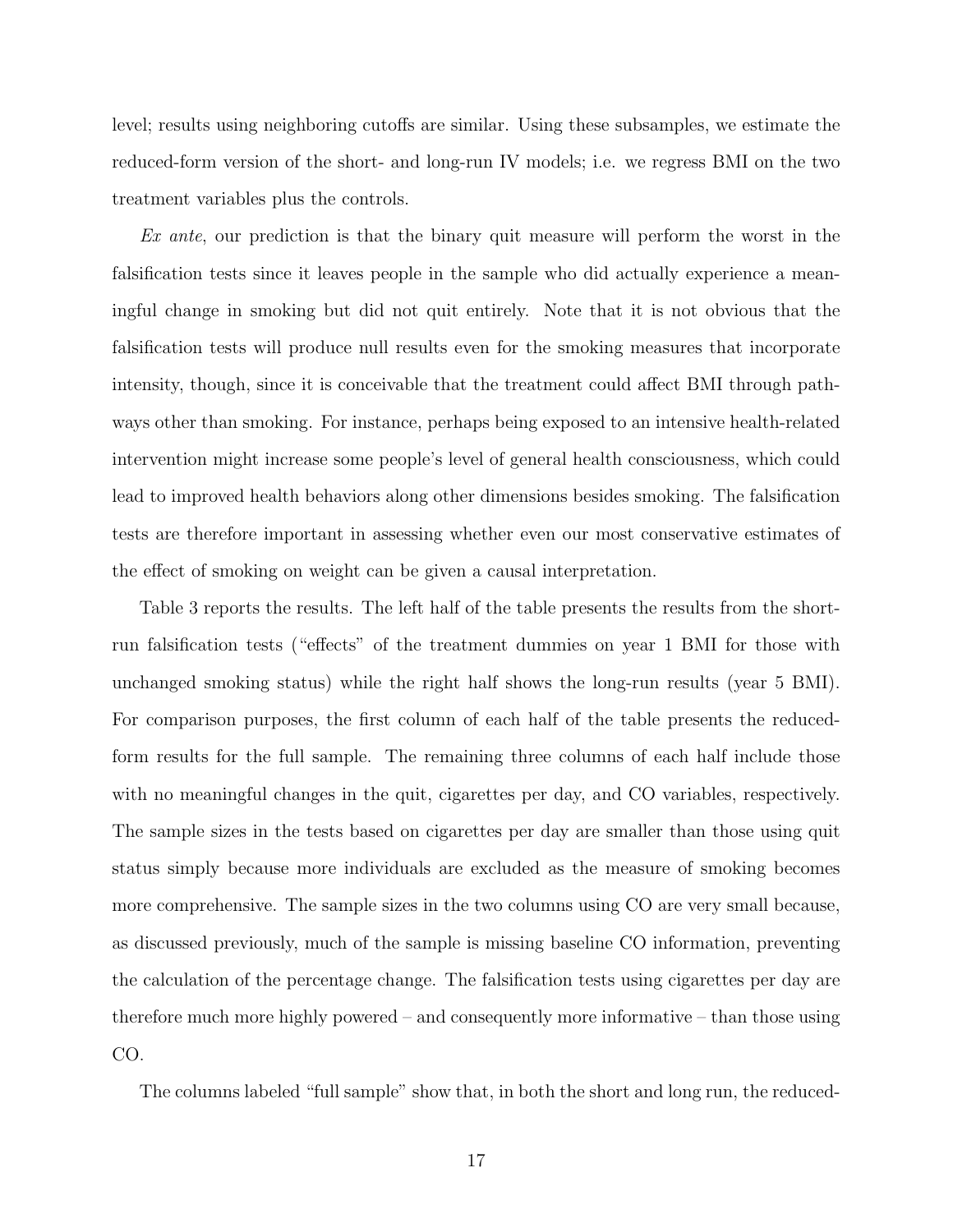form effects of the two treatment variables on BMI are between 0.54 and 0.61 before excluding any observations. Dropping those who quit smoking reduces the magnitude of these effects by about half, but significant effects of 0.21-0.28 remain. There is therefore clear evidence that the intervention affected BMI through a pathway besides quitting smoking, implying that the IV estimates using quitting smoking are too large. The falsification test results are much more favorable if we also exclude those with meaningful  $(>25\%)$  changes in smoking intensity. In the two regressions that use cigarettes per day, the coefficient estimates for the treatment variables are small (between -0.014 and 0.091) and highly statistically insignificant. There is therefore no evidence that the exclusion restriction in the IV model is violated if cigday is used as the smoking measure. Excluding on the basis of changes in CO also leads to highly insignificant effects, with three being negative (the opposite direction of the fullsample relationship) and one positive. The estimates are imprecise due to the small sample size, so these results are not as compelling as those using *cigday*, but the lack of a clear pattern is at least somewhat reassuring. To summarize, the results in this section suggest that while the IV results using the quitting indicator are contaminated by an alternative effect, the results using both number of cigarettes and CO levels are more reliable.

### 3.2 Semi-Parametric Estimation

An issue with the parametric regressions for *cigday* and CO is that they assume that smoking intensity affects BMI linearly. This is a strong assumption, as it seems likely that there is either a non-linear dose-response effect of nicotine on metabolism/appetite or a non-linear effect of metabolism/appetite on weight-related behaviors. While it is not clear that this will bias estimates of the average weight gain from quitting smoking, such a restrictive functional form is likely to lead to systematically inappropriate predictions for at least some individuals. Moreover, given the complicated chain of biological and behavioral pathways through which smoking influences BMI, the nature of the non-linearity is not clear ex ante. In other words, it is not obvious that the non-linearity could be captured through simple approaches such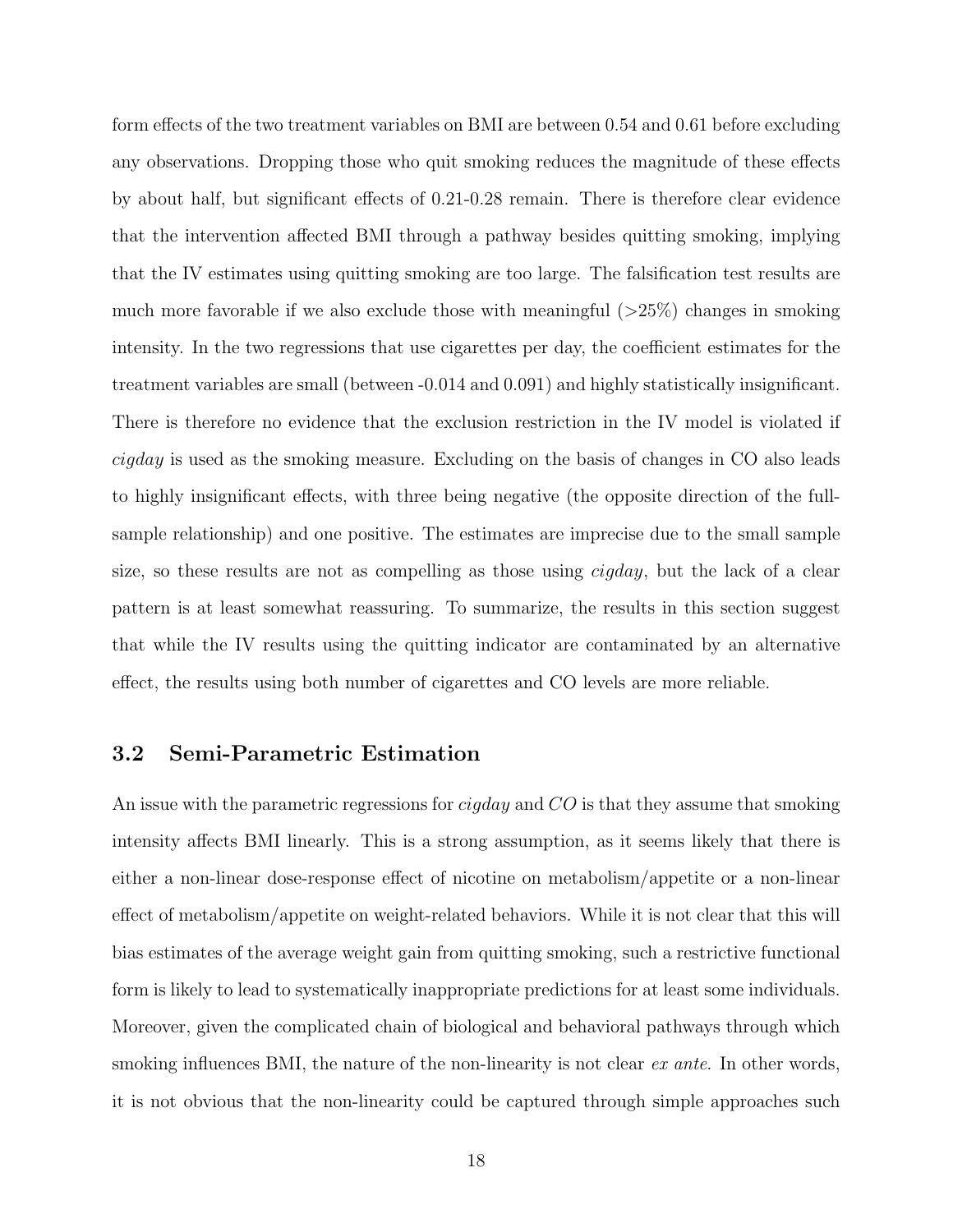as logarithmic or quadratic specifications. We therefore next estimate a semi-parametric model that allows the data to determine the functional form of the relationship between smoking and BMI. Specifically, we implement Robinson's (1988) semi-parametric double residual estimator with local smoothing. This approach allows us to model the expectation of the dependent variable at every point on the distribution of the independent variable, thereby enabling the prediction of the weight gained (or lost) from switching from any level of smoking to any other level.<sup>5</sup>

Semi-parametric IV models can be estimated using a control function approach (Blundell and Powell, 2004; Lee, 2007). The first stage takes the same form as equation (2). The second stage differs from equation (1) in two ways. First, it does not specify the functional form for the smoking measure. Second, rather than using the predicted value of the smoking variable from the first-stage regression, the second stage includes the residual from the first stage as a regressor.<sup>6</sup> The second stage short-run regression can therefore be expressed as

$$
bmi_{i1} = \beta_0 + \beta_1 bmi_{i0} + f(S_i) + \beta_2 \mathbf{X}_i + \beta_3 \widehat{\mu}_i + \varepsilon_i
$$
\n(6)

where S is either *cigday* or CO and  $\hat{\mu}$  is the first-stage residual. The second stage long-run regression is similar but replaces  $bmi_{i1}$  with  $bmi_{i5}$  and  $S_i$  with the average smoking measures discussed previously.

The estimation was conducted using the Stata program "semipar" by Deparsy and Verardi (2012). The first step is to estimate  $E(bmi|S)$ ,  $E(\mu|S)$  and  $E(\mathbf{X}|S)$ , which are approximated by the predicted values  $\widehat{bmi}$ ,  $\widehat{\mu}$ , and  $\widehat{\mathbf{X}}$  by a kernel weighted local polynomial regression. The second step is to form the residuals  $\hat{\mu}_1 = bmi - \widehat{bmi}$ ,  $\hat{\mu}_2 = \mathbf{X} - \hat{\mathbf{X}}$ ,  $\hat{\mu}_3 = \mu - \hat{\mu}$ . Then the coefficients  $\hat{\beta}_0$ ,  $\hat{\beta}_1$ ,  $\hat{\beta}_2$ , and  $\hat{\beta}_3$ , representing the relationships between the independent variables and BMI, are estimated by regressing  $\hat{\mu}_1$  on  $\hat{\mu}_2$  and  $\hat{\mu}_3$ . Thus, all parameters in

<sup>5</sup>For simplicity, we round smoking values to the nearest integer; e.g. if someone averaged 21.2 cigarettes per day over the five follow-up waves we round this to 21.

<sup>&</sup>lt;sup>6</sup>For an overview of the control function approach to dealing with endogeneity, see Heckman (1979) and Heckman and Robb (1986).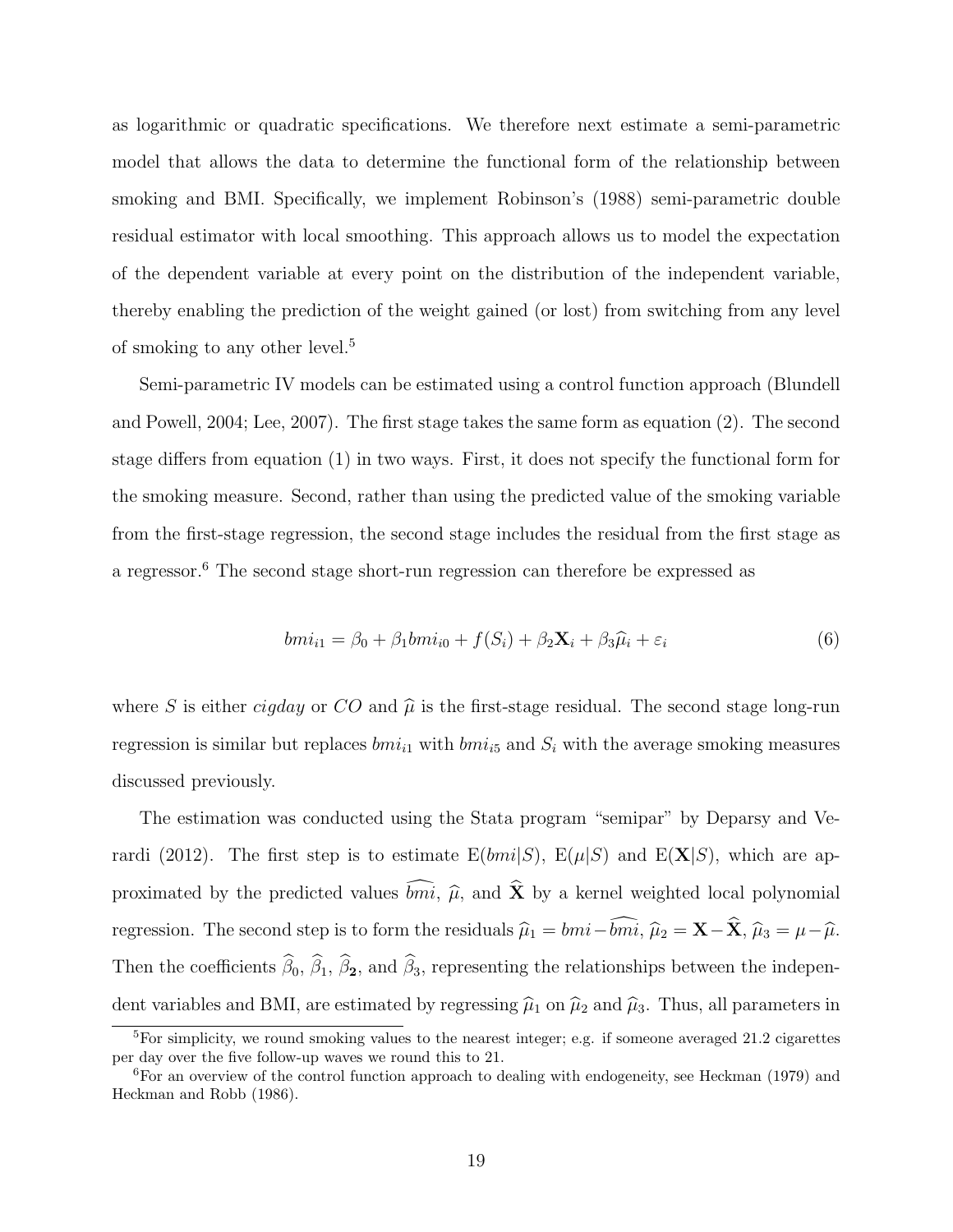equation (6) are identified except the relationship between cigarette consumption and BMI. The last step is, therefore, to identify this relationship with a non-parametric regression of cigarette consumption on the predicted BMI residual,  $b\hat{m}i_{i1}-\hat{\beta}_0-\hat{\beta}_1bmi_{i0}-\hat{\beta}_2\mathbf{X}_i-\hat{\beta}_3\hat{\mu}_i$ . This relationship is estimated at every level of cigarette smoking, allowing independent marginal effects. The idea behind this strategy is to estimate the non-parametric cigarette function by the residual variation that is unrelated to the parametric independent variables.

We calculate the average effect of quitting smoking on BMI using the semi-parametric estimates as follows. When using the cigarettes smoked per day variable, we first calculate the change in predicted weight from switching from the number of cigarettes smoked at baseline to zero. We then take the average of these predicted changes across all individuals in the sample. The process for the CO variable is similar; the only difference is that we compute the predicted effect of switching to the average CO level for non-smokers of 3.61 ppm, as opposed to zero.

In semi-parametric estimation, the confidence interval becomes very wide at extreme values where there are very few observations. We therefore drop the top 1% of the smoking distribution, which means those who smoke more than 50 cigarettes per day on average across the five follow up years and those with average CO levels of over 50 ppm. We doubt that this restriction is consequential, since if we drop the same individuals in the parametric regressions the results (available upon request) remain similar.

Figures 2 and 3 present the short-run semi-parametric IV results for *cigday* and CO, respectively. The graphs display both the point estimates for each integer level of smoking and the 95% confidence intervals. Figure 2 shows that the short-run relationship between cigarettes smoked per day and BMI is highly nonlinear. Specifically, smoking has a diminishing marginal effect on BMI throughout most of the distribution, with the shape of the curve being approximately quadratic. Quitting smoking from levels of 10, 20, 30, and 40 cigarettes per day is predicted to lead to weight gains of 1.22, 1.58, 1.66, and 1.94 BMI units, respectively. Most of the effect of smoking on weight therefore appears to occur at levels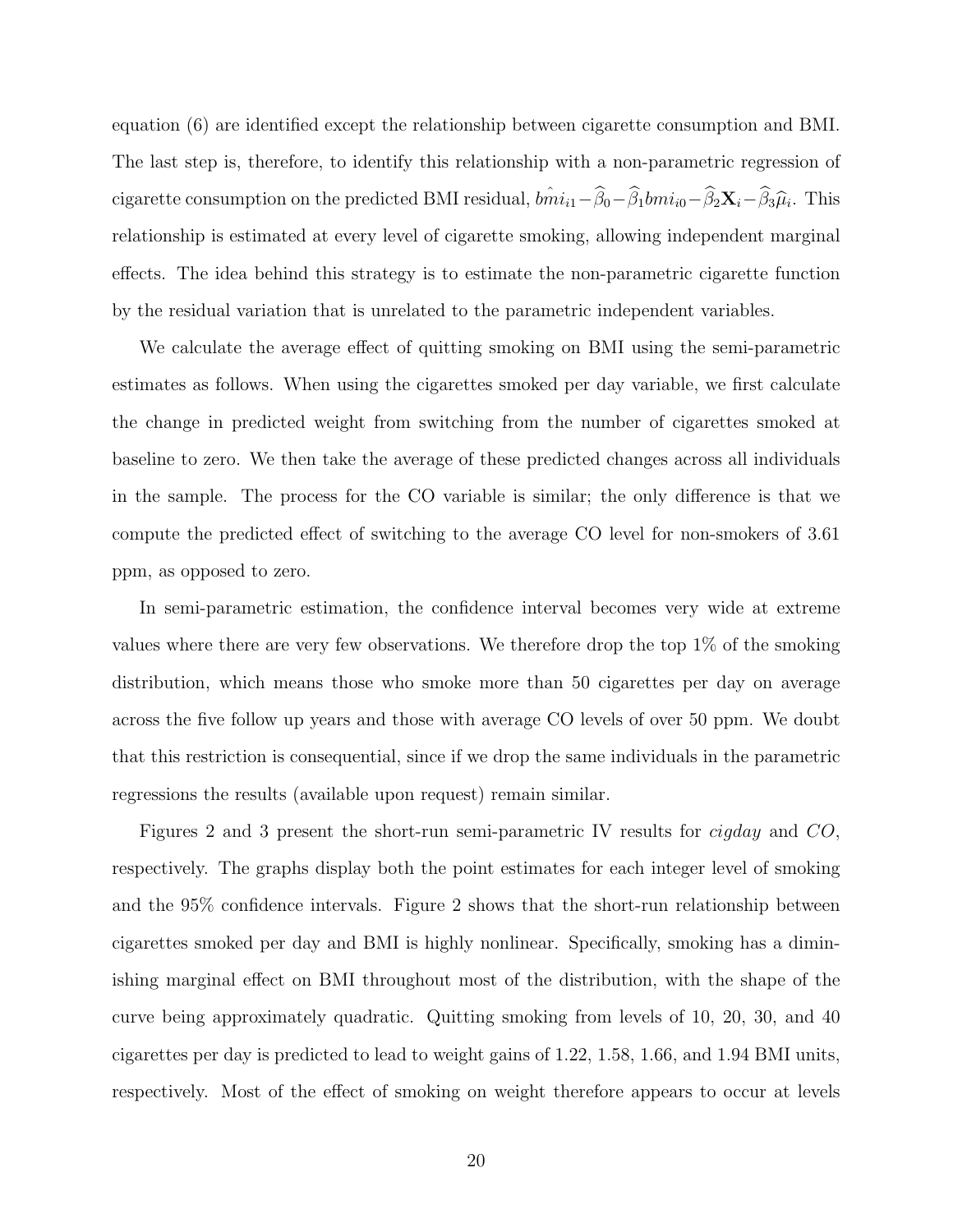below 20 cigarettes per day. Taken literally, this would suggest that heavy smokers could cut back to a pack a day without fear of substantial weight gain. Figure 3 shows that the short-run effect of CO on BMI is less obviously non-linear than the effect of cigarettes per day. The curve is somewhat flat at very low levels of CO – specifically two to five ppm – but recall that even non-smokers often have non-zero CO so changes at such low levels probably do not reflect changes in smoking behavior. Starting at five ppm, the graph begins to take a quadratic shape, but unlike the graph for cigarettes per day we do not observe a complete leveling off until the far right tail of the distribution.

Figures 4 and 5 turn to the long-run results using simple averages of the smoking measures; the graphs using weighted averages are very similar and are available upon request. Figure 4 shows that the shape of the long-run relationship between cigarettes per day and BMI is roughly similar to the shape of the short-run relationship, as it is approximately quadratic and levels off at around 20 cigarettes per day. Figure 5 displays a similar pattern of results for CO level. CO has a diminishing marginal effect on BMI, and most of the weight gain from reduced CO comes at levels below about 20 ppm. The long-run relationship between CO and BMI therefore flattens out more quickly than the short-run relationship.<sup>7</sup>

The average effects of quitting smoking on BMI implied by these semi-parametric graphs are generally similar to those from the parametric specifications. Using cigarettes per day, the average effect of quitting is 1.67 BMI units in the short run and 1.93 in the long run, compared to 1.52 and 1.91 from the corresponding parametric regressions. For CO, the average effect is 1.80 in the short run and 1.99 in the long run, compared to the parametric regressions' estimates of 1.33 and 1.81. The results presented in this section suggest that the marginal effect of smoking on weight is likely to be modest for levels of smoking above 20 cigarettes a day, which would be impossible to detect using linear specifications.

<sup>7</sup>Note that there is some evidence that additional CO actually leads to higher BMI at the far right tail of the distribution: CO levels of around 47-50 ppm. However, this should be interpreted with caution as it is based on a very small number of individuals. Accordingly, the confidence intervals in this portion of the distribution are quite large.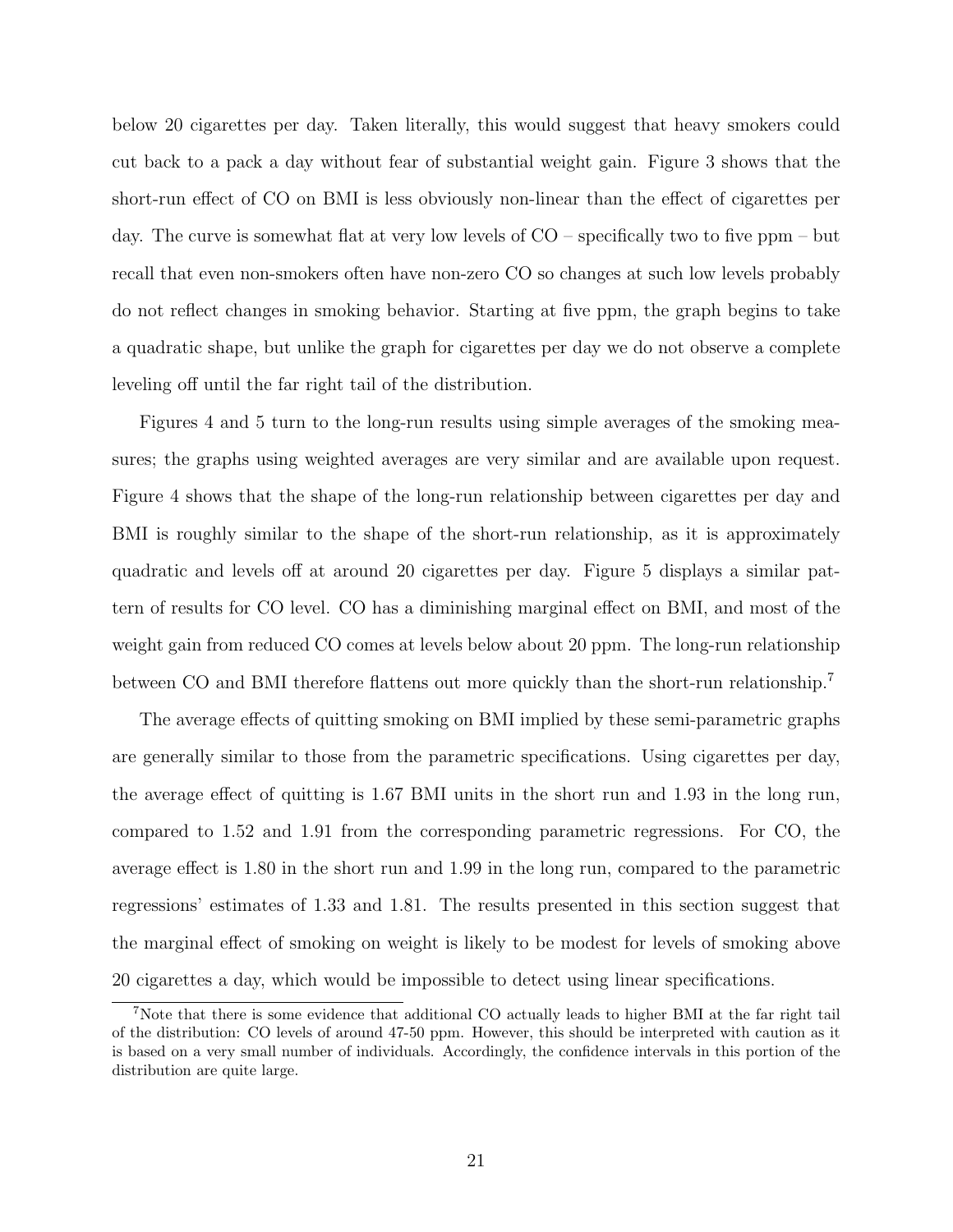### 3.3 Subsample Analyses

We next conduct subsample analyses to evaluate whether the effect of smoking on BMI differs by age, gender, education, or baseline BMI. Heterogeneous effects could occur because of differences in either the biological effects of nicotine on appetite or metabolism or the behavioral responses to these biological effects. Given the complicated nature of these relationships, we make no ex ante predictions about the patterns of heterogeneity. For age, we split the sample into three groups: those under 45, 45-54, and 55 and over at baseline. We use these splits because there are no individuals under 35 or over 64 in the LHS. For education, we consider subsamples of those with no college education, some college, and a four-year college degree or greater. There are not enough individuals with less than a high school degree or greater than a college degree to enable further stratification. For baseline BMI, we are interested in whether quitting smoking leads to larger weight gains among those who were already at risk of weight-related ailments prior to the intervention. We therefore split the sample into those with healthy weights at baseline  $(BMI<25)$  and those who were already overweight or obese  $(BMI \geq 25)$ .

Table 4 displays the results for cigarettes per day (Panel A) and CO (Panel B). For brevity, Table 4 contains only the results from long-run parametric IV regressions using simple averages of the smoking measures. Semi-parametric graphs for each subsample are available in Appendix Tables A1-A4. Short-run estimates and those using weighted rather than simple averages lead to broadly similar conclusions and are available upon request.

The results suggest that the effect of smoking on weight is strongest for younger individuals, women, those without a college degree, and those with healthy baseline BMIs. Quitting smoking leads to an average weight gain of 2.19-2.21 BMI units for those under 45, 1.88-1.98 for 45-54 year olds, and 1.33-1.45 for those 55 and older. One possible explanation is that the health consequences from obesity become more salient with age, so older individuals may have a stronger incentive than others to mitigate weight gain after smoking cessation. Again averaging over the four specifications, the average effect of quitting smoking on BMI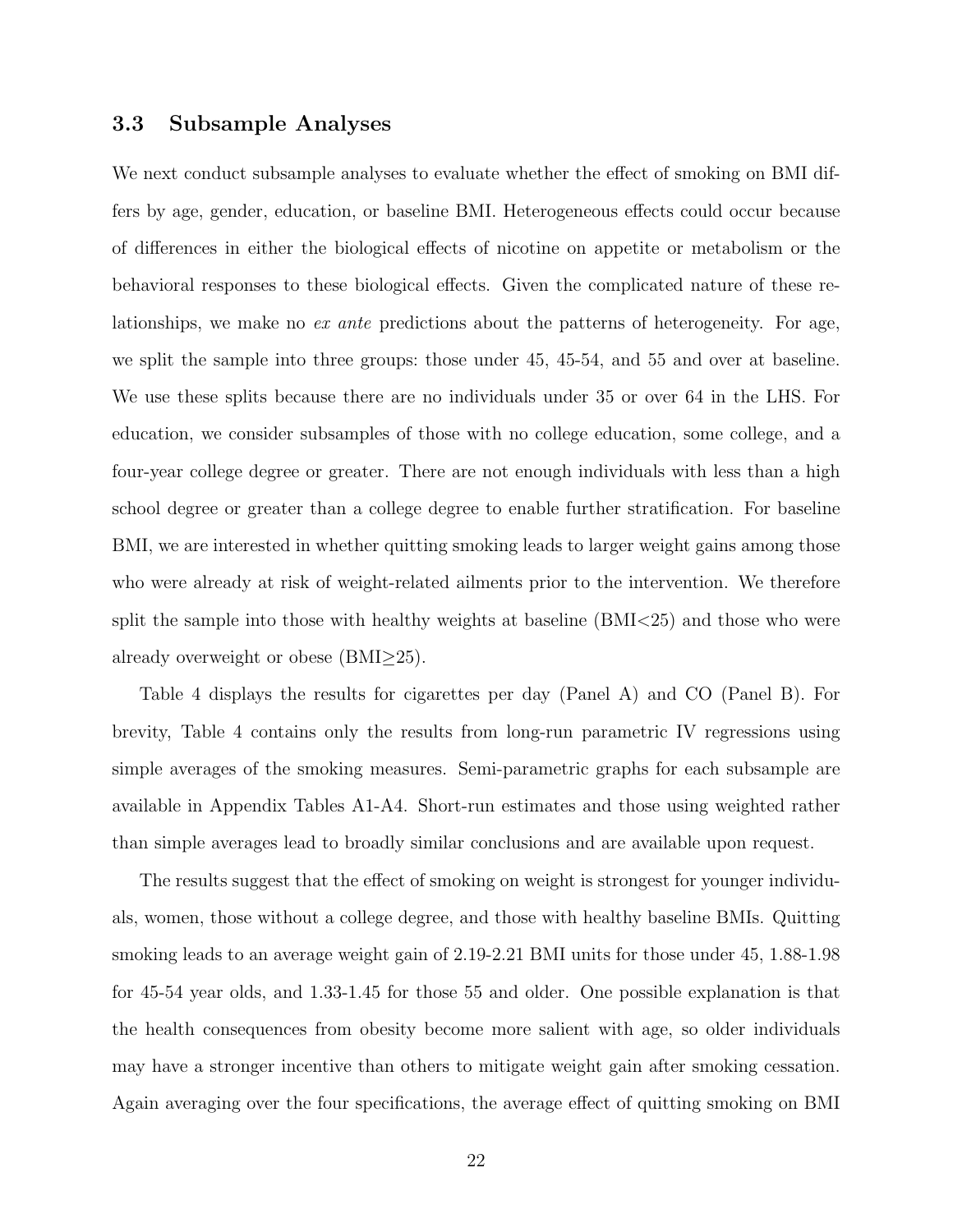is 2.04-2.45 units for women compared to 1.56-1.59 for men. Stratifying by education, the average effects of smoking cessation are around 1.83-1.98 for those with no college education, 1.82-1.93 for those with some college but no degree, and 1.64-1.73 for those with a college degree. There is therefore some evidence of a small reduction in the effect of smoking on weight as education rises, with the largest gap being between those without a college degree and those with a degree. Perhaps education enables individuals to limit weight gain through an improved understanding of nutrition and exercise. Alternatively, education is correlated with income, and additional income may enable the purchase of healthier foods, gym memberships, or over-the-counter products that can help counteract weight gain. Finally, the average weight gain from quitting smoking is 1.98-2.05 BMI units for people with healthy baseline BMI levels compared to 1.7-1.82 for those who started the study overweight or obese. This result suggests that individuals who are at higher risk of health consequences from weight gain take more steps than others to limit the amount of weight gained after smoking cessation.

In all, though, perhaps the most striking results from Table 4 is that, while some heterogeneity appears to exist, the overall amount of heterogeneity is relatively small. Negative and highly significant effects of smoking on weight are evident for all subsamples. The smallest average effect of quitting smoking on BMI from any specification (55 and over, parametric, CO) is a still sizable 1.33. The lack of substantial heterogeneity in the effect within the sample provides perhaps some assurances that the results are generalizable outside the sample. The next section evaluates the generalizability issue in more detail.

#### 3.4 External Validity

We next perform some checks related to external validity. One obvious concern about the generalizability of the results is that the LHS was conducted in the early 1990s, raising the question of the relevance for current policy debates. (With that said, the frequently cited associational estimates are from studies using data that are generally as old or older.)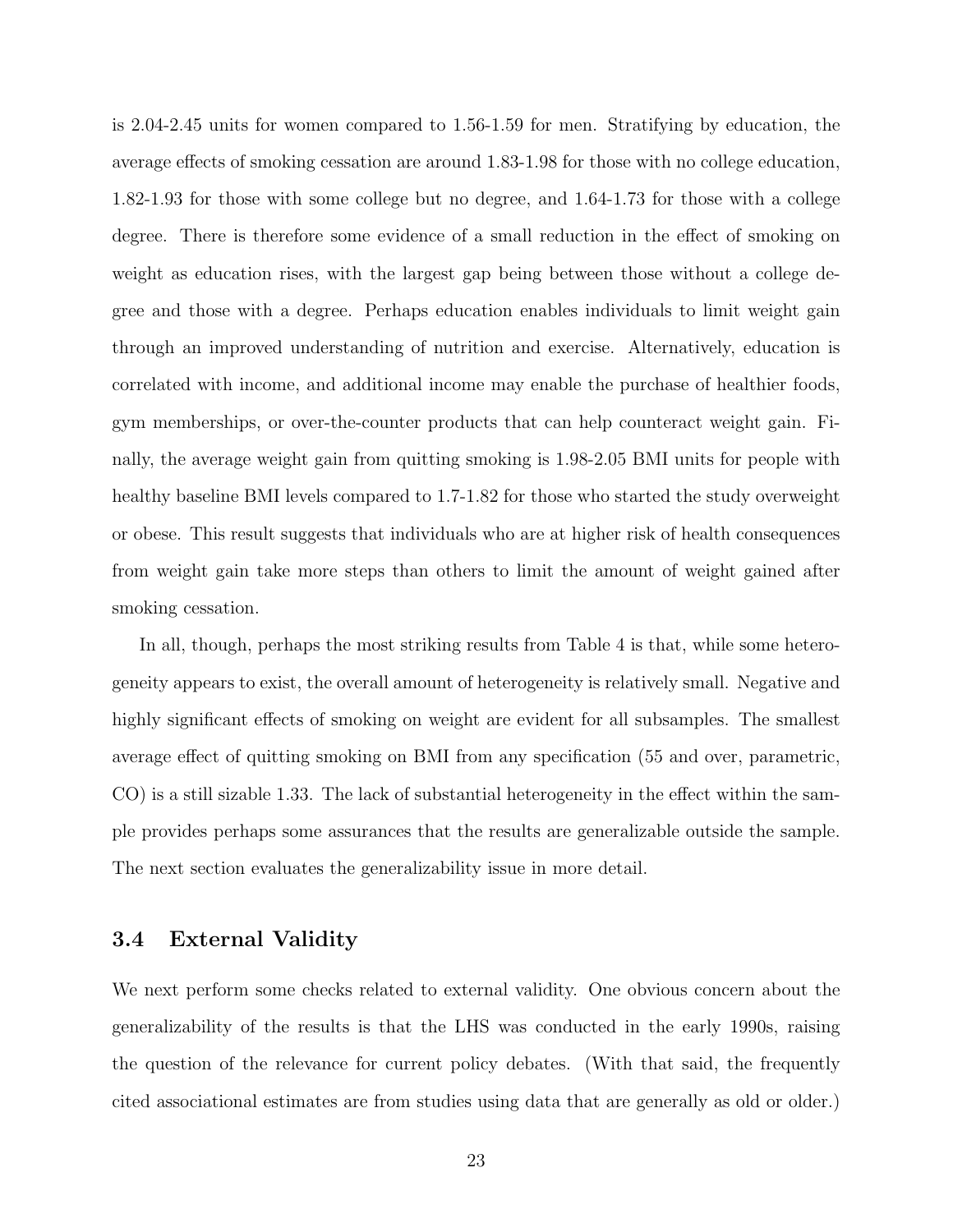Another concern related to generalizability is that the LHS' participants are not a random sample of smokers: participants had to desire to quit smoking, have mild (but not major) lung function impairment, and live within reasonable proximity of the locations for followup visits. As discussed in the Data section, the end result was a sample that was almost exclusively white (97%) and exclusively middle-aged (starting age 35-59, ending age 40-64).

We attempt to at least somewhat alleviate these concerns by conducting additional analyses with the National Health Interview Survey (NHIS), a large nationally representative survey conducted annually by the Centers for Disease Control and Prevention. The NHIS contains self-reported data on smoking, weight, and height, along with the same control variables used in our LHS analyses (except for baseline BMI, since the NHIS is not a panel). We use the NHIS to see if the association between cigarettes smoked per day and BMI varies along the dimensions of the generalizability issues: time period, race, and age. Obviously a causal analysis is not possible with the NHIS, but verifying that the association between smoking and weight is not particularly unique among the LHS population should provide at least some assurance that the causal effect is not likely to be unique either. We first estimate the association among the NHIS' best available analog to the LHS sample: white 35-64 year olds in 1990-1994 (the years of the five LHS follow-up waves). We then evaluate whether this association has changed over time by estimating the same model among 35-64 year old whites in the five most recent NHIS waves currently available: 2009-2013. Next, we examine the issue of lack of representativeness by race by returning to the 1990-1994 NHIS waves and restricting the sample to 35-64 year old non-whites. Finally, we estimate the model for whites of an age outside of the 35-64 range (i.e. 18-34 year olds combined with those 65+) in order to evaluate the implications of the lack of representativeness by age.<sup>8</sup>

Table 6 reports the results. The first column shows that, in the sample most comparable to the LHS, each additional cigarette smoked per day is associated with a reduction in

<sup>8</sup>The associations of the control variables with BMI are very different for the 18-34 year old age group and the 65+ age group. Therefore, in the regression combining 18-34 year olds with those 65 and older, we include as additional covariates the interactions of each control with an indicator for whether the individual is in the 18-34 portion of the sample or the 65+ portion.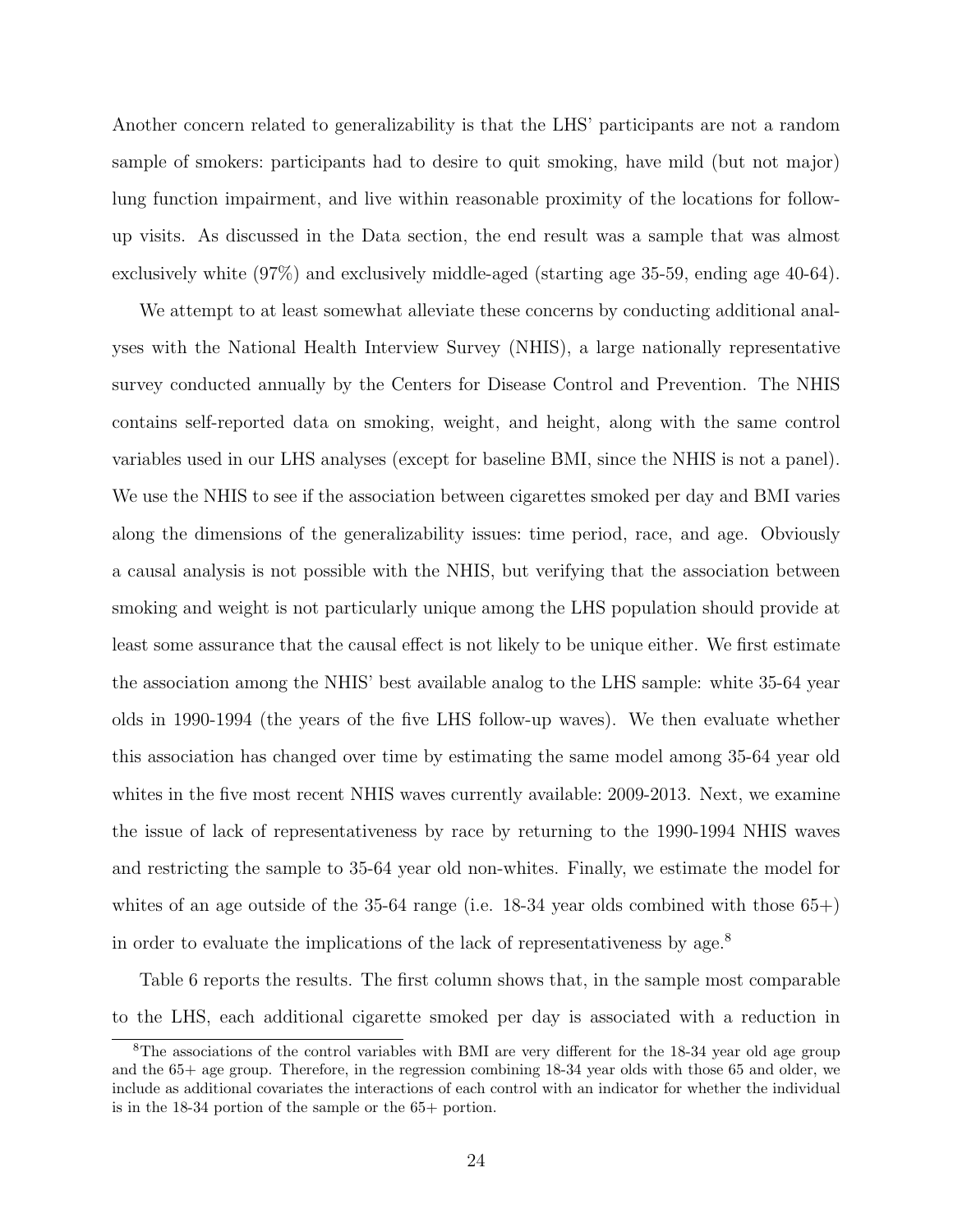BMI of 0.038 units. This implies an average weight gain from quitting smoking of 0.8 BMI units. The second column shows that the association between cigarettes smoked per day and BMI is stronger in the 2009-2013 sample than the 1990-1994 sample (-0.061 compared to -0.038), but the average effects of quitting smoking are nonetheless fairly similar (0.91 BMI units compared to 0.8) which is similar to the short-run OLS estimate from the LHS. This is because the average number of cigarettes smoked among smokers has dropped over the past two decades. In other words,  $\beta_2$  may have grown over time but *cigday* has shrunk for the average smoker, leaving  $\left(\sum_{i=1}^{N} A_i\right)^2$  $i=1$  $\beta_2$ cigday<sub>i0</sub>  $\setminus$  $/N$  roughly constant. Next, the third column provides evidence that the association between smoking and BMI for non-whites is stronger than for whites, but the implied average effects of quitting smoking are similar. Again, this is because on average non-white smokers consume fewer cigarettes than white smokers. The final column shows that the association between smoking and BMI among those who are not between the ages of 35 and 64 is virtually identical to the association among those who are in this age range. The average effect of quitting smoking is, however, slightly smaller among the non-35-to-64 sample due to a lower number of cigarettes smoked among smokers.

In sum, though there is likely some heterogeneity across age, race, and time, these results provide at least some assurance that the lack of representativeness of the LHS is not driving our conclusions. Smoking is inversely associated with weight in all NHIS subsamples. The associations between cigarettes smoked per day and BMI all fall within a reasonably tight range of -0.038 to -0.061. The implied average effects of quitting smoking are all between 0.68 and 0.91 BMI units, which equate to 4.3 to 5.7 pounds. These magnitudes are similar to those typically found in the associational literature and are well below those from our LHS IV specifications. This underscores the importance of accounting for endogeneity when evaluating the relationship between smoking and weight.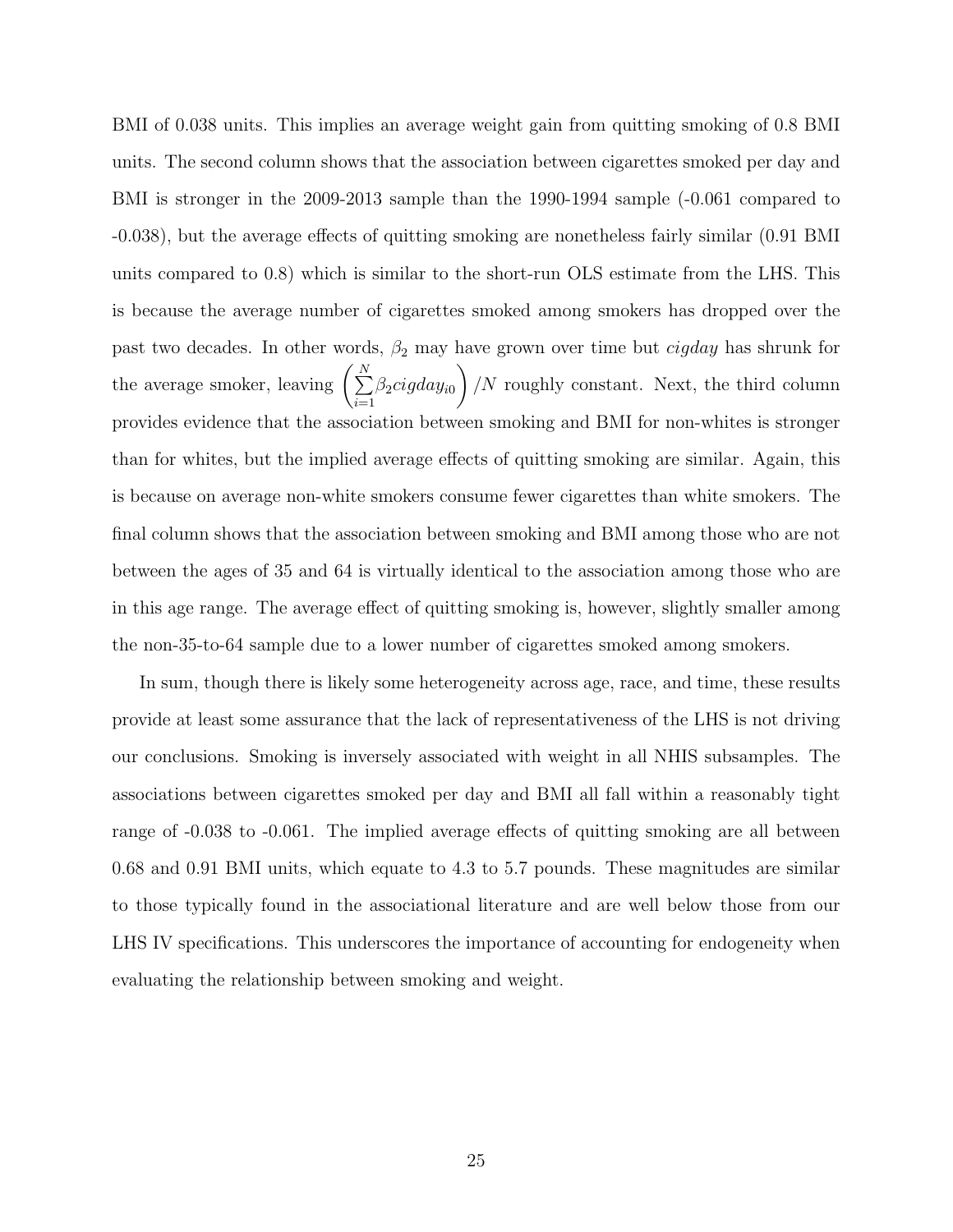### 3.5 Reconciling Our Results with Prior Literature

We close our empirical analysis by reconciling our results with those of EQ, who used previously published LHS summary statistics from O'Hara et al. (1998) to estimate a very large 21.4 lb average weight gain from smoking cessation. We first replicate EQ's results and then show that our finding of a considerably smaller effect can be attributed to our use of more comprehensive smoking measures.

We replicate EQ by computing a Wald IV estimate of the form

$$
\hat{\beta}_{WALD} = \frac{\overline{bmi}_1 - \overline{bmi}_0}{\overline{qui}\overline{t}_1 - \overline{qui}\overline{t}_0} \tag{7}
$$

where subscript one indicates the treatment group (combination of the SI-A and SI-P groups) and zero the control group (UC).  $\overline{bmi_1}$  and  $\overline{bmi_0}$  are average BMIs among the treatment and control groups, respectively, at the end of the study period (year 5). *quit* represents  $EQ$ 's measure of quitting smoking, called "sustained quitting," which is a dummy variable equal to one if and only if the individual was a medically verified non-smoker in all five follow-up waves. This is a very stringent measure, as anyone who smokes any amount in any of the five follow-up years is classified as a non-quitter.

The validity of the Wald estimator hinges on the assumption that the intervention only affected the weight of individuals for whom  $quit = 1$ . To the extent that the intervention also affected the weight of any other individuals (i.e. those with  $quit = 0)$ , the denominator will effectively be too small. The observed difference in average weight between the treatment and control groups will therefore be scaled by too small a number, and the estimated effect of quitting smoking on weight will consequently be overstated. We suspect that the Wald estimator's identifying assumption is violated since there are two types of individuals categorized by EQ as having  $quit = 0$  whose smoking behavior (and therefore weight) likely responded to the intervention to at least some extent.

The first type consists of those who quit smoking for part but not all of the 5-year follow-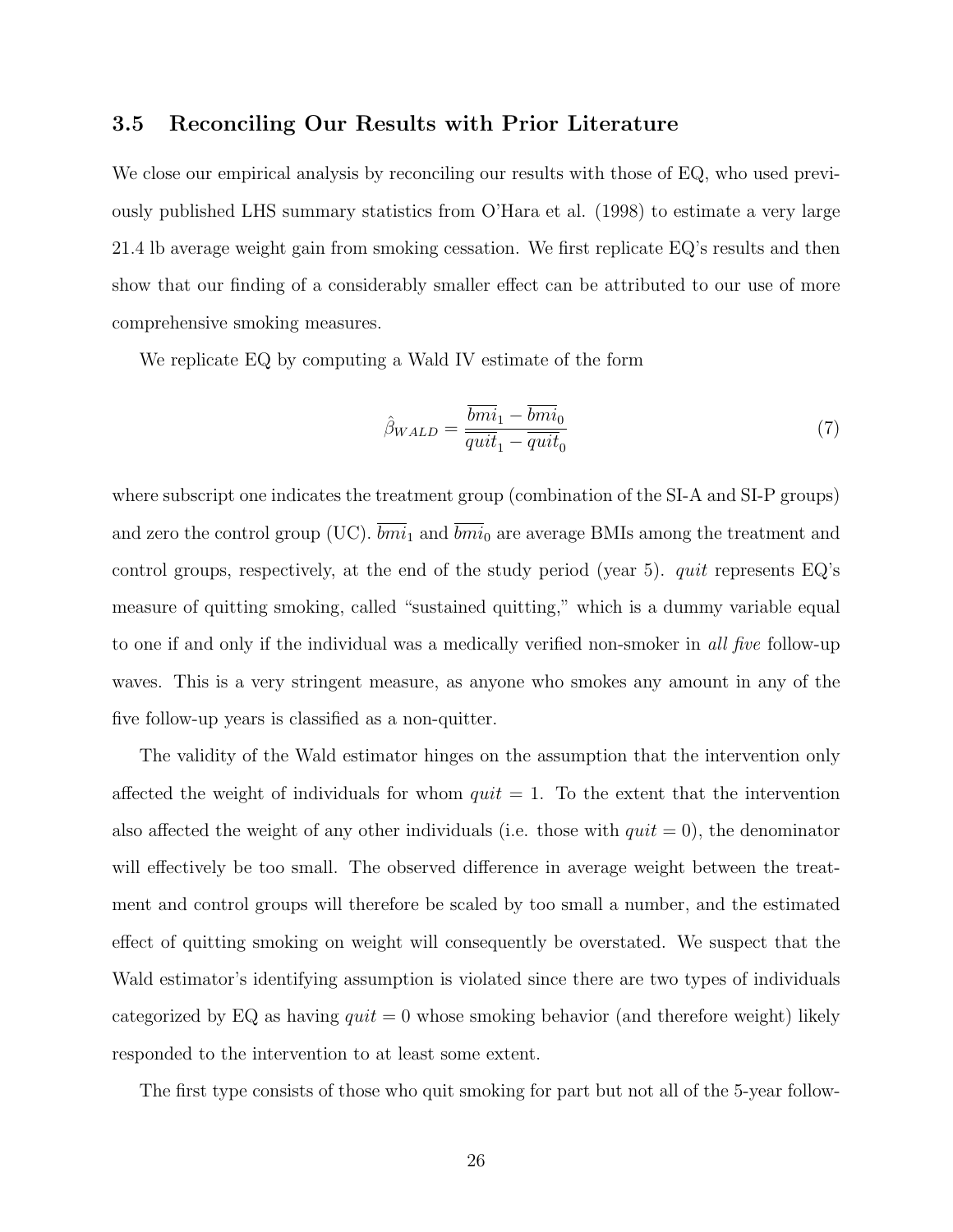up period. If, for instance, someone quit smoking for the first two years, relapsed in year three, and then quit again for years four and five, this person is not classified as a quitter by EQ, but it seems likely that they would have gained almost as much weight as someone who quit for all five years. There are 1114 people in the treatment group who quit smoking in at least one follow up wave but were not sustained quitters. Therefore, not accounting for this group has the potential to substantially impact the results.

The second type consists of those who reduced smoking but did not quit entirely. Given the highly addictive nature of cigarettes, it seems likely that there are at least some people who were able to cut back on their cigarette intake as a result of the intervention but were unable to quit completely. Indeed, among those in the treatment group who never quit in any of the five follow-up waves, average cigarettes smoked per day still fell from 31 to 22. There is no reason to suspect that the biological pathways through which smoking affects weight occur only along the extensive margin of smoking, so people who cut back on smoking would likely experience at least some amount of weight gain. Additionally, some people may also be a blend of the two types; e.g. someone who responds to the intervention by gradually cutting back on smoking until successfully quitting at the end of the third year.

After replicating EQ's results using the "sustained quitting" variable, we then re-compute the Wald estimate using our more nuanced long-run smoking measures discussed earlier in Section 3.1.2. Our "average quitter" measure addresses the issue of people who quit in some but not all follow-up years. The average cigarettes per day and average CO variables also address the issue of cutting back but not quitting entirely.

Table 7 reports the results. The first column shows that, replicating EQ's Wald estimator, we obtain an average estimated weight gain from quitting smoking of 3.196 BMI units, or 20.13 lbs at the average height. This is very similar to the result obtained by EQ, differing slightly because EQ used weight as the dependent variable rather than BMI. (We are unable to directly use weight because the LHS microdata suppress height and weight and only provide BMI.) The second column shows that using simple average quitter rather than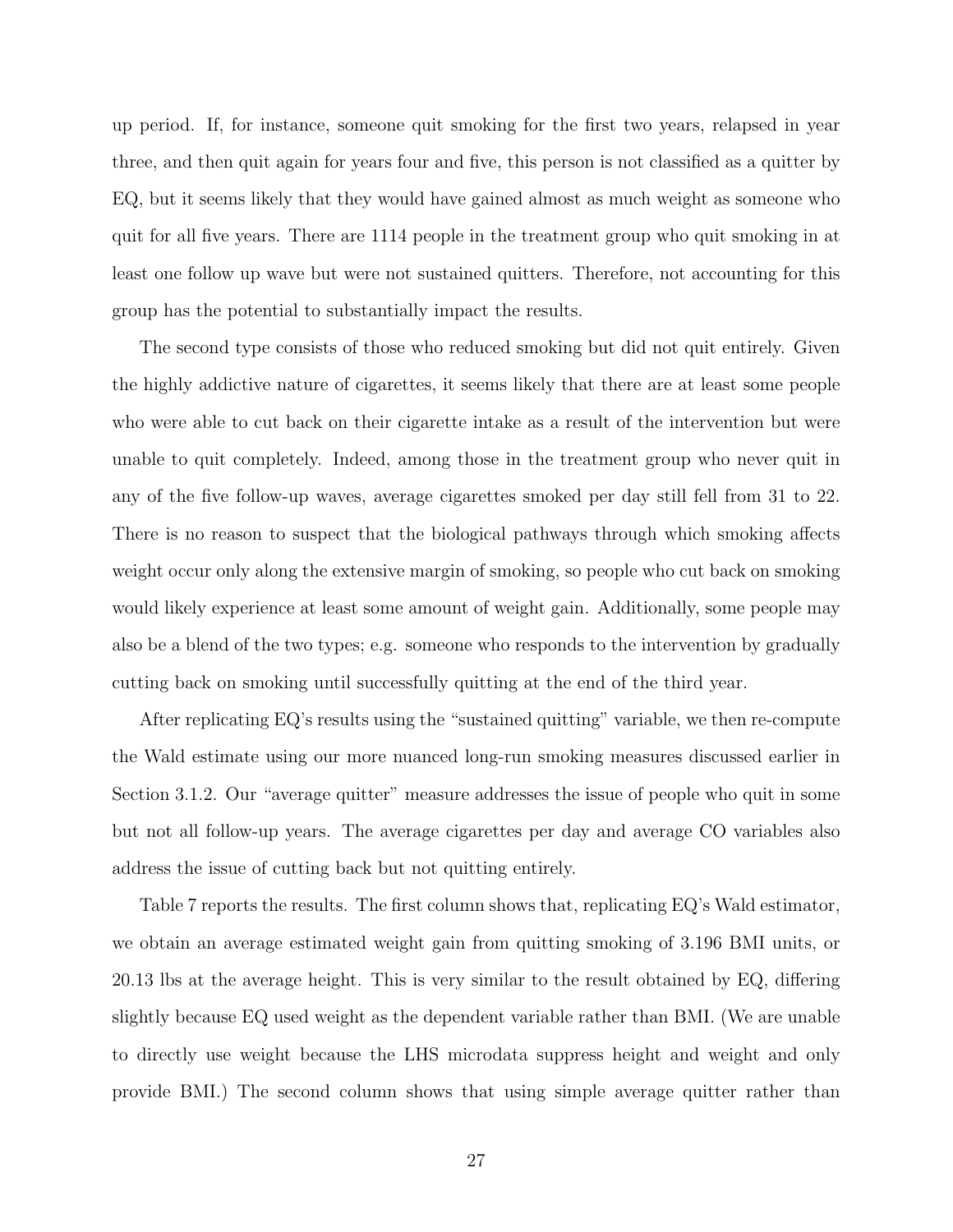sustained quitter reduces the average estimated weight gain from quitting smoking by about 17% to 2.655 BMI units. In the last two columns, we see that using the simple averages of cigarettes per day and CO attenuates this magnitude even further, to 1.84 and 1.58 BMI units, respectively. Ultimately, then, accounting for both temporary/delayed quitting and smoking intensity reduces the estimated average weight gain from smoking cessation by 42%- 51% relative to using the naive sustained quitter measure. Since the Wald estimates using our preferred smoking measures from Table 7 are quite similar to those from our preferred long-run specifications in Table 2, we conclude that the difference between our results and those of EQ is due to the different smoking measures rather than our use of a covariateadjusted regression model in Table 2. This is not surprising given the randomized design. Note, however, that the standard errors are lower in Table 2, so including covariates is still beneficial in that it improves the precision of the estimates.

# 4 Conclusion

This paper aimed to provide the most credible answers to date to several questions related to the relationship between smoking and weight. First, what is the average short-run causal effect of quitting smoking on body weight? Our preferred estimates suggest that this effect is around 1.5-1.7 BMI units, or 10-11 pounds at the average height. Second, does the weight gain from quitting smoking disappear over time? The answer appears to be no, as the weight gain actually becomes slightly larger in the long run. The long-run effect is around 11-12 pounds, which implies that the fall in smoking explains about 14% of the rise in obesity in recent decades. Third, how does the impact of smoking on weight vary across the smoking distribution? We find evidence of a diminishing marginal effect, with additional smoking having little long-run impact beyond about a pack of cigarettes per day or a CO level of 20 ppm. Finally, how does the effect of smoking on weight vary by age, gender, education, and baseline BMI? Our results suggest that, while quitting smoking leads to sizeable weight gain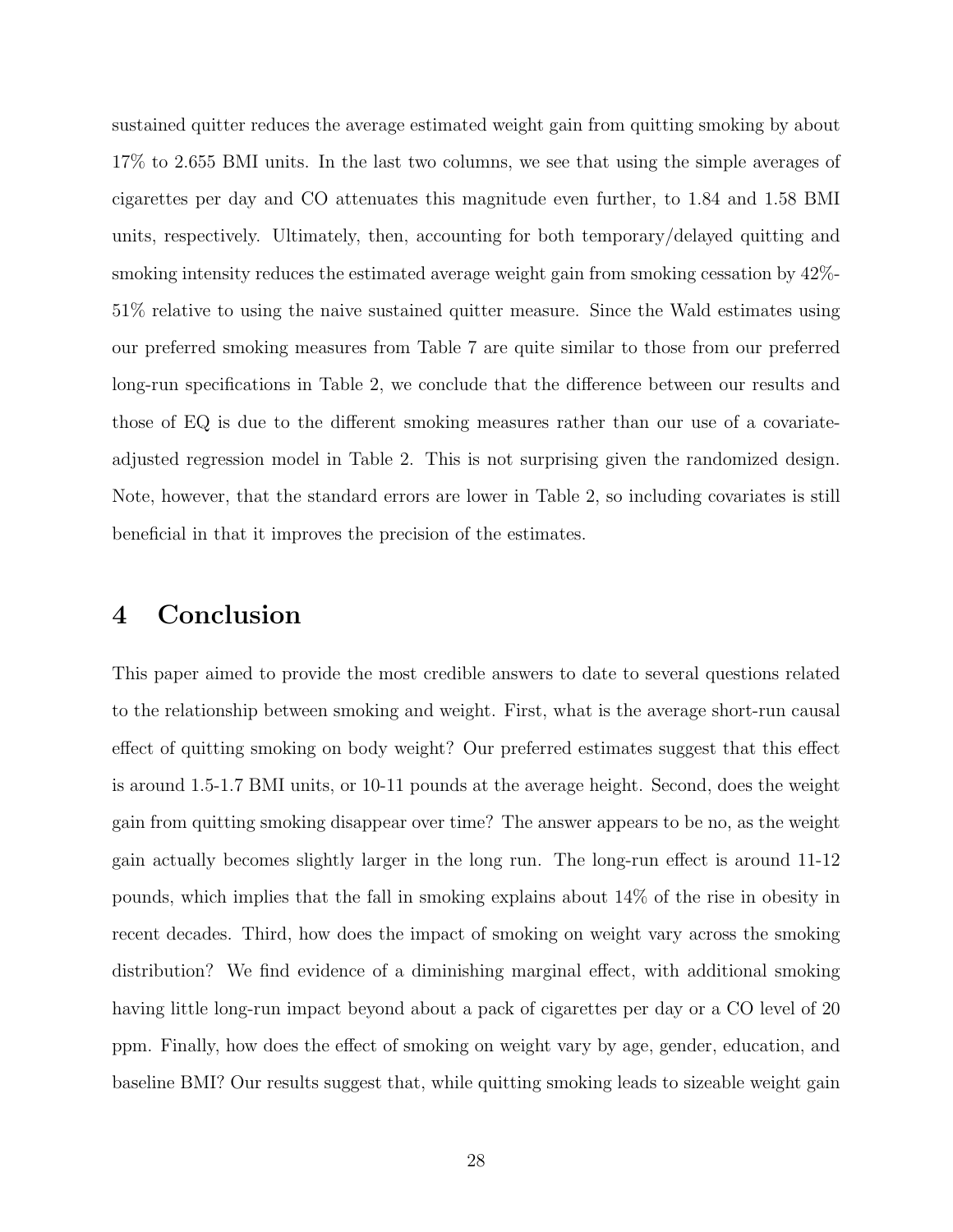for all subsamples, the impacts are largest for younger individuals, females, those with no college degree, and those with healthy baseline BMI levels.

There are two ways in which our findings are more pessimistic than those typically cited in the public health literature: the weight gain from quitting smoking is larger than the associational evidence suggests, and the weight gain does not appear to be temporary. However, we should emphasize that our results should not be interpreted as suggesting that individuals should be reluctant to quit smoking out of fear of gaining weight. The large body of epidemiologic evidence that smoking is bad for health implies that any increase in obesity-related ailments after quitting smoking is far outweighed by the health improvements along other dimensions. Instead, our findings should be interpreted as a call for further investigation into medical and policy interventions that can help prevent quitters from gaining weight. If this side effect of smoking cessation could be eliminated, it stands to reason that the health gains from tobacco control efforts would become even greater.

Our results also have interesting implications for the economics literature. As discussed in the introduction, the literature on the effect of cigarette costs (prices or taxes) on BMI reaches conflicting conclusions, with several studies suggesting the effect is either very small or negative – implying that quitting or reducing smoking actually leads to weight loss. Is it possible that the causal effect of an aggressive smoking cessation program is to increase BMI while the casual effect of higher cigarette costs is either zero or negative? This seems conceivable for two reasons.

First, the LATE from a price-induced reduction in smoking may differ from the LATEs from smoking ban-induced or aggressive smoking cessation program-induced reductions in smoking. Different smokers could be affected by these different types of interventions; for instance, it seems reasonable to think marginal smokers would be the ones to respond to cigarette price increases whereas those with strong addictions would be the ones to volunteer for a comprehensive program. Perhaps those with strong addictions are relatively more likely to "quit at all costs", even if it means gaining a substantial amount of weight.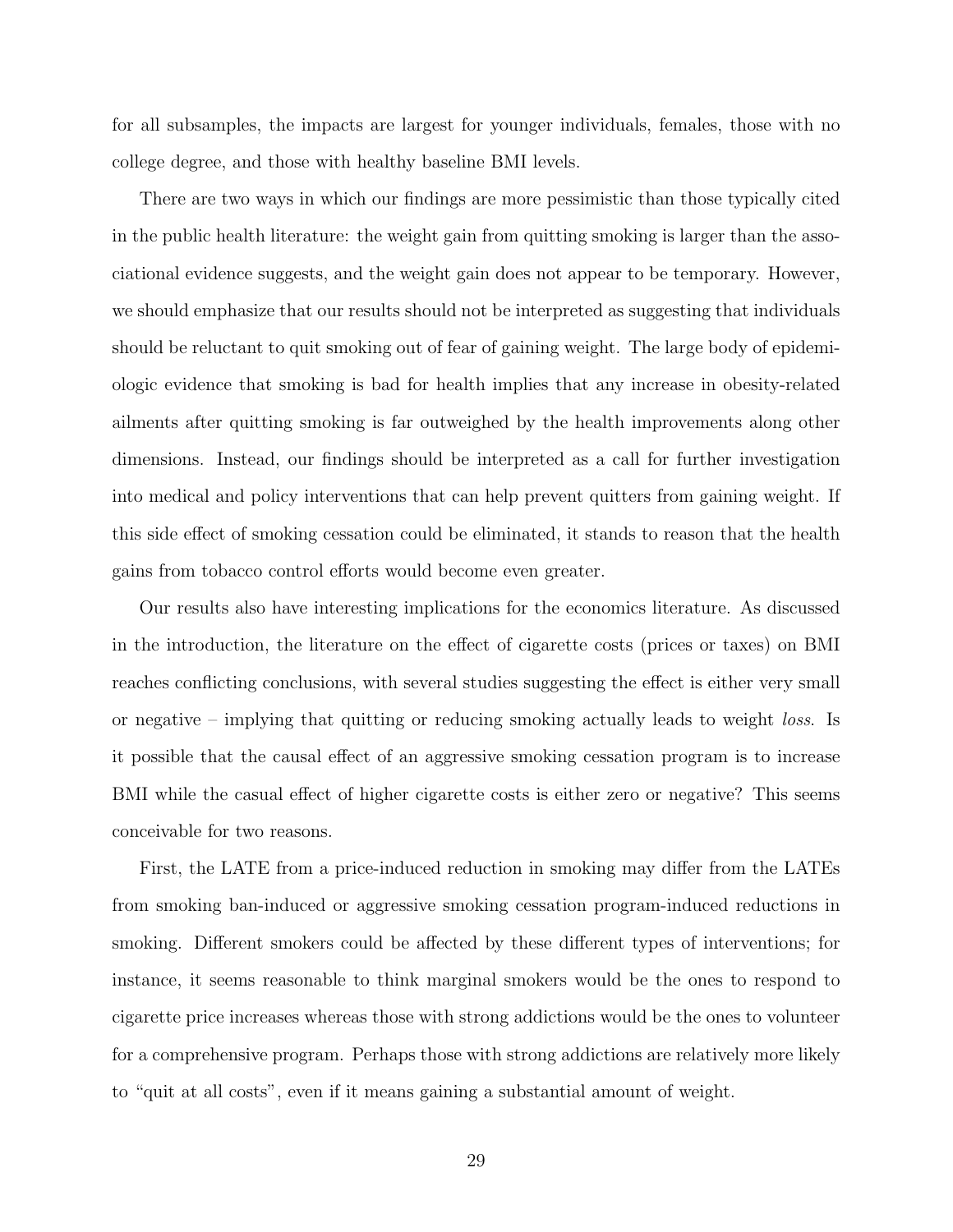Second, perhaps cigarette prices/taxes affect BMI through pathways besides smoking behavior. In other words, people who quit smoking in response to higher cigarette prices may gain weight, but this could be counteracted by weight losses among those whose cigarette consumption is unchanged – a large share of the population given the price inelasticity of cigarettes (Chalopuka and Warner, 2000). Smokers who do not reduce their consumption when prices rise experience potentially sizeable negative income effects, which could lead to weight loss by reducing overall food consumption or frequency of eating out at restaurants. Moreover, cigarette taxes generate revenue for the state, which can be used to provide funding for nutrition education or health-related programs such as Medicaid. These, in turn, could reduce the BMIs of even non-smokers. In sum, much is left to be learned about the relationship between smoking and weight and the ramifications for tobacco control policies.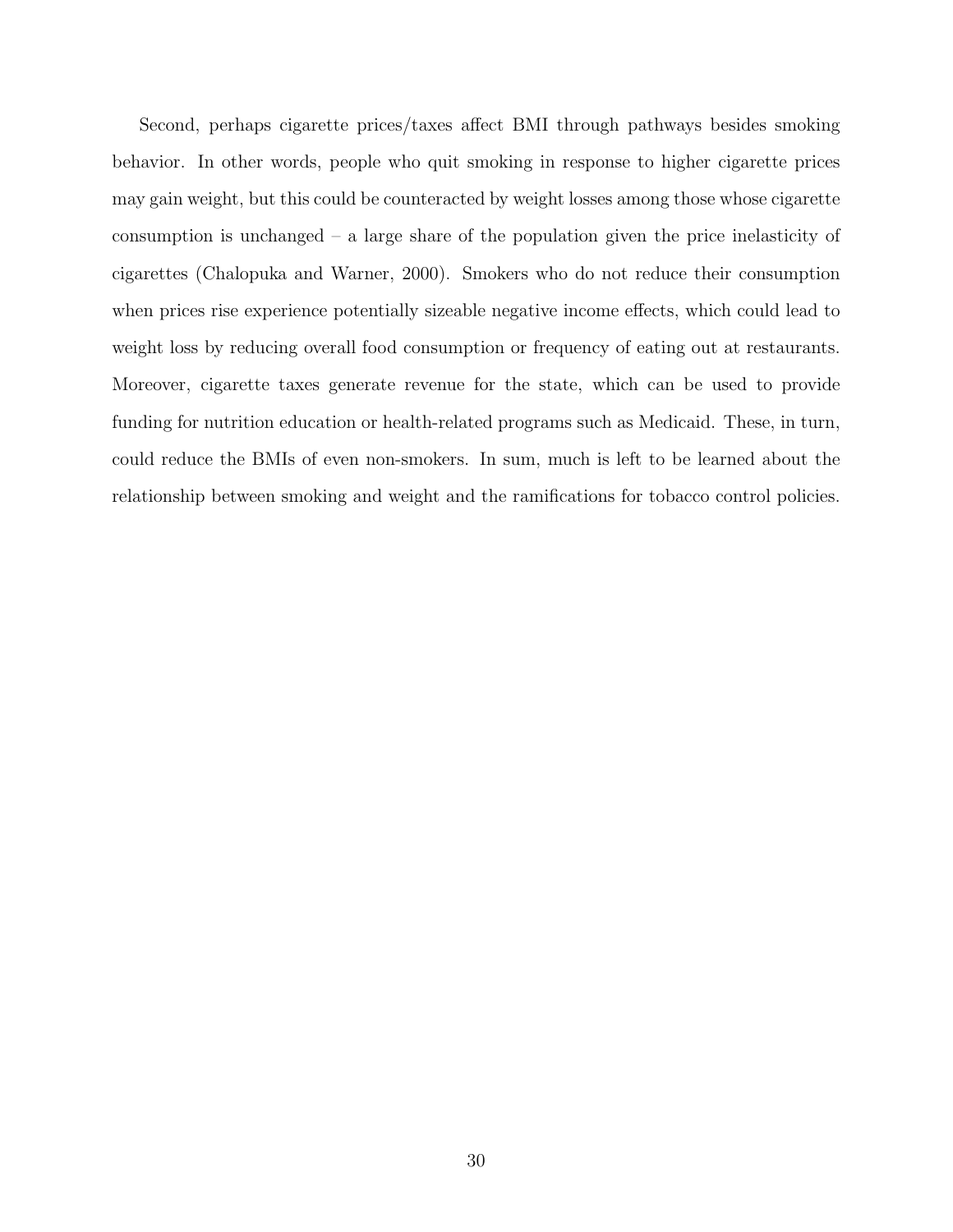# References

- [1] Angrist, J., and Pischke, J.S., 2009. Mostly harmless econometrics: an empiricist's companion, Princeton University Press: Print.
- [2] Baum, C., 2009. The effects of cigarette costs on bmi and obesity. Health Economics,  $18(1): 3-19.$
- [3] Blundell, R., and Powell, J., 2004. Endogeneity in semiparametric binary response models. Review of Economic Studies, 71: 655-679.
- [4] Cawley, J. and Meyerhoefer, C., 2012. The medical care costs of obesity: an instrumental variables approach. Journal of Health Economics, 31: 219-230.
- [5] Chaloupka, F. and Warner, K., 2000. The economics of smoking. Culyer, A. and Newhouse, J. (Eds.) Chapter 29 in *Handbook of Health Economics*, Amsterdam: North-Holland, 1539-1627.
- [6] Chen, Y., Horne, S., and Dosman, J., 1993. The influence of smoking cessation on body weight may be temporary. American Journal of Public Health, 83(9): 1330-1332.
- [7] Chou, S , Grossman, M. and Saffer, H., 2004. An economic analysis of adult obesity: results from the behavioral risk factor surveillance system. Journal of Health Economics, 23(3): 565–87.
- [8] Courtemanche, C., 2009. Rising cigarette prices and rising obesity: coincidence or unintended consequence? Journal of Health Economics, 28(4): 781–98.
- [9] Courtemanche, C., Pinkston, J., Ruhm, C., and Wehby, G., forthcoming. Can changing economic factors explain the rise in obesity? Southern Economic Journal.
- [10] Courtemanche, C., Pinkston, J., and Stewart, J., 2015 Adjusting body mass for measurement error with invalid validation data. *Economics and Human Biology*, 19: 275-293
- [11] Eisenberg, D., and Quinn, B. C., 2006. Estimating the effect of smoking cessation on weight gain: an instrumental variable approach. *Health Services Research*, 41(6): 2255– 2266.
- [12] Finkelstein, E. A., Trogdon, J. G., Cohen, J. W., and Dietz,W., 2009. Annual medical spending attributable to obesity: payer-and service-specific estimates. Health Affairs, 28(5): 822-831.
- [13] Flegal, K., Carroll, M., Kuczmarski, R. and Johnson, C., 1998. Overweight and obesity in the united states: prevalence and trends, 1960-1994. International Journal of Obesity, 22: 39-47.
- [14] Flegal, K., Graubard, B., Williamson, D. and Gail, M., 2005. Excess deaths associated with underweight, overweight, and obesity. Journal of the American Medical Association, 293: 1861-1867.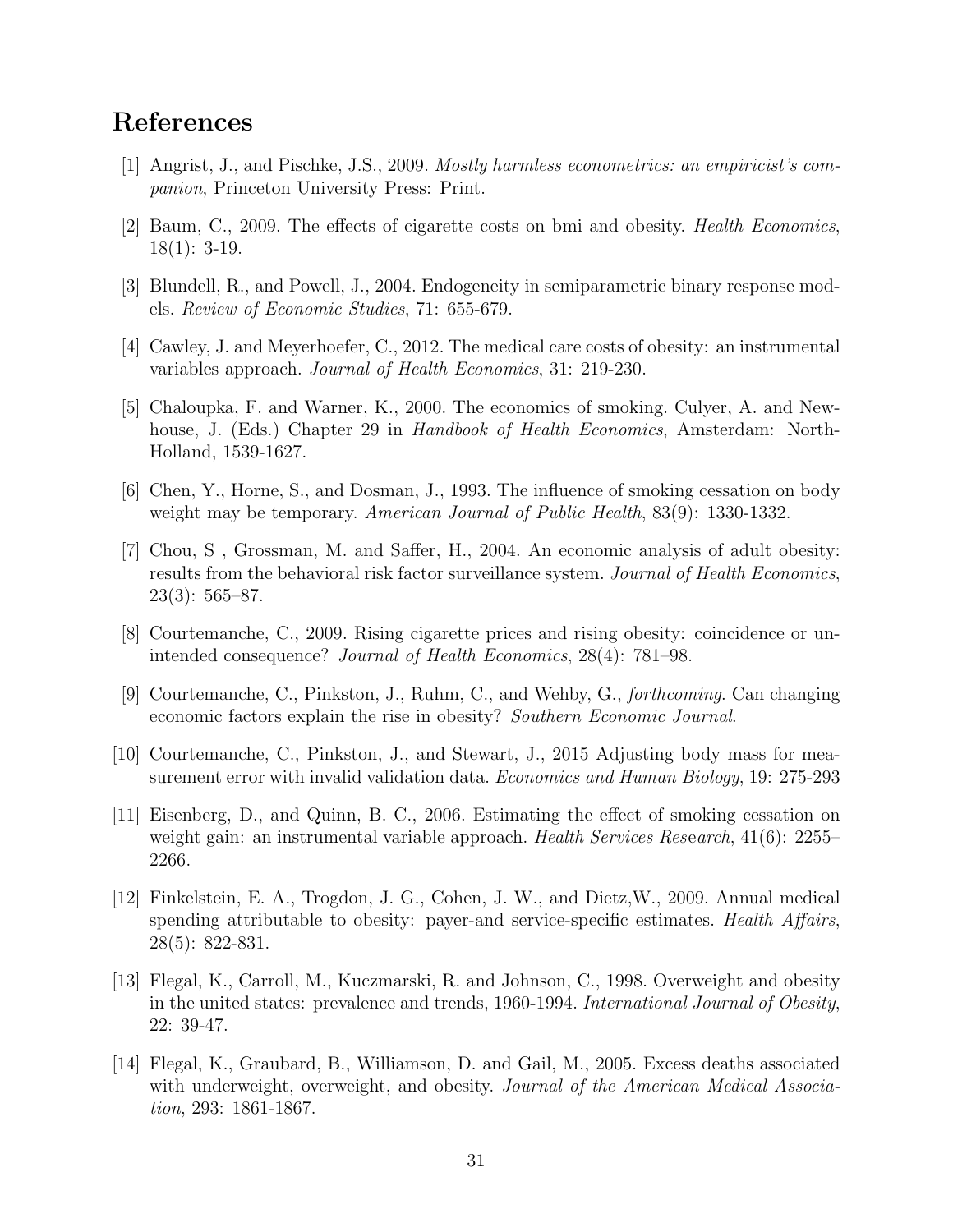- [15] Fletcher, J., 2014. The effects of smoking cessation on weight gain: new evidence using workplace smoking bans. Forum for Health Economics and Policy, 17(2): 105-129.
- [16] French, S. A., Perry,C. L., Leon, G. R., and Fulkerson, J. A., 1994. Weight concerns, dieting behavior, and smoking initiation among adolescents: a prospective study. American Journal of Public Health, 84(11): 1818–1820.
- [17] Froom, P., Melamed, S., and Benbassat, J., 1998. Smoking cessation and weight gain. Journal of Family Practice, 46(6): 460-464.
- [18] Gregory, C. A., and Ruhm, C. J., 2011. Where does the wage penalty bite?, Grossman, M and Mocan, N., (Eds.) in Economic Aspects of Obesity, University of Chicago Press: 315-347.
- [19] Gruber, J. and Frakes, M. 2006. Does falling smoking lead to rising obesity? Journal of Health Economics, 25(2): 183-197.
- [20] Heckman, J., 1979. Sample selection bias as a specification error. Econometrica, 47(1): 153-161.
- [21] Heckman, J., and Robb, R., 1986. Alternative methods for solving the problem of selection bias in evaluating the impact of treatments on outcomes. Drawing Inferences from Self-selected Samples, 63-107.
- [22] Hedenstrom, P., Malmberg, H., and Fridriksson, H. V., 1986. Reference values for lung function tests in men: regression equations with smoking variables. Upsala Journal of Medical Science, 91: 299-310.
- [23] Klesges, R. C., Meyers, A. W., Klesges, L. M., and La Vasque,M. E., 1989. Smoking, body weight, and their effects on smoking behavior: a comprehensive review of the literature. Psychological Bulletin, 106(2): 204-230.
- [24] Lee. S., 2007. Endogeneity in quantile regression models: A control function approach. Journal of Econometrics 141: 1131-1158.
- [25] Manson, J. E., Colditz, G. A., Stampfer, M. J., Willett, W. C., Rosner, B., Monson, R. R., Speizer, F. E., and Hennekens, C. H., 1990. A prospective study of obesity and risk of coronary heart disease in women. New England Journal of Medicine, 322(13): 882-889.
- [26] Mizoue, T., Ueda, R., Tokui, N., Hino, Y., and Yoshimura, T., 1998. Body mass decrease after initial gain following smoking cessation. International Journal of Epidemiology, 27(6): 984-989.
- [27] Mokdad, A. H., Bowman, B. A., Ford, E. S., Vinicor, F., Marks, J. S., and Koplan, J. P., 2001. The continuing epidemics of obesity and diabetes in the united states. *Journal* of the American Medical Association, 286(10): 1195-1200.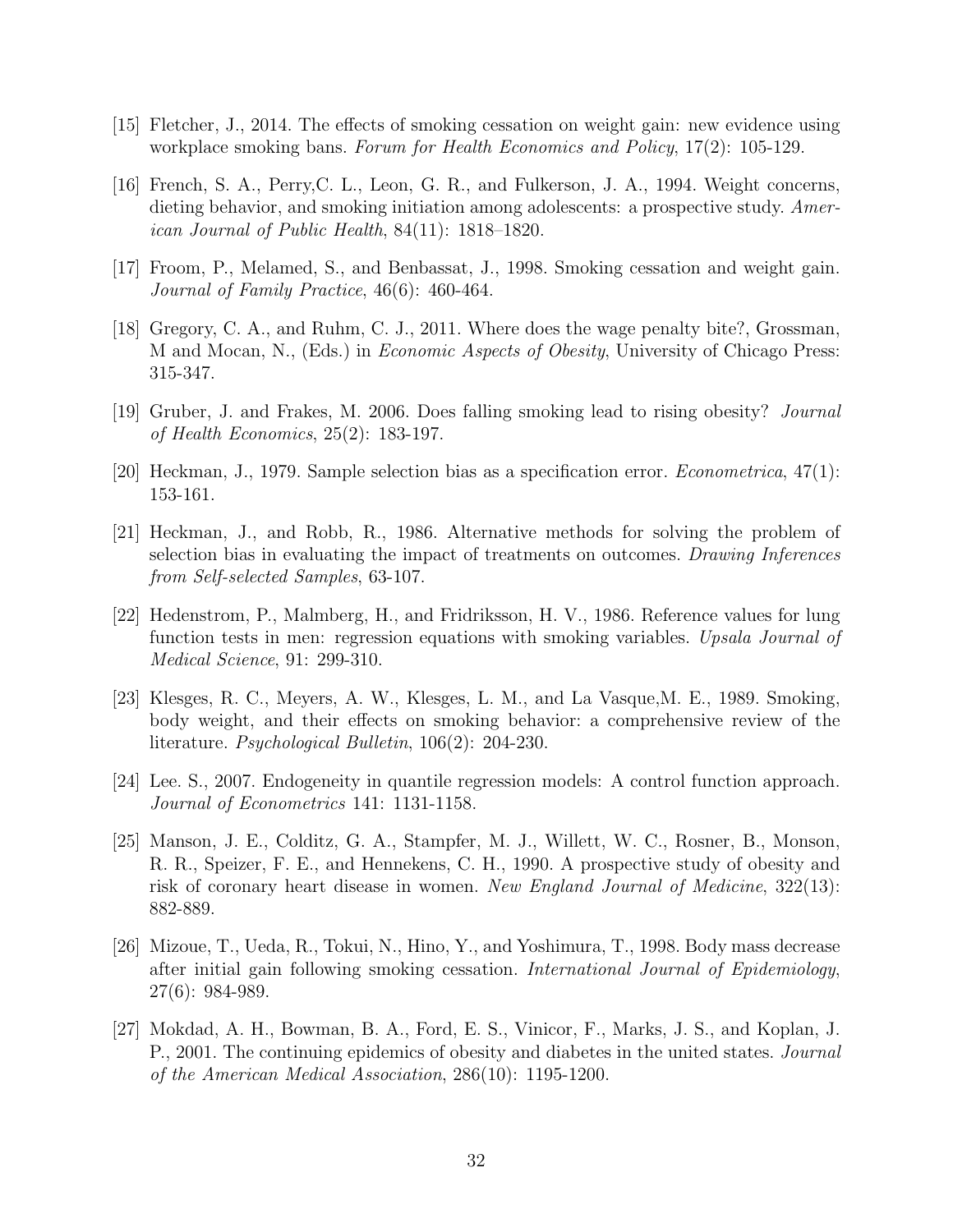- [28] U.S. Department of Health and Human Services, 2012. Health, united states, 2011: with special feature on socioeconomic status and health. U.S. Hyattsville, MD: U.S. Department of Health and Human Services, Centers for Disease Control and Prevention. National Center for Health Statistics.
- [29] Nonnemaker, J., Finkelstein, E., Engelen, E., Hoerger, T., and Farrelly, M., 2009. Have efforts to reduce smoking really contributed to the obesity epidemic? Economic Inquiry, 47(2): 366-376.
- [30] Ogden, C.L., Carroll, M.D., Kit B.K., and Flegal, K. M., 2014. Prevalence of childhood and adult obesity in the united states, 2011-2012, Journal of the American Medical Association, 311(8): 806-814.
- [31] Philipson, T. and Posner, R., 1999. The long-run growth in obesity as a function of tehnological change. National Bureau of Economic Research Working Paper No. 7423.
- [32] U.S. Department of Health and Human Services, 1964. Smoking and health: report of the advisory committee of the surgeon general of the public health service. Atlanta, GA: U.S. Department of Health and Human Services, Centers for Disease Control and Prevention, Coordinating Center for Health Promotion, National Center for Chronic Disease Prevention and Health Promotion, Office on Smoking and Health.
- [33] U.S. Department of Health and Human Services, 1990. The health benefits of smoking cessation: A report of the surgeon general. Atlanta, GA: U.S. Department of Health and Human Services, Centers for Disease Control and Prevention, Coordinating Center for Health Promotion, National Center for Chronic Disease Prevention and Health Promotion, Office on Smoking and Health.
- [34] U.S. Department of Health and Human Services, 2014. The health consequences of smoking—50 years of progress: A report of the surgeon general. Atlanta, GA: U.S. Department of Health and Human Services, Centers for Disease Control and Prevention, Coordinating Center for Health Promotion, National Center for Chronic Disease Prevention and Health Promotion, Office on Smoking and Health.
- [35] Ogden, C. and Carroll, M., 2010. Prevalence of overweight, obesity, and extreme obesity among adults: United states, trends 1960–1962 through 2007–2008. Division of Health and Nutrition Examination Surveys.
- [36] Ogden, C., Carroll, M., Kit, B., and Flegal, K., 2012. Prevalence of obesity in the united states, 2009–2010. NCHS data brief, no 82.
- [37] O'Hara, P., Connett, J., Lee, W., Nides, M., Murray, R., and Wise, R., 1998. Early and late weight gain following smoking cessation in the Lung Health Study. American Journal of Epidemiology, 148(9): 821-830.
- [38] O'Hara, P., Grill, J. Rigdon, M. A., Connett, J. E., Lauger, G. A.,and Johnston,J. J., 1993. Design and results of the initial intervention program for the lung health study. Preventive Medicine, 22(3): 304-315.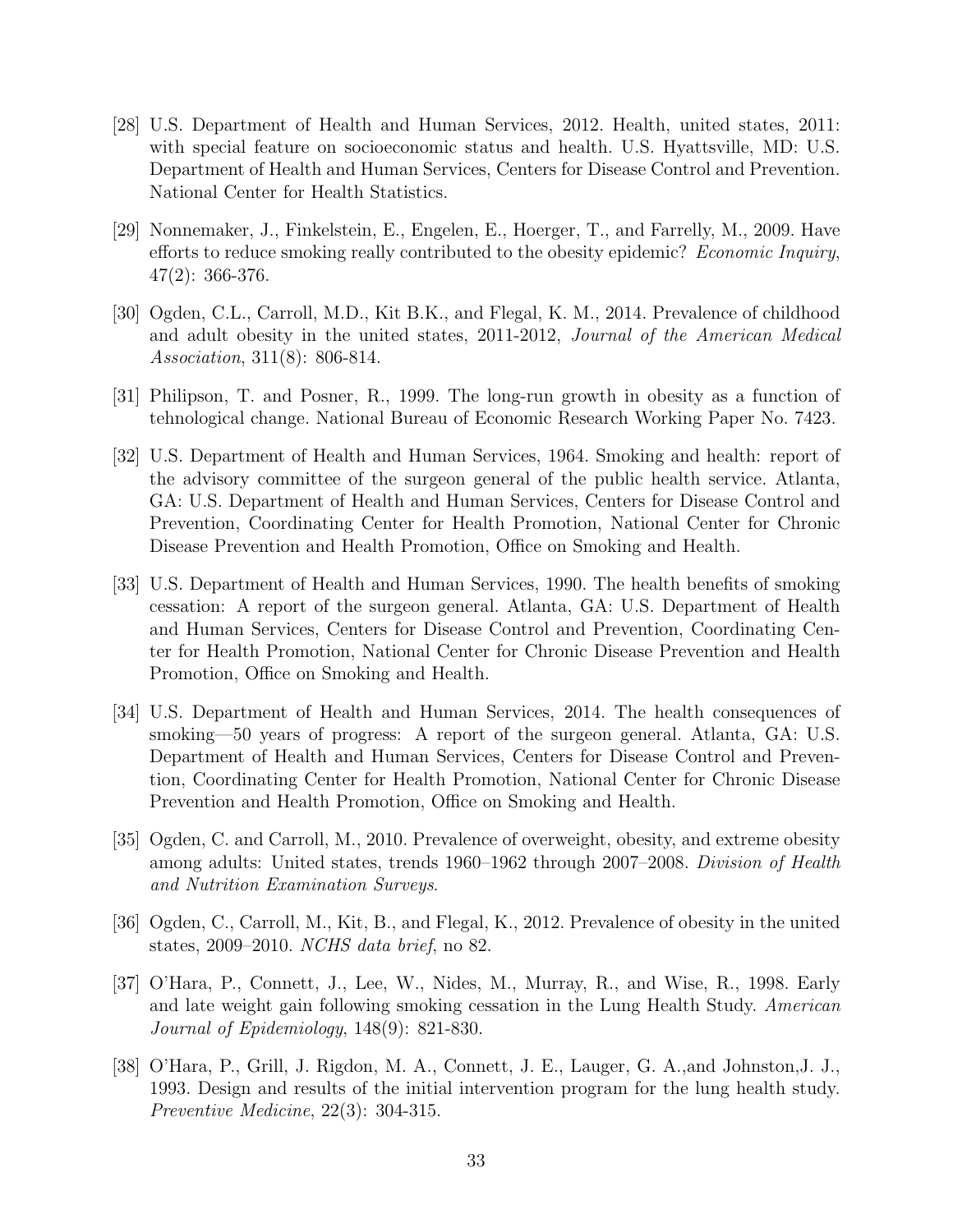- [39] Pinkowish, M., 1999. Hand in glove: smoking cessation and weight gain. Patient Care, 33(2): 134.
- [40] Rashad, I., Grossman, M., and Chou, S., 2006. The super size of america: An economic estimation of body mass index and obesity in adults. *Eastern Economic Journal*, 32(1): 133-148.
- [41] Rexrode, K. M., Hennekens, C. H., Willett, W. C., Colditz, G. A., Stampfer, M. J., Rich-Edwards, J. W., Speizer, F. E., and . Manson, J. E., 1997. A prospective study of body mass index, weight change, and risk of stroke in women. Journal of the American Medical Association, 277(19): 1539-1545.
- [42] Robinson, P., 1988. Root-n-consistent semiparametric regression. Econometrica, 56(4): 931-954.
- [43] Terza, J., Basu, A., and Rathouz, P., 2008. Two-Stage Residual Inclusion Estimation: Addressing Endogeneity in Health Econometric Modeling. Journal of Health Economics, 27(3): 531-543.
- [44] Verardi, V. and Debarsy, N., 2012. Robinson's square root of N consistent semiparametric regression estimator in Stata. The Stata Journal, 12(4): 726–735.
- [45] Wang,Y. C., McPherson, K., Marsh, T., Gortmaker, S. L., and Brown, M., 2011. Health and economic burden of the projected obesity trends in the USA and the UK. Lancet, 378(9793): 815-825.
- [46] Wehby, G, and Courtemanche, C., 2012. The heterogeneity of the cigarette price effect on body mass index. Journal of Health Economics, 31(5): 719-729.
- [47] Williamson, D. F., Madans, J., Anda, R. F., Kleinman, J. C., Giovino, G. A., and Byers, T. , 1991. Smoking cessation and severity of weight gain in a national cohort. New England Journal of Medicine, 324(11): 739-745.
- [48] Wiseman, C. V., Turco, R. M., Sunday, S. R., and Halmi, K. A., 1998. Smoking and body image concerns in adolescent girls. *International Journal of Eating Disorders*, 24(4): 429-433.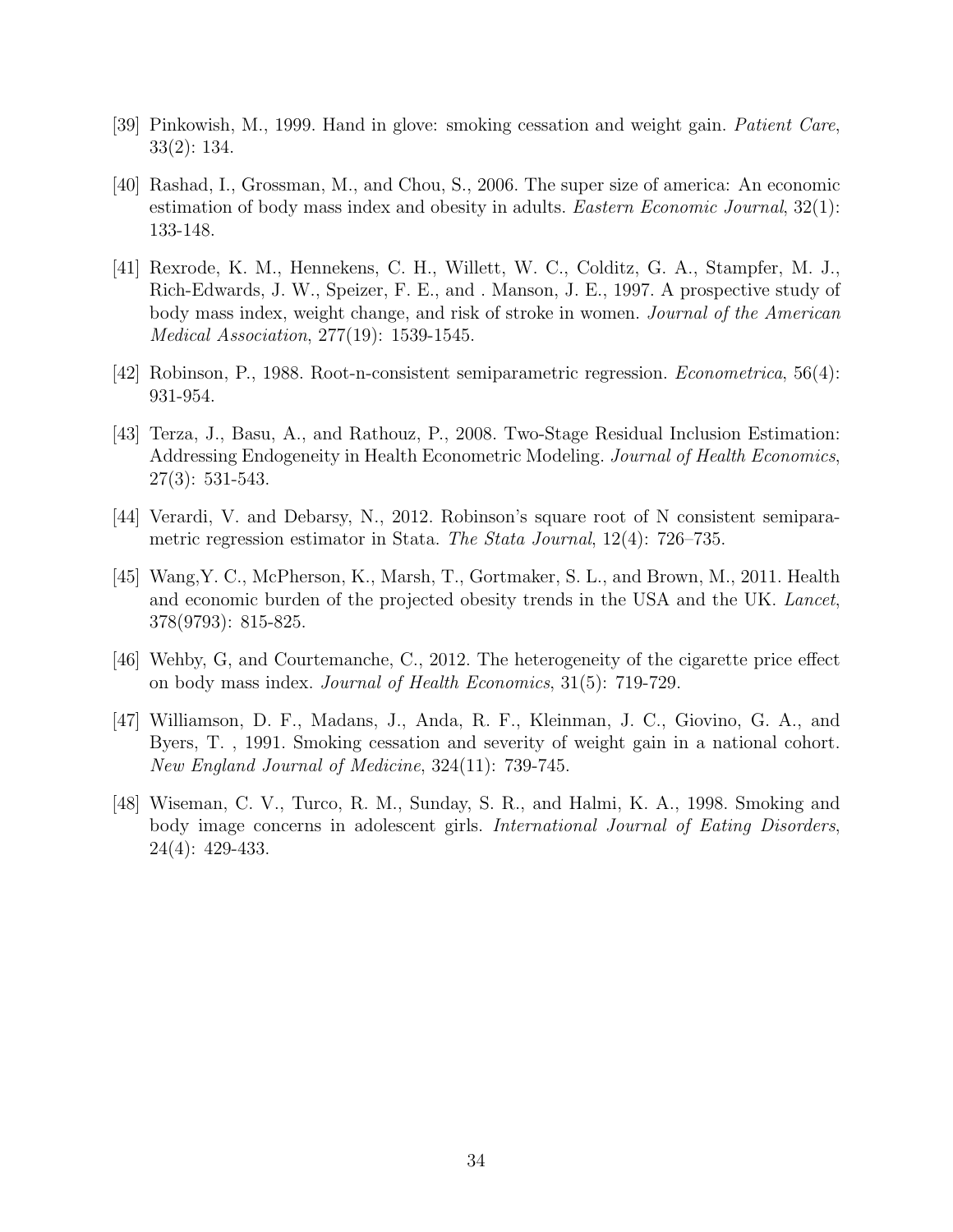| (Means, with Standard Deviations in Parentheses) |         |         |           |  |  |  |
|--------------------------------------------------|---------|---------|-----------|--|--|--|
| Variable                                         | $SI-A$  | $SI-P$  | <b>UC</b> |  |  |  |
| Age                                              | 48.41   | 48.55   | 48.43     |  |  |  |
|                                                  | (6.84)  | (6.83)  | (6.80)    |  |  |  |
| Cigarettes per Day                               | 29.59   | 29.49   | 29.53     |  |  |  |
|                                                  | (14.08) | (13.60) | (14.11)   |  |  |  |
| Carbon Monoxide                                  | 25.97   | 26.70   | 25.98     |  |  |  |
|                                                  | (13.47) | (12.67) | (12.66)   |  |  |  |
| BMI                                              | 25.42   | 25.67   | 25.55     |  |  |  |
|                                                  | (3.91)  | (3.92)  | (3.92)    |  |  |  |
| High School Degree                               | 0.29    | 0.30    | 0.29      |  |  |  |
|                                                  | (0.45)  | (0.46)  | (0.45)    |  |  |  |
| Some College                                     | 0.34    | 0.34    | 0.35      |  |  |  |
|                                                  | (0.47)  | (0.47)  | (0.47)    |  |  |  |
| College Degree                                   | 0.22    | 0.22    | 0.24      |  |  |  |
|                                                  | (0.41)  | (0.42)  | (0.42)    |  |  |  |
| Male                                             | 0.60    | 0.64    | 0.64      |  |  |  |
|                                                  | (0.49)  | (0.48)  | (0.48)    |  |  |  |
| Married                                          | 0.65    | 0.67    | 0.65      |  |  |  |
|                                                  | (0.47)  | (0.47)  | (0.47)    |  |  |  |
| Observations                                     | 1961    | 1962    | 1964      |  |  |  |

Table 1 – Summary Statistics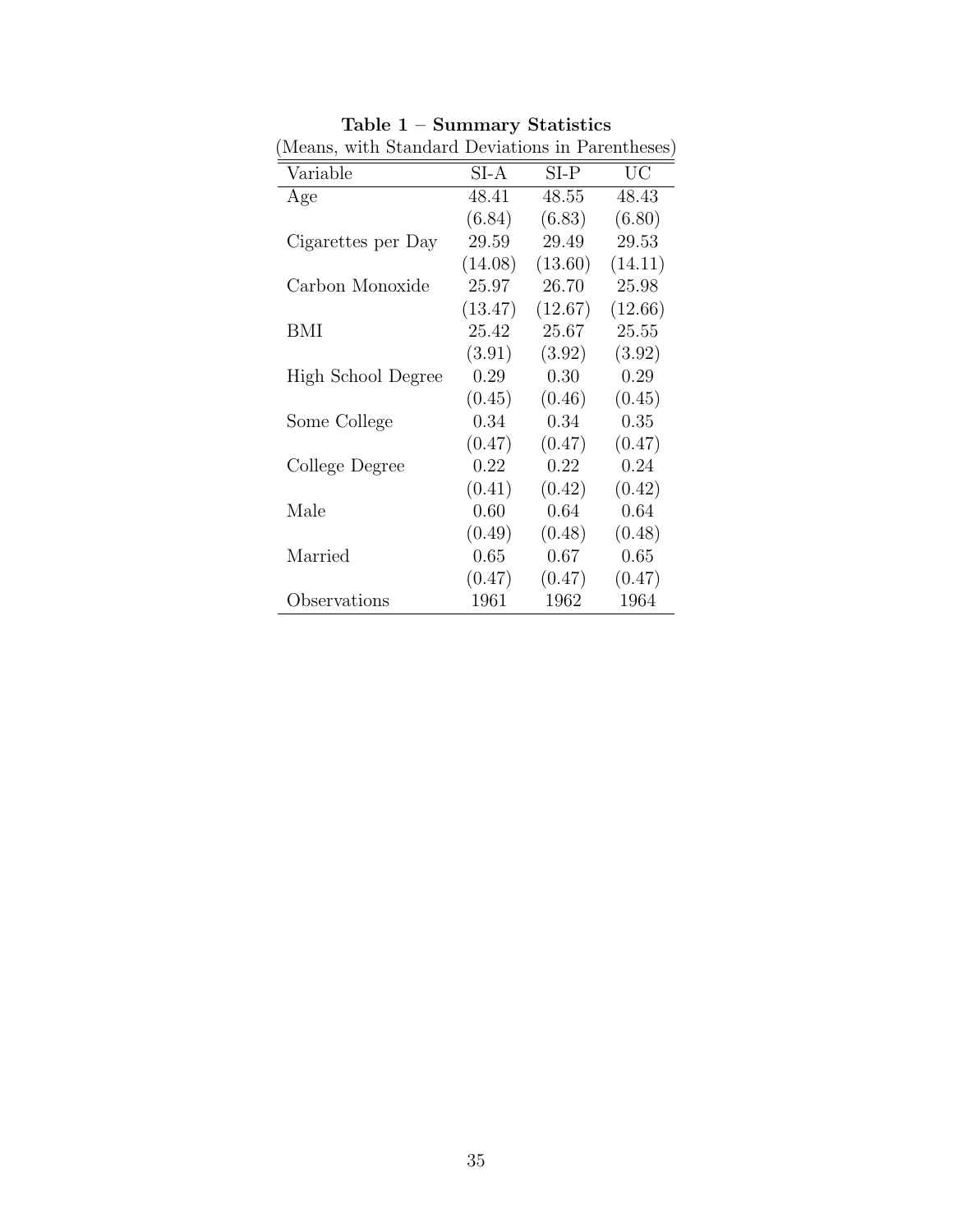|                                                                               | I di differente recept cooloni recognos |                     |             |            |                         |             |  |
|-------------------------------------------------------------------------------|-----------------------------------------|---------------------|-------------|------------|-------------------------|-------------|--|
|                                                                               | Short Run (BMI Year 1)                  |                     |             |            | Long Run $(BMI$ Year 5) |             |  |
|                                                                               | Quit                                    | Cigarettes          | CO          | Average    | Average                 | Average     |  |
|                                                                               |                                         |                     |             | Quit       | Cigarettes              | CO          |  |
| Panel A: Effects of Smoking Measures on BMI                                   |                                         |                     |             |            |                         |             |  |
| <b>OLS</b>                                                                    | $1.295***$                              | $-0.031***$         | $-0.032***$ | $2.299***$ | $-0.052***$             | $-0.060***$ |  |
|                                                                               | (0.047)                                 | (0.001)             | (0.002)     | (0.077)    | (0.002)                 | (0.003)     |  |
|                                                                               |                                         | [0.91]              | [0.72]      |            | $\left[1.52\right]$     | $[1.33]$    |  |
| IV                                                                            | $2.202***$                              | $-0.052***$         | $-0.077***$ | $2.646***$ | $-0.065***$             | $-0.082***$ |  |
|                                                                               | (0.148)                                 | (0.004)             | (0.006)     | (0.285)    | (0.007)                 | (0.011)     |  |
|                                                                               |                                         | $\left[1.52\right]$ | [1.71]      |            | $[1.91]$                | [1.81]      |  |
| Hausman                                                                       | 0.000                                   | 0.000               | 0.000       | 0.211      | 0.047                   | 0.030       |  |
|                                                                               |                                         |                     |             |            |                         |             |  |
| Panel B: Effects of Treatment Dummies on Smoking Measures (First Stage of IV) |                                         |                     |             |            |                         |             |  |
| $SI-A$                                                                        | $0.277***$                              | $-11.952***$        | $-8.025***$ | $0.206***$ | $-9.092***$             | $-6.634***$ |  |
|                                                                               | (0.013)                                 | (0.489)             | (0.464)     | (0.012)    | (0.431)                 | (0.416)     |  |
| $SI-P$                                                                        | $0.272***$                              | $-11.390***$        | $-7.728***$ | $0.211***$ | $-8.874***$             | $-6.380***$ |  |
|                                                                               | (0.013)                                 | (0.495)             | (0.472)     | (0.012)    | (0.437)                 | (0.417)     |  |
| F Statistic                                                                   | 320.6                                   | 371.1               | 190.3       | 227.8      | 284.3                   | 163.6       |  |
|                                                                               |                                         |                     |             |            |                         |             |  |
| N                                                                             | 5345                                    | 5344                | 5274        | 5446       | 4966                    | 4517        |  |

Table 2 – Parametric Regression Results

Notes: Heteroskedasticity-robust standard errors are in parentheses. \*\*\*,\*\* and \* indicate significance at the 0.1, 1, and 5 percent levels. For the non-binary smoking measures, the implied average effect of quitting smoking is in brackets. The controls for education, gender, marital status, age, and baseline BMI are included in all regressions.

| Table 3 – Falsification Test Results |            |                        |           |           |            |                         |           |           |  |
|--------------------------------------|------------|------------------------|-----------|-----------|------------|-------------------------|-----------|-----------|--|
|                                      |            | Short Run (BMI Year 1) |           |           |            | Long Run $(BMI$ Year 5) |           |           |  |
|                                      | Full       | $\mathrm{Quit=0}$      | ${<}25\%$ | ${<}25\%$ | Full       | Average                 | ${<}25\%$ | ${<}25\%$ |  |
|                                      | Sample     |                        | Change    | Change    | Sample     | $\mathrm{Quit=0}$       | Change    | Change    |  |
|                                      |            |                        | in Cigs.  | in CO     |            |                         | in Avg.   | in Avg.   |  |
|                                      |            |                        |           |           |            |                         | Cigs.     | CO        |  |
| $SI-A$                               | $0.596***$ | $0.278***$             | 0.091     | $-0.253$  | $0.541***$ | $0.210*$                | 0.086     | $-0.368$  |  |
|                                      | (0.048)    | (0.051)                | (0.130)   | (0.365)   | (0.075)    | (0.082)                 | (0.121)   | (0.342)   |  |
| $SI-P$                               | $0.614***$ | $0.214***$             | 0.049     | $-0.127$  | $0.561***$ | $0.252**$               | $-0.014$  | 0.204     |  |
|                                      | (0.049)    | (0.052)                | (0.127)   | (0.378)   | (0.074)    | (0.084)                 | (0.118)   | (0.367)   |  |
| N                                    | 5345       | 3812                   | 1703      | 231       | 5446       | 2958                    | 1379      | 211       |  |

See notes for Table 2.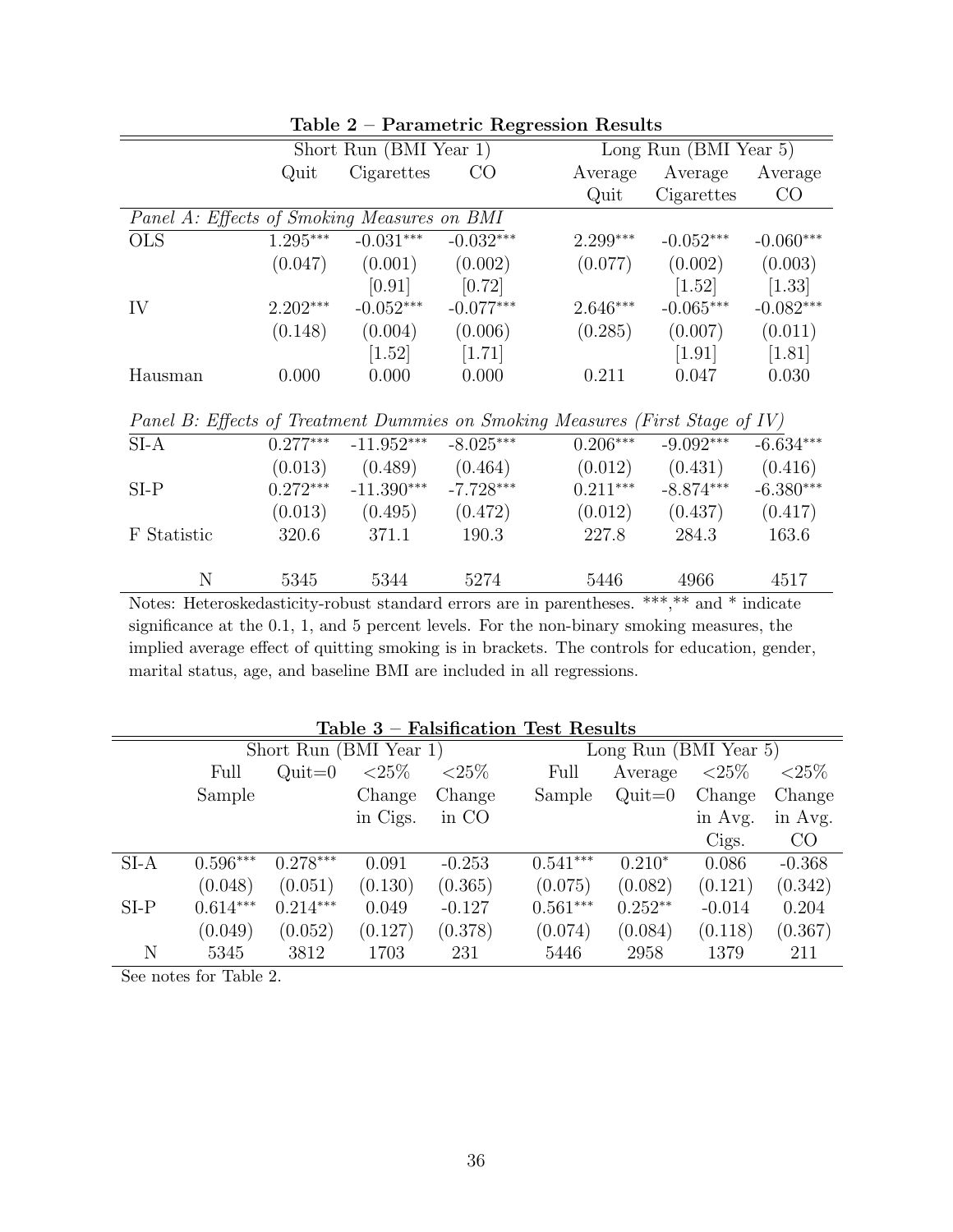| (IV with Year 5 BMI Only) |             |              |             |             |             |  |  |
|---------------------------|-------------|--------------|-------------|-------------|-------------|--|--|
|                           |             | Age          |             |             | Gender      |  |  |
|                           | <45         | $45$ to $54$ | > 55        | Women       | Men         |  |  |
| Average Cigarettes        | $-0.074***$ | $-0.066***$  | $-0.052***$ | $-0.091***$ | $-0.051***$ |  |  |
|                           | (0.014)     | (0.010)      | (0.015)     | (0.015)     | (0.008)     |  |  |
|                           | [2.21]      | $[1.98]$     | [1.45]      | [2.45]      | $[1.56]$    |  |  |
| N                         | 1514        | 2275         | 1177        | 1894        | 3072        |  |  |
|                           |             |              |             |             |             |  |  |
| Average CO                | $-0.093***$ | $-0.083***$  | $-0.069***$ | $-0.101***$ | $-0.069***$ |  |  |
|                           | (0.021)     | (0.015)      | (0.021)     | (0.020)     | (0.012)     |  |  |
|                           | [2.19]      | [1.88]       | $[1.33]$    | [2.04]      | [1.59]      |  |  |
| N                         | 1374        | 2065         | 1078        | 1714        | 2803        |  |  |

# Table 4 – Subsample Results for Age and Gender

See notes from Table 2.

| Table 5 – Subsample Results for Education and Baseline BMI |  |                           |  |  |
|------------------------------------------------------------|--|---------------------------|--|--|
|                                                            |  | (IV with Year 5 BMI Only) |  |  |

| $\frac{1}{2}$      |             |             |             |             |              |  |
|--------------------|-------------|-------------|-------------|-------------|--------------|--|
|                    | Education   |             |             |             | Baseline BMI |  |
|                    | $\rm No$    | Some        | College     | < 25        | > 25         |  |
|                    | College     | College     | Graduate    |             |              |  |
| Average Cigarettes | $-0.068***$ | $-0.065***$ | $-0.059***$ | $-0.072***$ | $-0.061***$  |  |
|                    | (0.011)     | (0.014)     | (0.013)     | (0.010)     | (0.011)      |  |
|                    | [1.98]      | [1.93]      | $[1.73]$    | [2.05]      | [1.82]       |  |
| N                  | 2082        | 1722        | 1162        | 2369        | 2597         |  |
| Average CO         | $-0.088***$ | $-0.080***$ | $-0.071***$ | $-0.090***$ | $-0.077***$  |  |
|                    | (0.016)     | (0.021)     | [0.019]     | (0.014)     | (0.016)      |  |
|                    | [1.83]      | [1.82]      | [1.64]      | [1.98]      | $[1.70]$     |  |
| N                  | 1895        | 1555        | 1067        | 2161        | 2356         |  |

See notes from Table 2.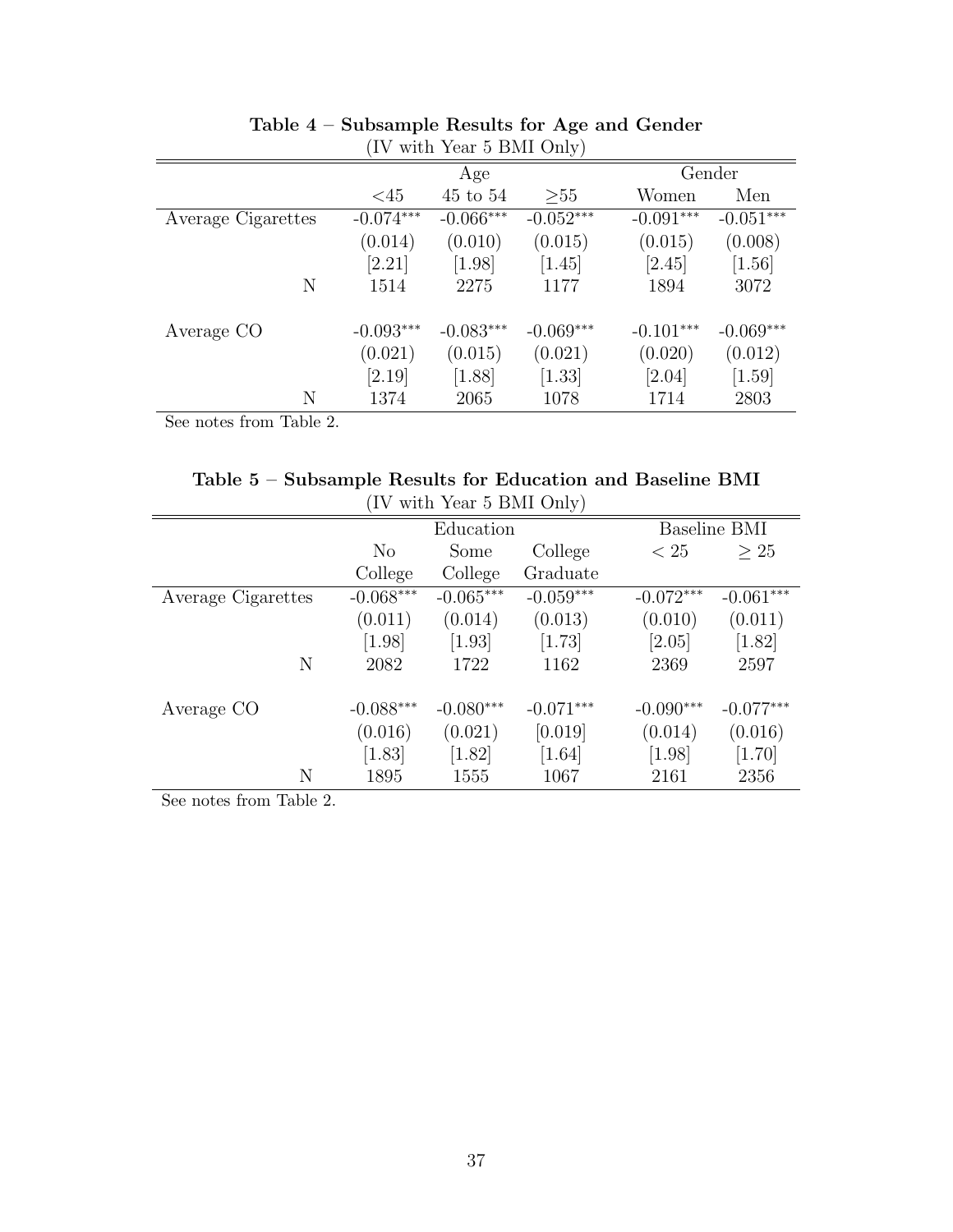| (OLS Results Only) |             |             |             |             |  |
|--------------------|-------------|-------------|-------------|-------------|--|
|                    | 1990-1994   | 2009-2013   | 1990-1994   | 1990-1994   |  |
|                    | White       | White       | Non-White   | White       |  |
|                    | Age $35-64$ | Age 35-64   | Age 35-64   | Age Not     |  |
|                    |             |             |             | 35-64       |  |
| Cigarettes         | $-0.038***$ | $-0.061***$ | $-0.059***$ | $-0.040***$ |  |
|                    | (0.002)     | (0.0 05)    | (0.007)     | (0.002)     |  |
|                    | [0.80]      | [0.91]      | [0.79]      | [0.68]      |  |
| N                  | 51253       | 53136       | 10114       | 60424       |  |

Table 6 – Comparison of Associations Between Smoking and BMI in Different NHIS Samples

Notes: The controls for education, gender, marital status, and age are included in all regressions. NHIS sampling weights are used. See other notes from Table 2.

Table 7 – Reconciling Our Results with those of EQ (IV with Year 5 BMI Only)

|                         | Sustained  | Average    | Average     | Average     |
|-------------------------|------------|------------|-------------|-------------|
|                         | Quit (EQ)  | Quit       | Cigarettes  | CO          |
| <b>Smoking Variable</b> | $3.196***$ | $2.655***$ | $-0.063***$ | $-0.072***$ |
|                         | (0.736)    | (0.605)    | (0.015)     | (0.021)     |
|                         |            |            | [1.84]      | [1.58]      |
| N                       | 5446       | 5446       | 4966        | 4517        |

Notes: No control variables are included. See other notes for Table 2.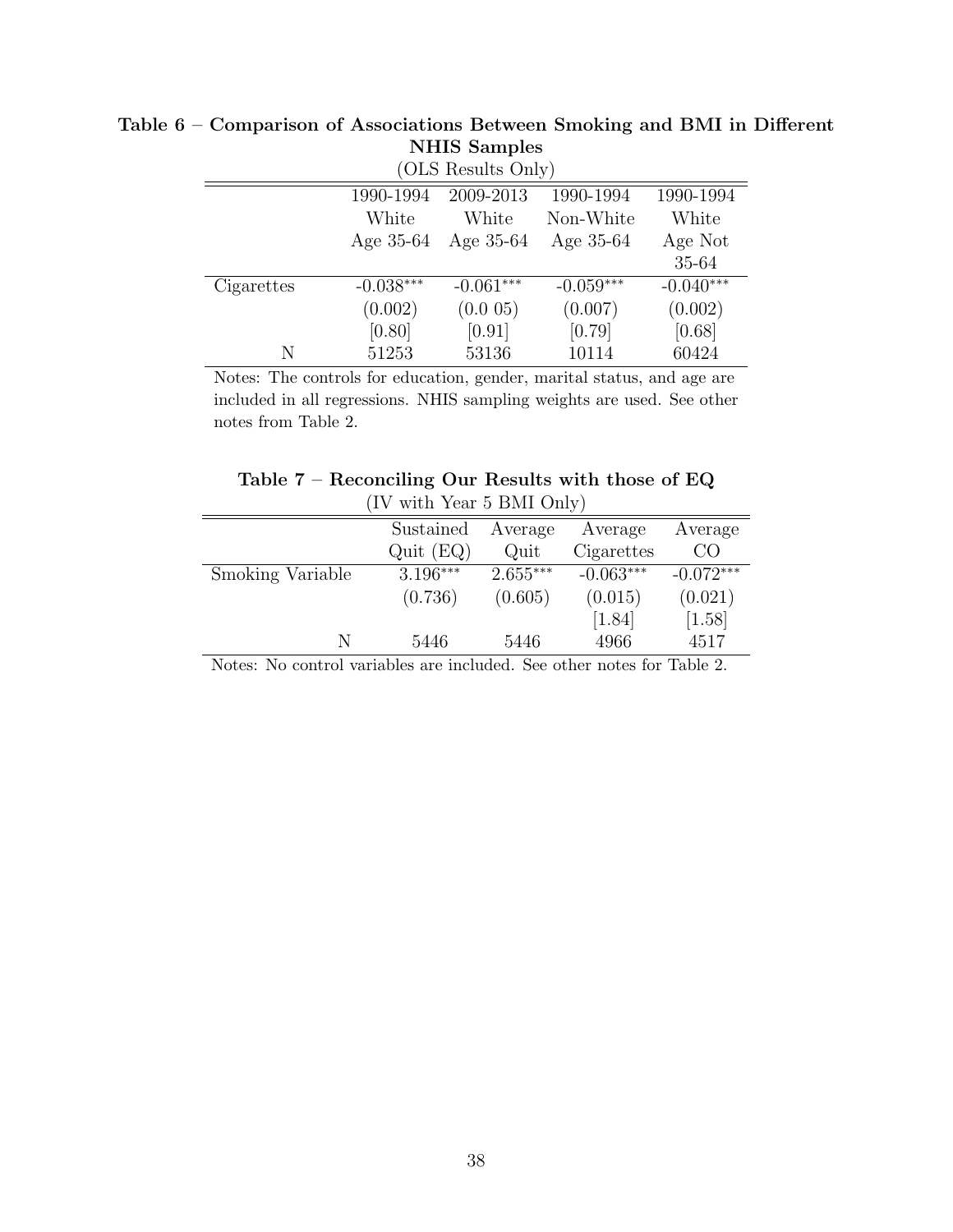

Figure 1: Changes Over Time in BMI and Smoking for Treatment and Control Groups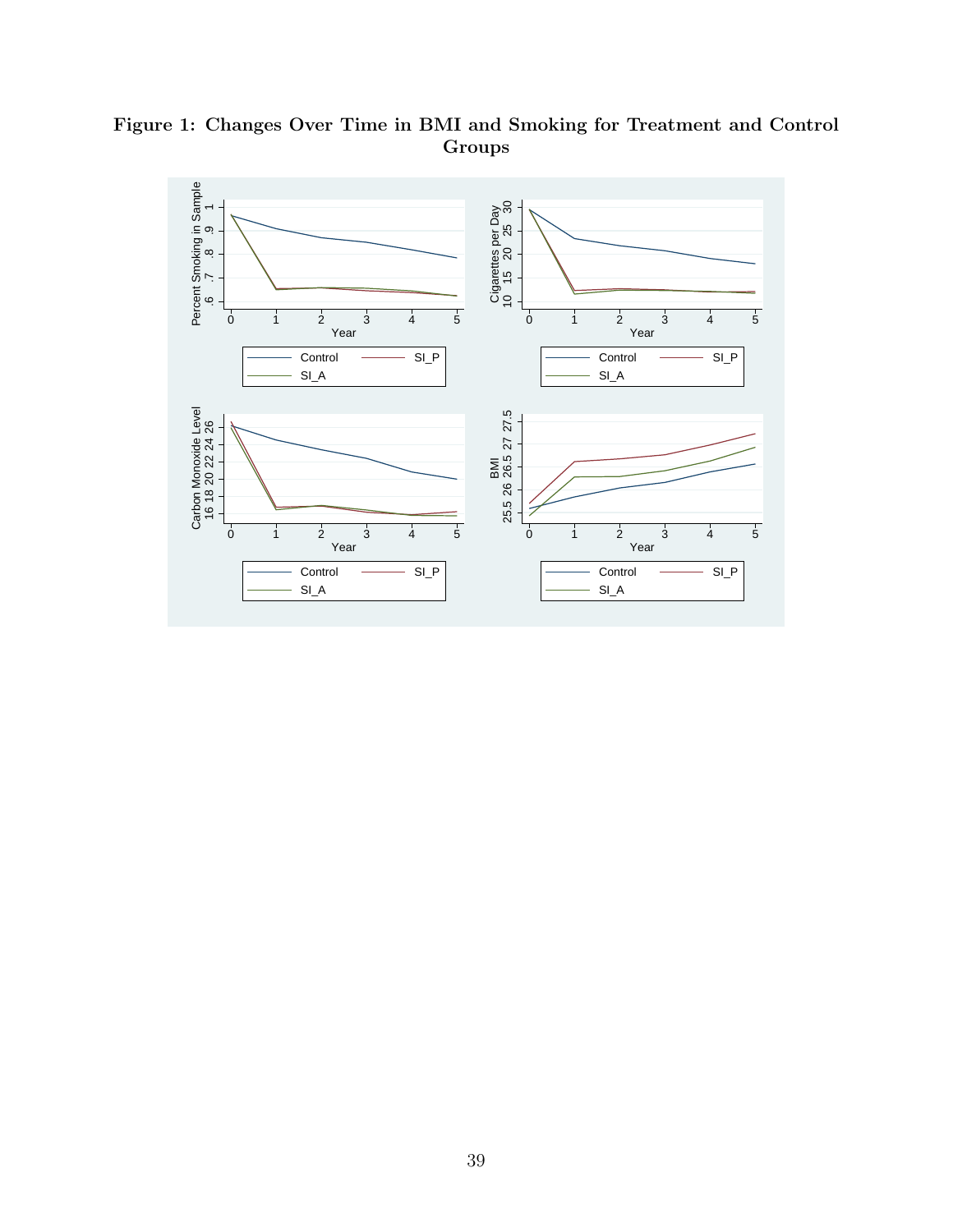Figure 2: Estimated Short-Run Effect of Cigarettes Per Day on BMI from Semi-Parametric Model

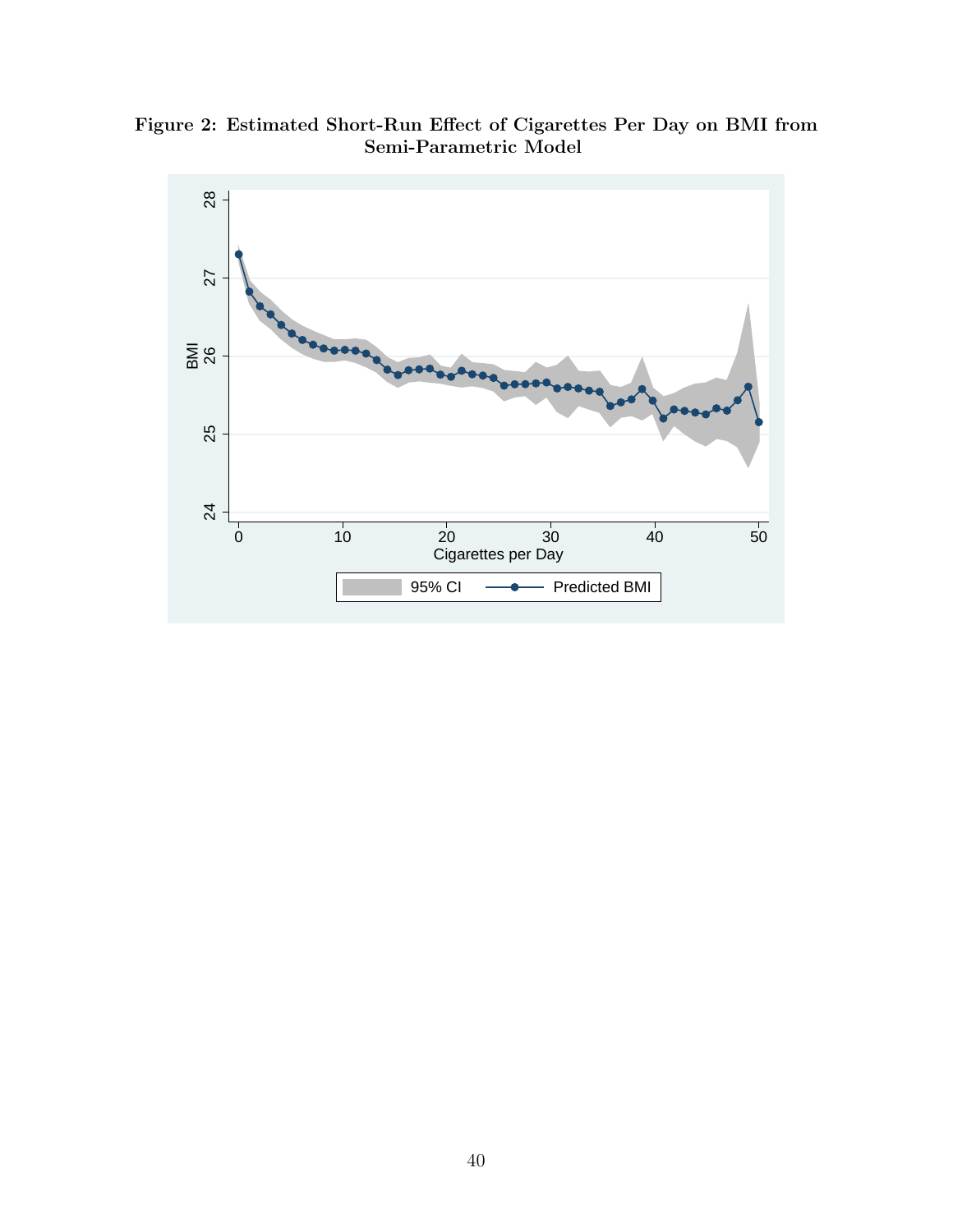Figure 3: Estimated Short-Run Effect of CO Level on BMI from Semi-Parametric Model

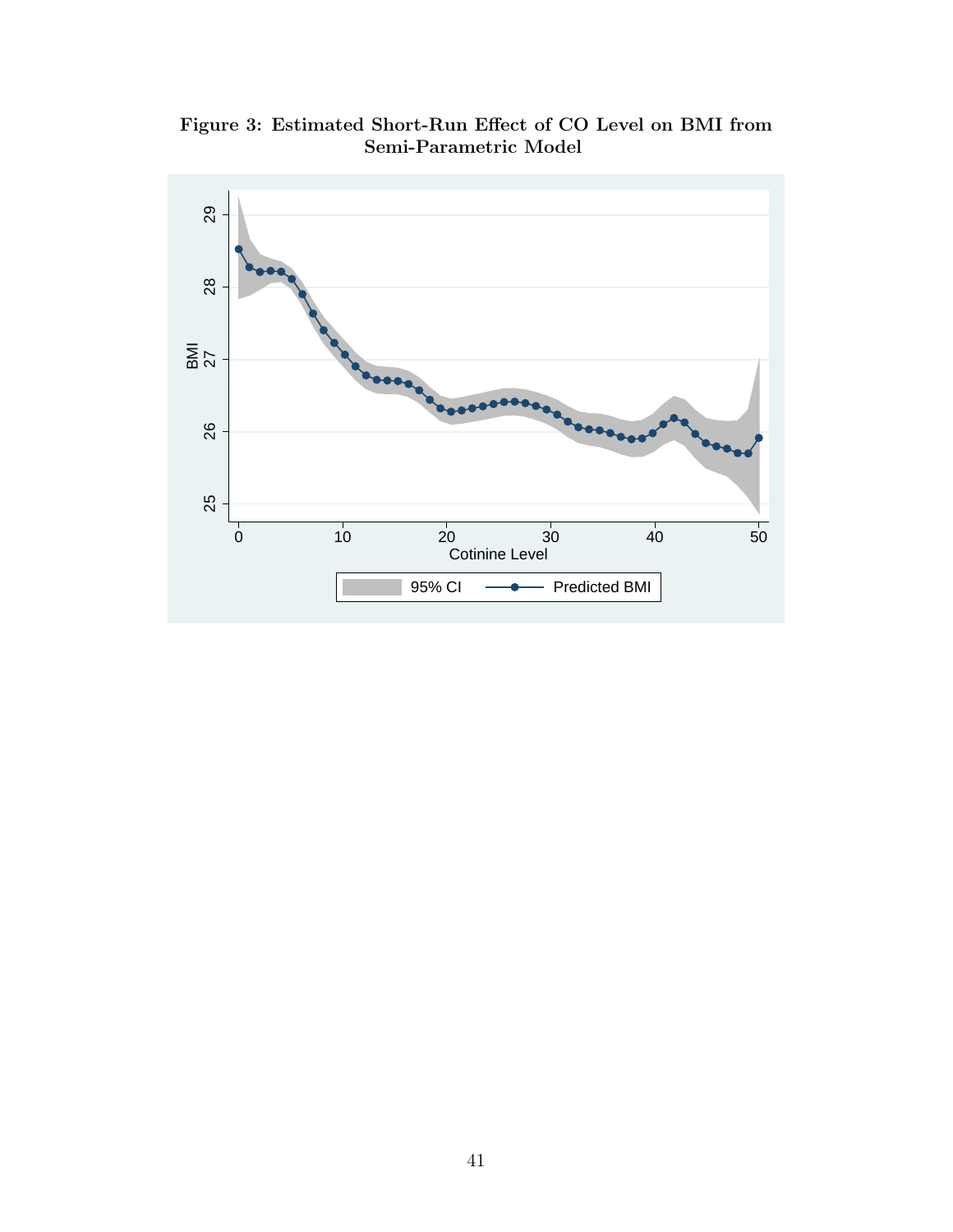

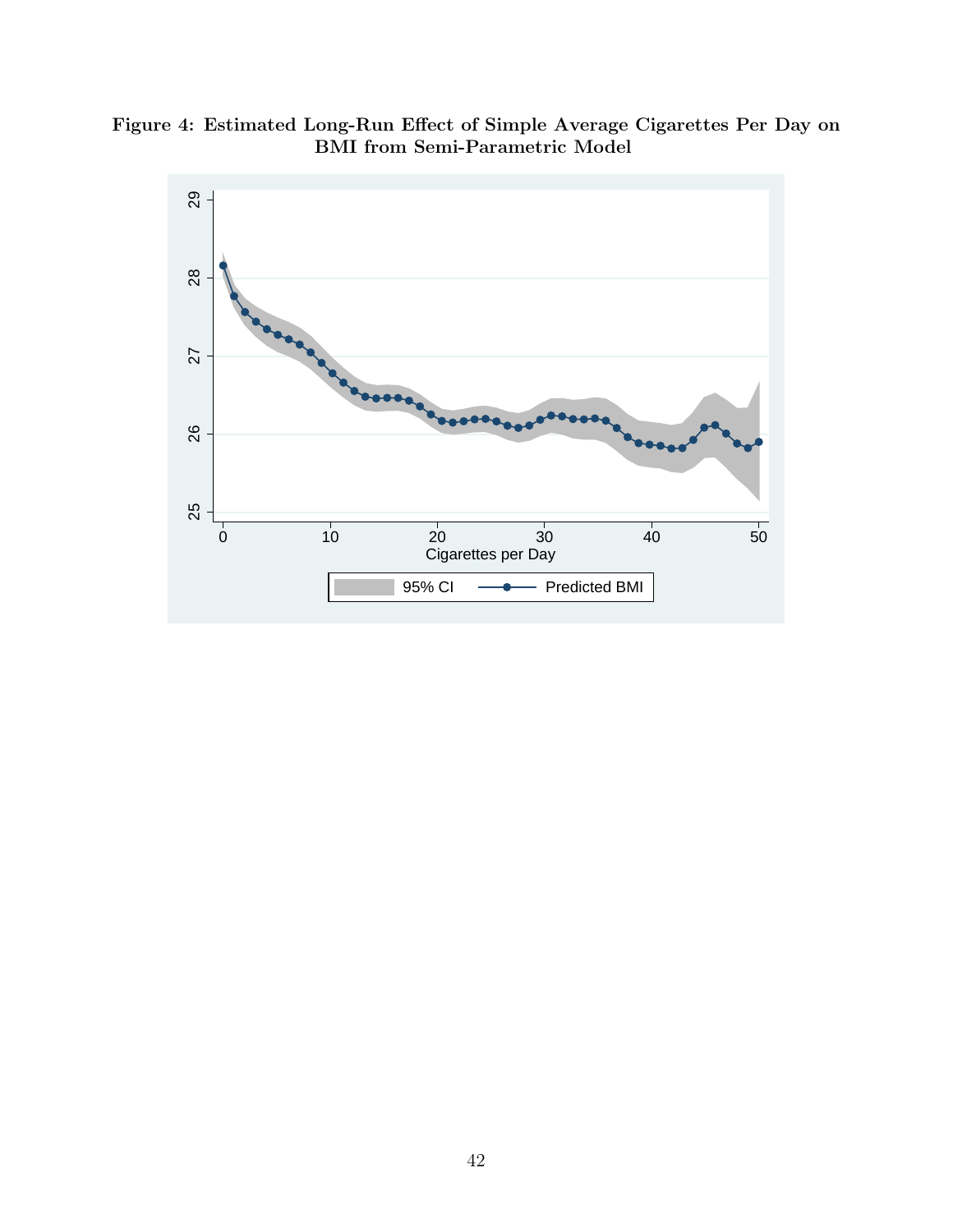Figure 5: Estimated Long-Run Effect of Simple Average CO on BMI from Semi-Parametric Model

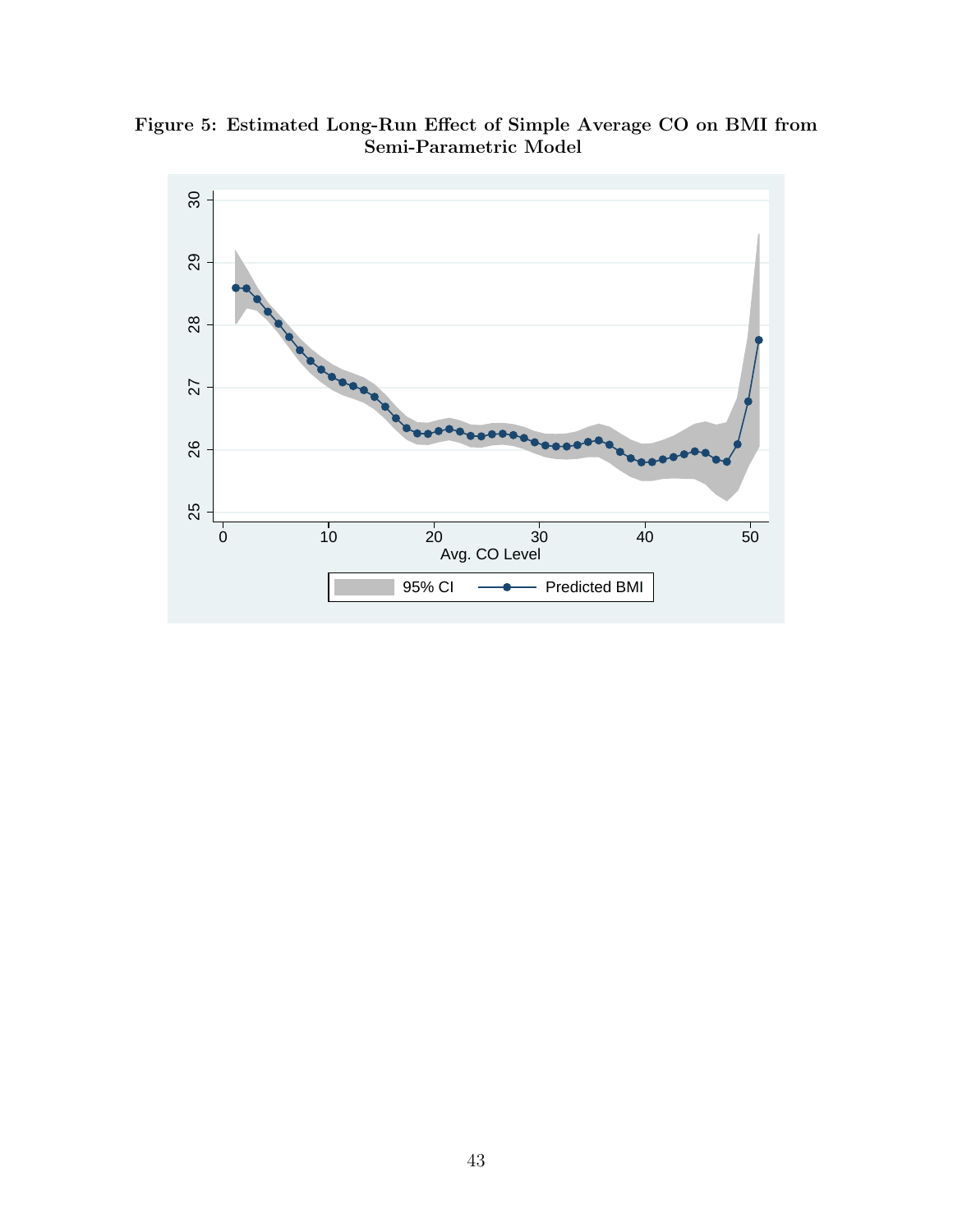|                 | (IV With Year 5 BMI Only) |                     |             |  |  |  |  |  |
|-----------------|---------------------------|---------------------|-------------|--|--|--|--|--|
|                 | Long Run (BMI Year 5)     |                     |             |  |  |  |  |  |
|                 | Average                   | Average             | Average     |  |  |  |  |  |
|                 | Quit                      | Cigarettes          | CO          |  |  |  |  |  |
| $\delta = 0$    | $2.646***$                | $-0.065***$         | $-0.082***$ |  |  |  |  |  |
|                 | (0.285)                   | (0.007)             | (0.011)     |  |  |  |  |  |
|                 |                           | $\left[1.91\right]$ | $[1.81]$    |  |  |  |  |  |
| $\delta = 0.05$ | $2.675***$                | $-0.066***$         | $-0.083***$ |  |  |  |  |  |
|                 | (0.288)                   | (0.007)             | (0.011)     |  |  |  |  |  |
|                 |                           | $\left[1.94\right]$ | $[1.83]$    |  |  |  |  |  |
| $\delta = 0.1$  | $2.706***$                | $-0.067***$         | $-0.084***$ |  |  |  |  |  |
|                 | (0.291)                   | (0.007)             | (0.011)     |  |  |  |  |  |
|                 |                           | $[1.97]$            | $[1.86]$    |  |  |  |  |  |
| $\delta = 0.15$ | 2.738***                  | $-0.068***$         | $-0.086***$ |  |  |  |  |  |
|                 | (0.294)                   | (0.008)             | (0.011)     |  |  |  |  |  |
|                 |                           | $[2.00]$            | $[1.89]$    |  |  |  |  |  |
| $\delta = 0.2$  | $2.772***$                | $-0.069***$         | $-0.088***$ |  |  |  |  |  |
|                 | (0.297)                   | (0.008)             | (0.011)     |  |  |  |  |  |
|                 |                           | $[2.03]$            | $[1.93]$    |  |  |  |  |  |
| $\delta = 0.25$ | 2.808***                  | $-0.070***$         | $-0.089***$ |  |  |  |  |  |
|                 | (0.300)                   | (0.008)             | (0.011)     |  |  |  |  |  |
|                 |                           | [2.07]              | [1.96]      |  |  |  |  |  |
| $\delta = 0.30$ | $2.844***$                | $-0.072***$         | $-0.091***$ |  |  |  |  |  |
|                 | (0.304)                   | (0.008)             | (0.012)     |  |  |  |  |  |
|                 |                           | [2.10]              | $[2.00]$    |  |  |  |  |  |
| N               | 5446                      | 4966                | 4517        |  |  |  |  |  |

Appendix Table 1 – Sensitivity of Estimates to Different BMI Depreciation Rates

See notes for Table 2.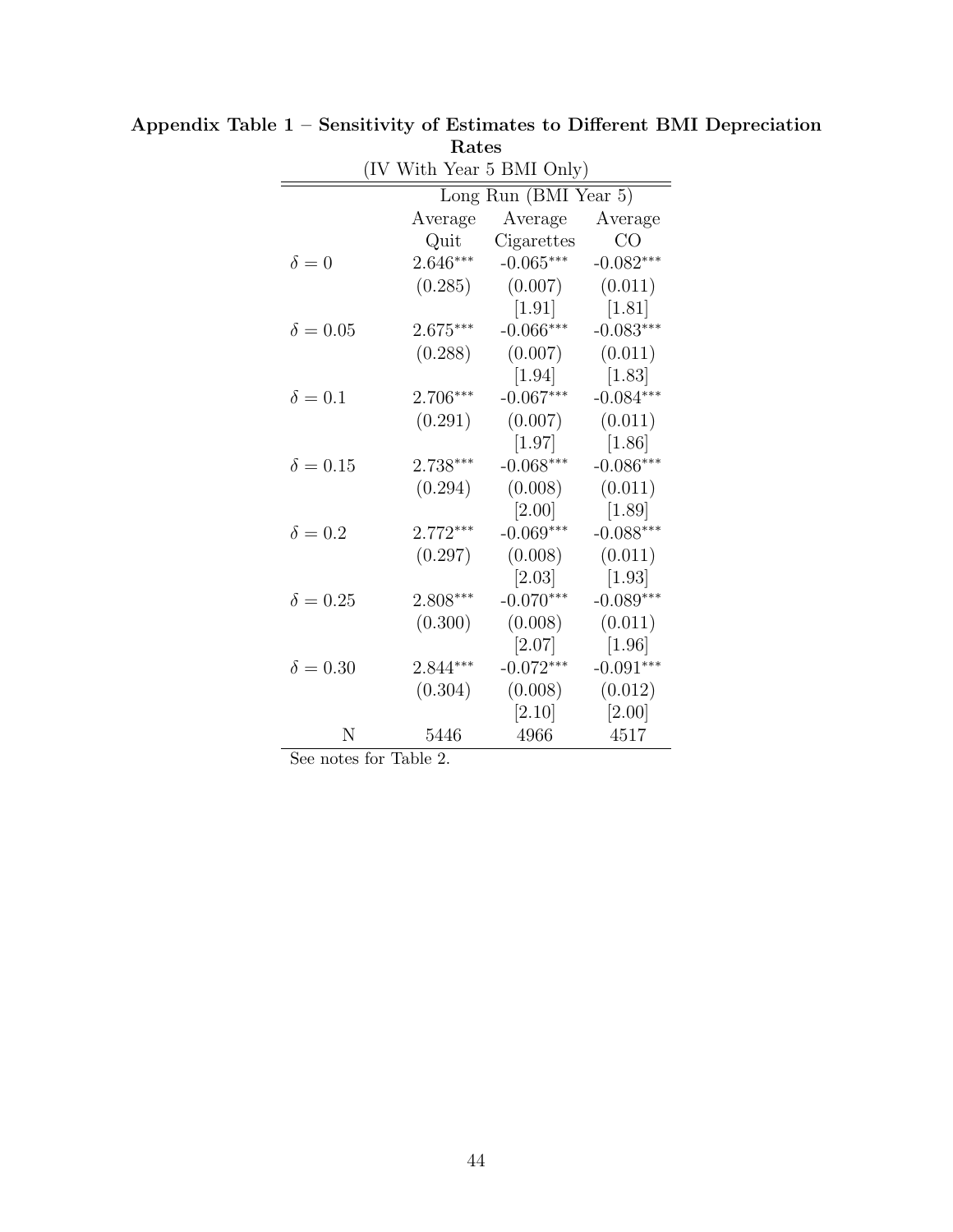

## Appendix Figure A1: Semi-Parametric Graphs of Long-Run Effects of Simple Average Cigarettes per Day on BMI for Education and Age Subsamples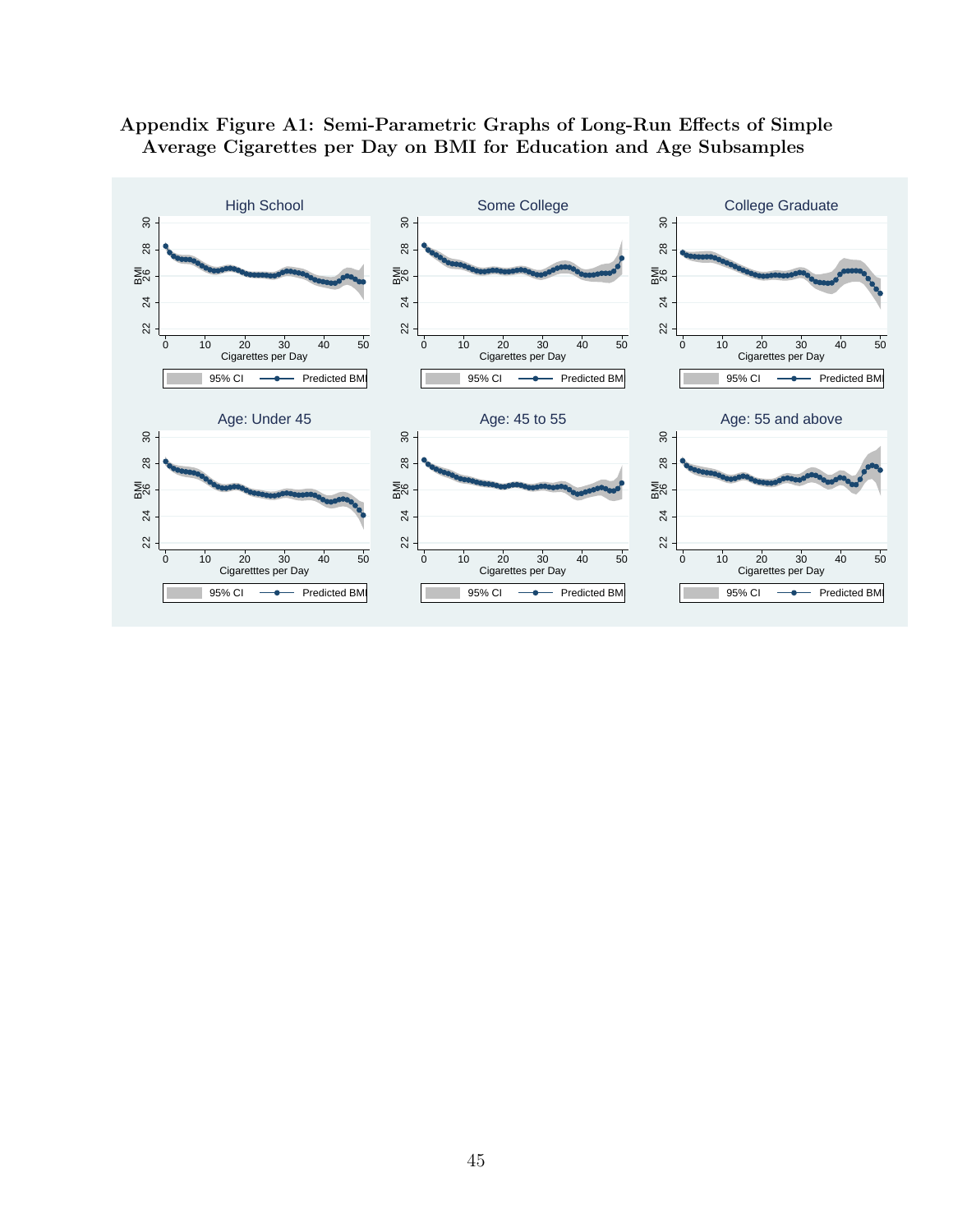Appendix Figure A2: Semi-Parametric Graphs of Long-Run Effects of Simple Average Cigarettes per Day on BMI for Gender and Baseline BMI Subsamples

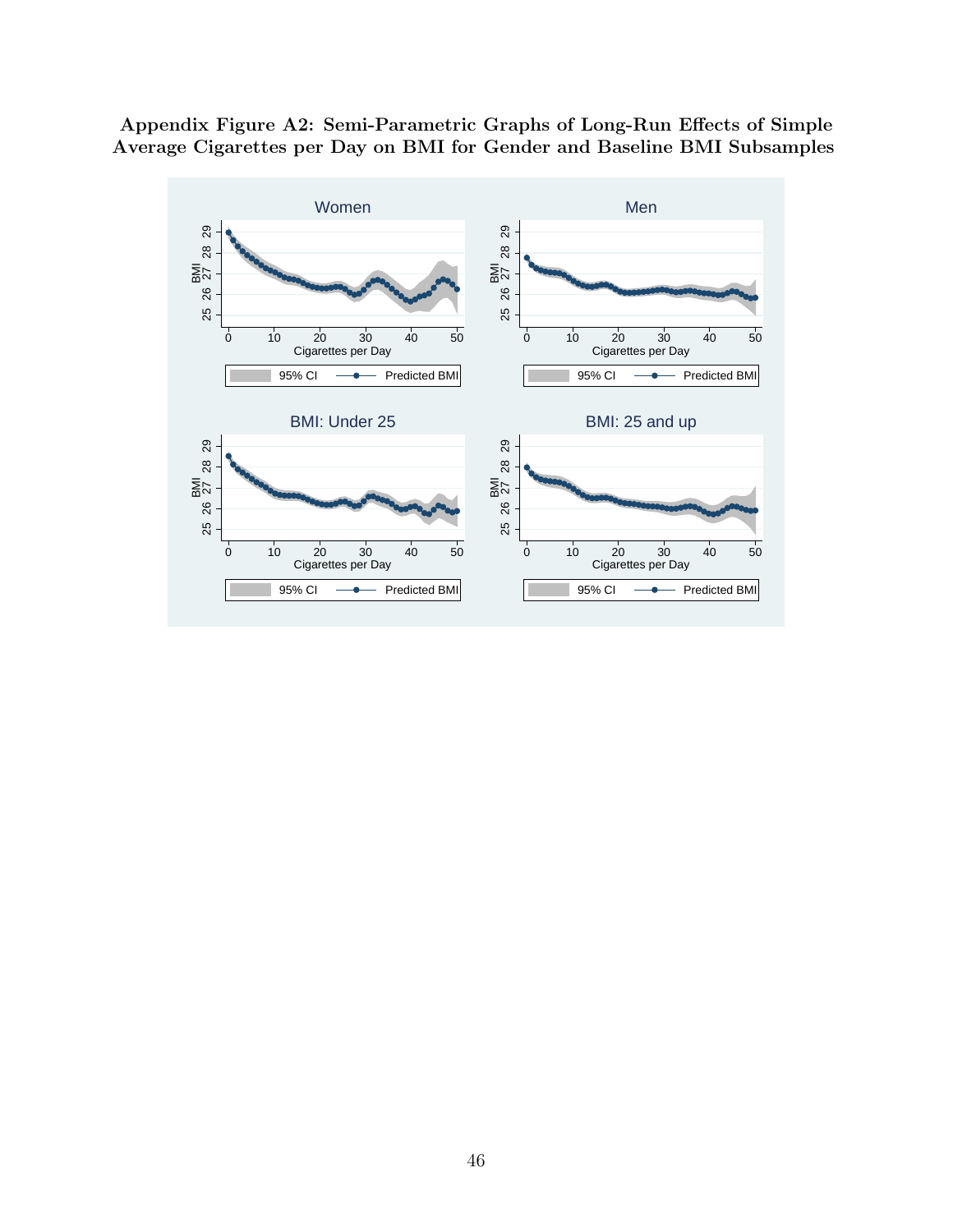